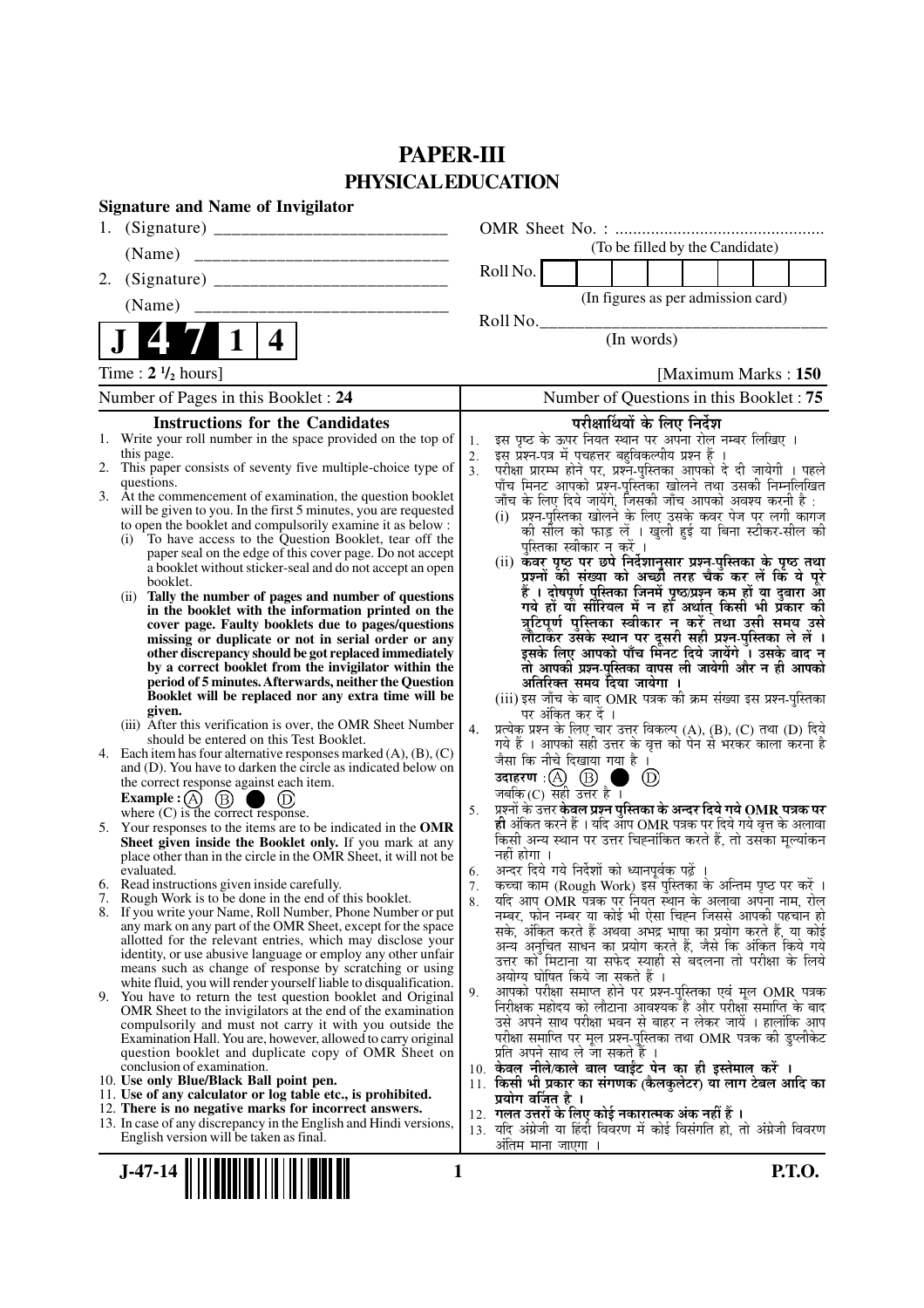#### **PHYSICAL EDUCATION Paper – III**

**Note :** This paper contains **seventy five (75)** objective type questions of **two (2)** marks each. **All** questions are compulsory.

- **1.** Library technique of research involves
	- (A) Statistical analysis, scanning and scouting
	- (B) Statistical analysis, gleaning and scanning
	- (C) Gleaning, scouting and statistical analysis
	- (D) Scanning, scouting and gleaning
- **2.** From the following, identify the one, which is not included in the structures of Basic Sports Management :
	- (A) Tournaments (B) Leagues
	- (C) Teams (D) Clubs
- **3.** If height and weight of a person are 160 cm and 64 kg respectively, his ponderal index will be  $(A)$  35.5 (B)
	- (B)  $45.5$ <br>(D)  $40$  $\vec{C}$  50
- **4.** Variable that usually consists of whole number unit is
	- (A) Independent variable
	- (B) Discrete variable
	- (C) Dependent variable
	- (D) Continuous variable
- **5.** Acquisition of Motor skill mainly depends on
	- (A) Coordinative ability
	- (B) Flexibility
	- (C) Speed
	- (D) Endurance
- **6.** Constipation occurs due to
	- (A) Less functioning of large intestine
	- (B) Less intake of water
	- (C) More intake of water
	- (D) Extra eating
- **7.** In 1953, the person who presented the first project for organized sports coaching in India is
	- (A) Jawaharlal Nehru
	- (B) Rajkumari Amrit Kaur
	- (C) Dr. P.M. Joseph
	- (D) Sir Dorabji Tata

#### Paper-III 2 J-47-14

- **8.** Various approaches were used to select leaders in sport based on industry and military. Sport specific model was first developed by Chelladurai which is
	- (A) Trait approach
	- (B) Interactional approach
	- (C) Behavioural approach
	- (D) Multidimensional approach
- **9.** In high altitude one can jump higher because
	- (A) Air resistance is less and muscle strength is more.
	- (B) Muscle strength is more and body mass is less.
	- (C) Air resistance is less and body weight is less.
	- (D) Body mass is less and air resistance is less.
- **10.** 'X' and 'Y' are pulling each other in a tug of war. Inspite of best effort Y is dragged by X. Work done by Y is
	- (A) Positive work<br>(B) Negative work
	- (B) Negative work<br>(C) Zero work
	- $(C)$  Zero work<br>  $(D)$  Work due t Work due to gravity
- **11.** From the following, identify the one, which is not included in the steps of the classic model of decision making.
	- (A) Idea generation
	- (B) Problem creation
	- (C) Agenda setting
	- (D) Policy making
- **12.** Which one of the following is correctly matched ?
	- (A) Determining how well ? – Selection
	- (B) Determining how much ? – Measurement
	- (C) Determining how good ? – Evaluation
	- (D) Deciding selection or rejection – Test
		-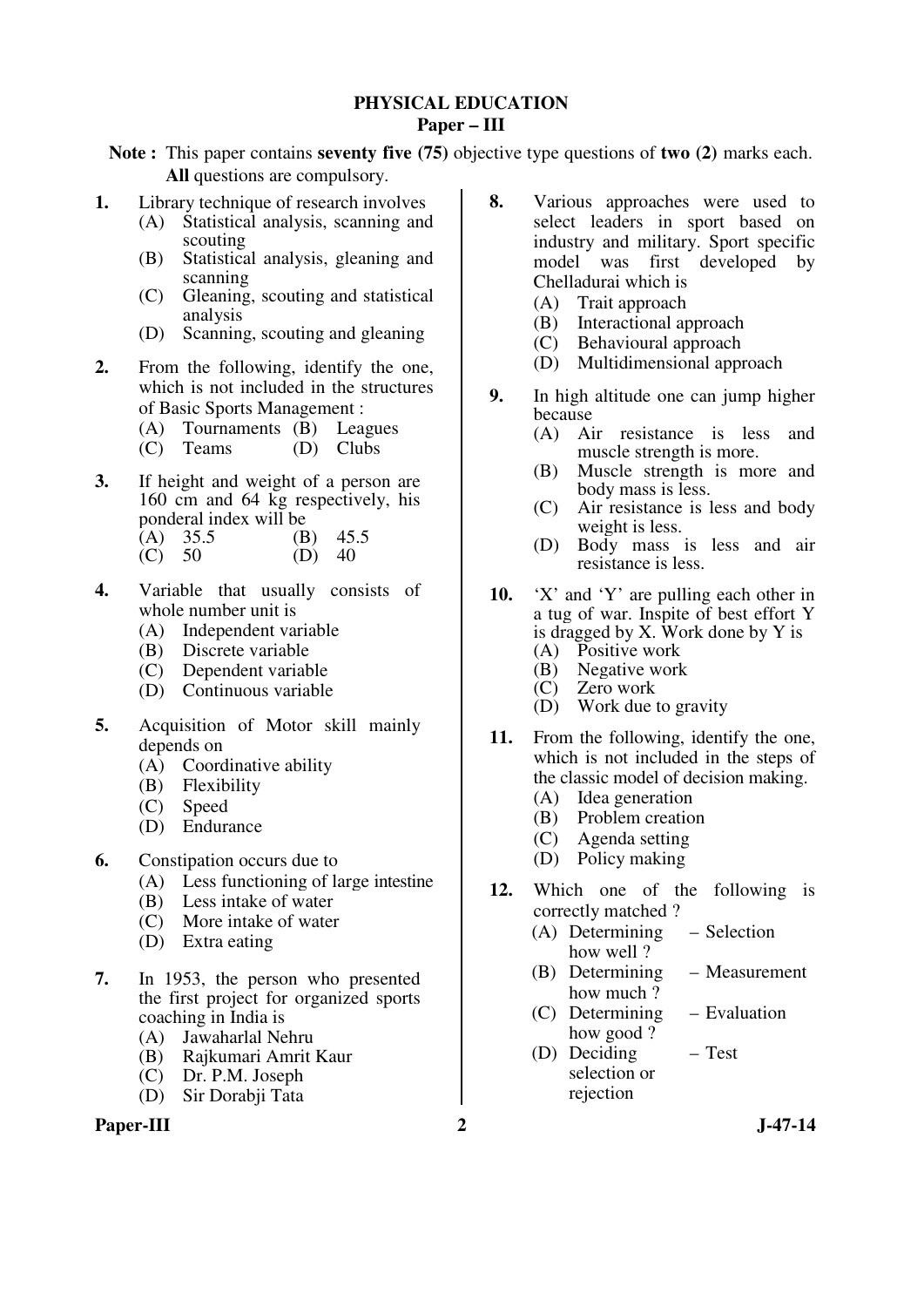# शारीरिक शिक्षा

## ¯ÖÏ¿®Ö¯Ö¡Ö **– III**

**नोट: द्रिस प्रश्नपत्र में पचहत्तर (75)** बह-विकल्पीय प्रश्न हैं । प्रत्येक प्रश्न के **दो (2)** अंक हैं । सभी प्रश्न अनिवार्य हैं ।

- **1.** संशोधन की पुस्तकालय तकनीकी में आता है :
	- (A) संख्याशास्त्रीय विश्लेषण, अवलोकन करना और खोजना ।
	- (B) संख्याशास्त्रीय अवलोकन, संग्रह करना और अवलोकन करना ।
	- (C) संग्रह करना, खोजना और संख्याशास्त्रीय अवलोकन ।
	- (D) अवलोकन करना, खोजना और संग्रह करना ।
- **2.** ×®Ö´®Ö×»Ö×ÜÖŸÖ ´Öë ÃÖê ˆÃÖÛúß ¯ÖÆü"ÖÖ®Ö Ûú¸ëü •ÖÖê ×Ûú मूलभूत खेल प्रबन्धन के ढाँचे में सम्मिलित नहीं है :<br>(A) टर्नामेन्ट (B) लीग
	- $(A)$  टूर्नामेन्ट  $(B)$
	- (C) टीमें (D) क्लब
- 3. यदि एक व्यक्ति की ऊँचाई और उसका वजन क्रमश: 160 सेमी और 64 किलोग्राम हो, तब उसका पोन्डरल इन्डेक्स होगा :
	- (A) 35.5 (B) 45.5
	- $(C)$  50  $(D)$  40
- 4. जिसमें संपर्ण संख्या आती हो उस चल को कहते हैं :
	- $(A)$  स्वतंत्र चल  $(B)$  पृथक चल
	- (C) आधारित चल (D) निरन्तर चल
- 5. गतिक कौशल प्राप्त करना निम्नलिखित में से किस पर आधारित है ?
	- (A) समन्वयकारी योग्यता<br>(B) लोच
	- (B) लोच<br>*(C*) गति
	- $(C)$
	- (D) सहनशक्ति
- **6.** कब्ज के होने का कारण :
	- $(A)$  वडी आँत का कम कार्य होना
	- (B) कम पानी का सेवन
	- (C) अधिक पानी का सेवन
	- (D) ज्यादा भोजन करना
- 7. 1953 में भारत में सबसे पहले व्यवस्थित खेल कोचिंग का प्रोजेक्ट किसने प्रस्तुत किया था ?
	- $(A)$  जवाहरलाल नेहरू
	- (B) राजकमारी अमृत कौर
	- (C) डॉ. पी.एम. जोसेफ
	- (D) सर दोरबजी टाटा

- 8. Geh में अग्रणी व्यक्तियों के चयन के लिए उद्योग तथा सेना पर आधारित कई उपागमों का उपयोग किया गया । खेल-विशिष्ट मॉडल को सर्वप्रथम चेल्लादुरै द्वारा विकसित किया गया । वह मॉडल कौन सा मॉडल है*?* 
	- $(A)$  टेट अप्रोच
	- (B) इंटरऐक्शनल अप्रोच
	- $(C)$  बिहेवियरल अप्रोच
	- (D) मल्टीडायमेंशनल अप्रोच
- 9. अधिक ऊँचाई पर व्यक्ति ऊँचा कुद सकता है क्योंकि
	- $(A)$  वाय प्रतिरोध कम होता है तथा .<br>मांसपेशीय शक्ति अधिक होती है ।
	- $(B)$  मांसपेशीय शक्ति अधिक होती है तथा शरीर का द्रव्यमान कम होता है ।
	- (C) वायु प्रतिरोध कम होता है तथा शरीर का वजन कम होता है ।
	- $(D)$  शरीर का द्रव्यमान कम होता है तथा वाय प्रतिरोध कम होता है ।
- 10. रस्सा-कसी में X तथा Y एक दसरे को खींच रहे हैं । परी शक्ति लगा देने के बावज़द भी  $\rm Y$  को  $\boldsymbol{\mathrm{X}}$  द्वारा खींच लिया जाता है ।  $\boldsymbol{\mathrm{Y}}$  द्वारा किया गया कार्य है :
	- $(A)$  धनात्मक कार्य
	- $(B)$  ऋणात्मक कार्य
	- (C) शुन्य कार्य
	- (D) गुरुत्वाकर्षण के कारण कार्य
- 11. निम्नलिखित में से उसे पहचानें जो कि निर्णयन के क्लासिक मॉडल के चरणों में सम्मिलित नहीं है :
	- $(A)$  विचार उत्पत्ति
	- (B) समस्या उत्पत्ति
	- $(C)$  कार्यावली निर्धारण
	- $(D)$  योजना बनाना
- 12. FHHलिखित में से कौन सी सही जोड़ी है ?
	- $(A)$  कितने भलीभाँति निर्धारित है ?  $-$  चयन
	- (B) कितने प्रमाण में निर्धारित है ? मापन
	- (C) कितने अच्छे रूप में निर्धारित है $\,$ ? मुल्यांकन
	- (D) स्वीकृति तथा अस्वीकृति का निर्धारण परीक्षण

**J-47-14 3 Paper-III**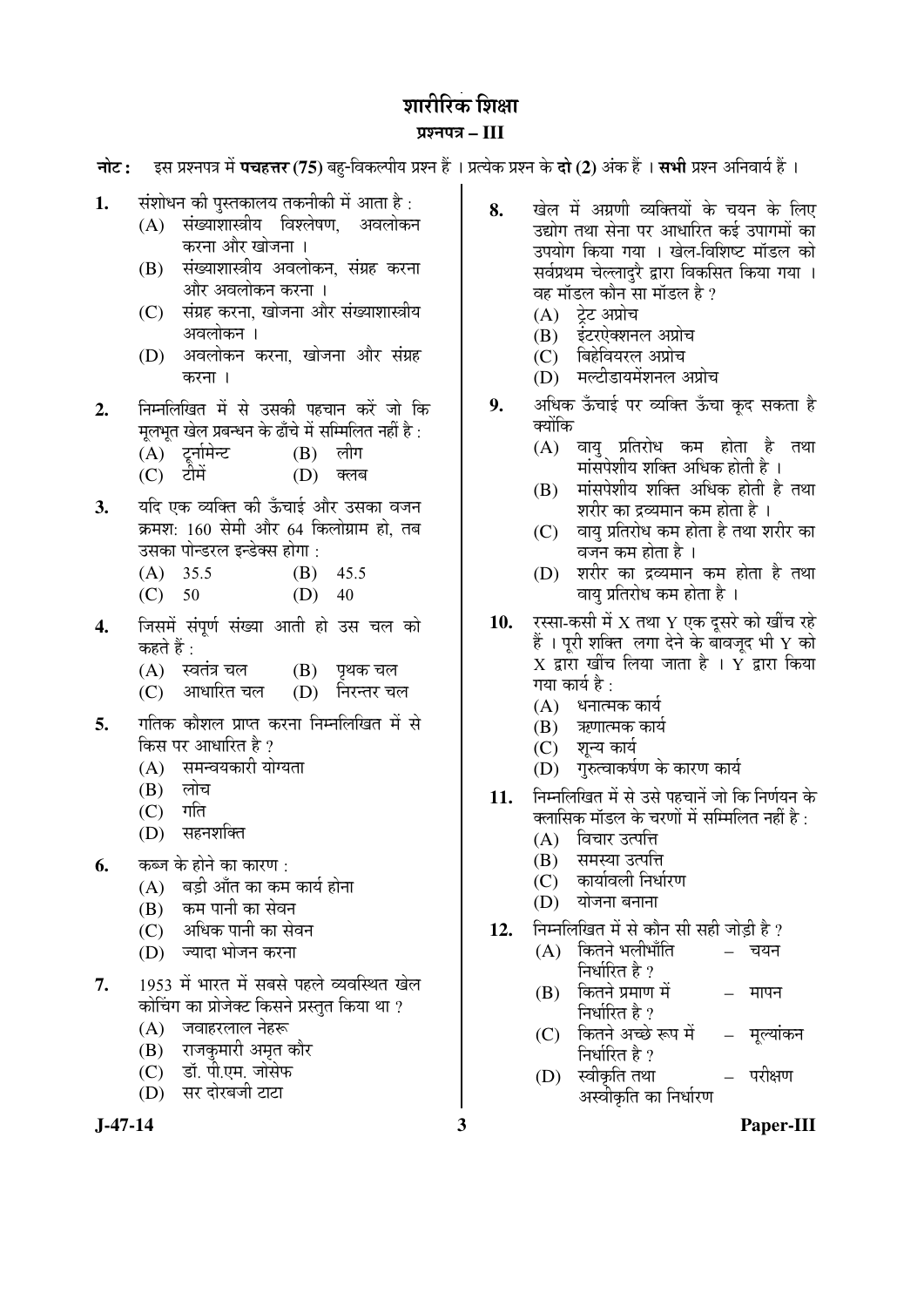- **13.** Limitation of a research process includes
	- (A) age, sex and participation level of subjects.
	- (B) attitude and interest of subjects,<br>and precision of available and precision of instrument.
	- (C) age, sex and interest of subjects.
	- (D) attitude, participation level and age of subjects.
- **14.** Which of the following is health related fitness component ?
	- (A) Reaction ability
	- (B) Agility
	- (C) Speed
	- (D) Muscular endurance
- **15.** Motor Educability is generally defined as
	- (A) Proficiency in a particular sport
	- (B) High level motor fitness
	- (C) Ability to perform fundamental movements
	- (D) Ability to learn different motor skills quickly and easily
- **16.** Which of the following diseases is categorized as Psychosomatic disease ?<br>
(A) Small pox (B) Tuberculosis
	- $(B)$  Tuberculosis
	- (C) Asthma (D) Jaundice
- 17. Which one of the following abilities is not required to make a physical educator dynamic for the dynamic discipline of physical education ?
	- (A) The ability to monopolise
	- (B) The ability to analyse
	- (C) The ability to organise
	- (D) The ability to supervise
- **18.** Which sport was eliminated from Olympic list during the Executive Board Meeting of IOC at London and has made a successful comeback for 2020 Olympic at recently held General Body Meeting of IOC ?
	- (A) Baseball (B) Softball
	- (C) Golf (D) Wrestling
- **19.** In a 400 m race the second lane runner started with stagger distance of 7.04 m. What will be his displacement at completion of the race ?
	- (A)  $400 \text{ m}$  (B)  $0 \text{ m}$ <br>(C)  $7.04 \text{ m}$  (D)  $-7.04 \text{ m}$  $(C)$  7.04 m
- Paper-III 3-47-14
- **20.** Select the correct choice regarding the Neuro-transmitter that increases the permeability at Myo-neurol junction is known as
	- (A) Adrinaline
	- (B) Acetyl choline
	- (C) Ptyalin
	- (D) Catecholamine
- **21.** Select the correct option :
	- Father of Naturalism is (A) Plato (B) John Dewey (C) Aristotle (D) Rousseau
- **22.** Biological basis of physical activity involves :
	- I. Sex and age characteristics
	- II. Growth and exercise
	- III. Motor skill acquisition
	- IV. Transfer of training
	- Find the correct combination
	- $(A)$  I and II  $(B)$  II and III
	- $(C)$  III and IV (D) IV and I
- **23.** Islet of Langer Hans produces two hormones :
	- I. Corticoids
	- II. Glucagon
	- III. Gonadotrophic
	- IV. Insulin
	- Select the correct answer
	- $(A)$  I and II  $(B)$  II and IV
	- $(C)$  III and IV (D) IV and I
- **24.** To develop cognitive ability cognitive skills are :
	- I. Know the difference between feeling and action.
	- II. Reading and interpreting social cues
	- III. Positive attitude to life situations
	- IV. Regulate emotions to manage cognitive stress
	- Find the correct combination :
	- $(A)$  I and IV  $(B)$  II and III
	- $(C)$  II and IV  $(D)$  III and I
		-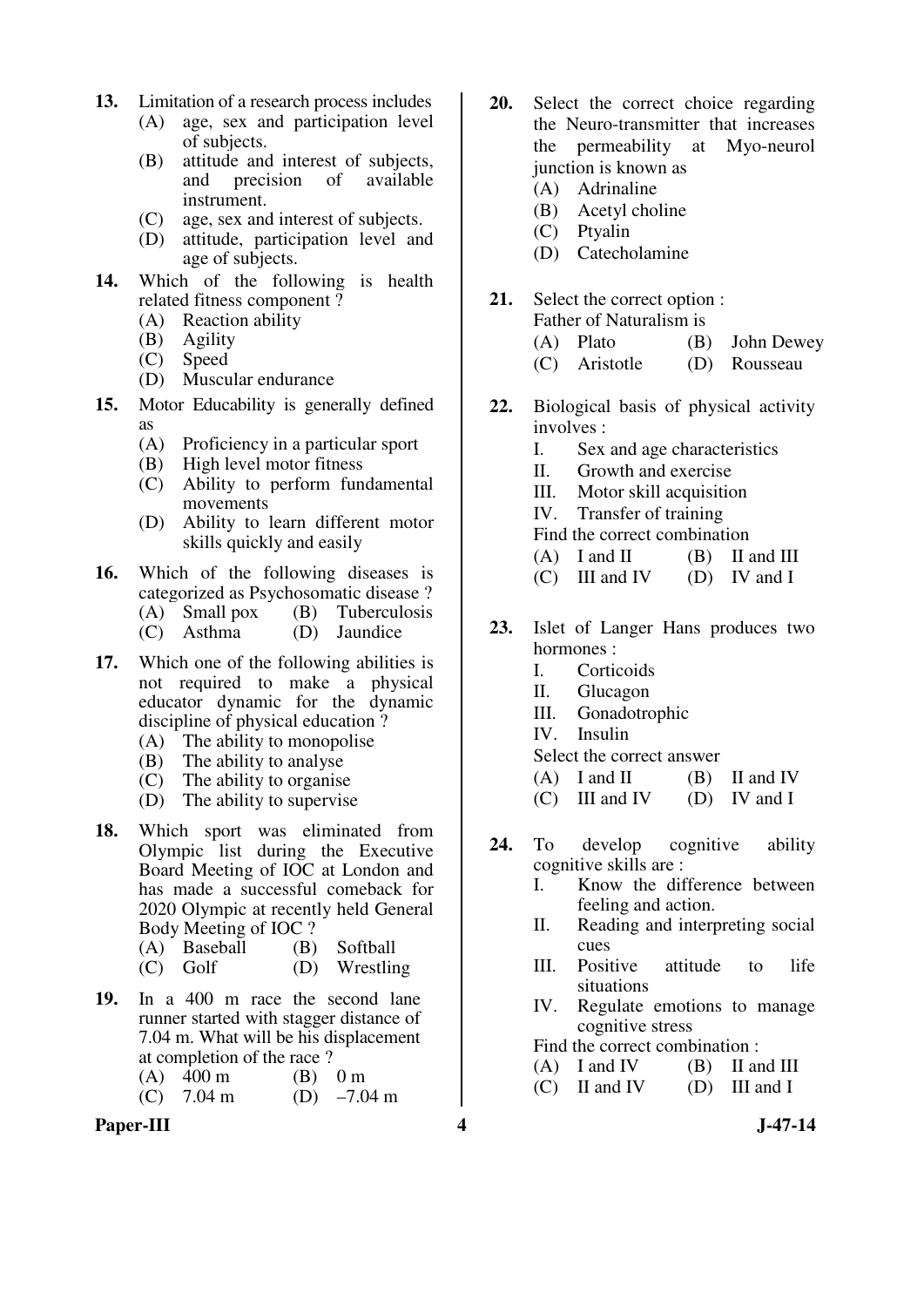- 13. ÄÖRÖPER AÖRÜ ED ALETRIA TIEST ATHETA
	- $(A)$   $\bar{B}$ अप्र, लिंग और भाग लेने वालों का स्तर ।
	- $(B)$  भाग लेने वालों की मनोवृत्ति तथा रस और प्राप्त साधनों की सक्ष्मता ।
	- (C) उम्र, लिंग और भाग लेने वालों का रस ।
	- (D) मनोवृत्ति, भाग लेने वालों का खेलों में भाग लेने का स्तर और उनकी उम्र ।
- 14. निम्नलिखित में से कौन सा स्वास्थ्य से संबंधित 'फिटनेस' घटक है ?
	- (A) प्रतिक्रिया करने की योग्यता<br>(B) फुर्ती
	- (B) फुती<br>*(C*) गति
	- $(C)$
	- (D) पेशीय सहनशक्ति
- 15. सामान्यत: मोटर एजकेबिलिटी की व्याख्या की जाती है  $\cdot$ 
	- $(A)$  विशिष्ट क्रीडा में प्राविण्य
	- $(B)$  उच्च स्तर मोटर फिटनेस
	- (C) गलभत हलनचलन करने की योग्यता
	- $(D)$  विभिन्न मोटर कौशल शीघ्र और आराम से सीखने की योग्यता
- 16. निम्नलिखित में से किसे मन:शारीरिक बीमारी की श्रेणी में रखेंगे ?
	- (A) "Öê"ÖÛú (B) ŸÖ¯ÖêפüÛú
	- (C) दमा (D) पीलिया
- 17. शारीरिक शिक्षा जैसे गतिशील विषय के शारीरिक शिक्षक को गतिशील बनाने के लिए निम्नलिखित में से किस योग्यता की आवश्यकता नहीं होती ?
	- $(A)$  एकाधिकार स्थापित करने की योग्यता
	- (B) विश्लेषण करने की योग्यता
	- (C) संगठन करने की योग्यता
	- (D) पर्यवेक्षण करने की योग्यता
- 18. लंदन में आयोजित आई.ओ.सी. की कार्यकारी परिषद की बैठक में किस खेल को ओलंपिक की सूची से निकाल दिया गया था और जिसे हाल में आयोजित आई.ओ.सी. की आम सभा की बैठक में 2020 में आयोजित होने वाले <u>ओलंपिक के लिए शामिल कर लिया गया है ?</u>
	- (A) बेसबॉल (B) सॉफ्टबॉल
	- (C) गोल्फ (D) कश्ती
- 19. 400 मी. की एक दौड़ में द्वितीय दौड़ पथ के धावक ने 7.04 मी की स्टैगर दरी से दौडना आरंभ किया । दौड़ की समाप्ति पर उसका डिस्प्लेसमेंट क्या होगा ?
	- $(A)$  400  $\hat{\Pi}$ . (B) 0  $\hat{\Pi}$ .
	- (C)  $7.04 \text{ H}$ . (D)  $-7.04 \text{ H}$ .

**20.** सही उत्तर चनिए :

मायो न्यूरल जंक्शन के भीतर प्रवेश की क्षमता बढ़ाने वाला न्यूरो-टांसमीटर निम्नलिखित में से कौन सा $\,$ है ?

- $(A)$  एडीनलीन
- $(B)$  असिटिल कोलीन
- $(C)$  टायलीन
- (D) केटेकोलामाइन
- 21. सही विकल्प चुनिए:
	- प्रकृतिवाद का जनक किसे माना जाता है ? (A) प्लेटो (B) जॉन डेवी
	- (C) अरस्त (D) रूसो
- 22. शारीरिक क्रियाकलाप के जीववैज्ञानिक आधार  $\overrightarrow{H}$  निहित है $\overrightarrow{F}$ 
	- I. लिंग तथा आयु अभिलक्षण
	- II. व्यक्षि तथा व्यायाम
	- III. चलन कौशल अधिग्रहण
	- IV. प्रशिक्षण का हस्तांतरण
	- सही संयोजन बताइए :
	- $(A)$  I तथा II  $(B)$  II तथा III
	- $(C)$  III तथा IV  $(D)$  IV तथा I

23. आइलेट ऑफ लैंगर हैंस कौन से दो हार्मोन्स उत्पन्न करता है ?

- I. कोर्टीक्वायड्स<br>II. ग्लकेगॉन
- ग्लुकेगॉन
- III. गोनाडोट्रॉफिक
- $IV.$  इंसलिन
- सही उत्तर चुनिए :
- $(A)$  I तथा II  $(B)$  II तथा IV
- $(C)$  III तथा IV  $(D)$  IV तथा I
- 24. संज्ञानात्मक योग्यता को विकसित करने के लिए किन संज्ञानात्मक कौशलों की आवश्यकता होती है ?
	- I. अनुभृति तथा क्रिया के बीच अंतर को जानना
	- II. सामाजिक मनोभाव को पढ़ना तथा व्याख्या करना
	- III. जीवन-स्थितियों के प्रति सकारात्मक अभिवत्ति
	- IV. संज्ञानात्मक दबाव को व्यवस्थित करने के लिए संवेगों का नियंत्रण
	- सही संयोजन बताइए :
	- $(A)$  I तथा IV  $(B)$  II तथा III
	- $(C)$  II तथा IV  $(D)$  III तथा I

**J-47-14 5 Paper-III**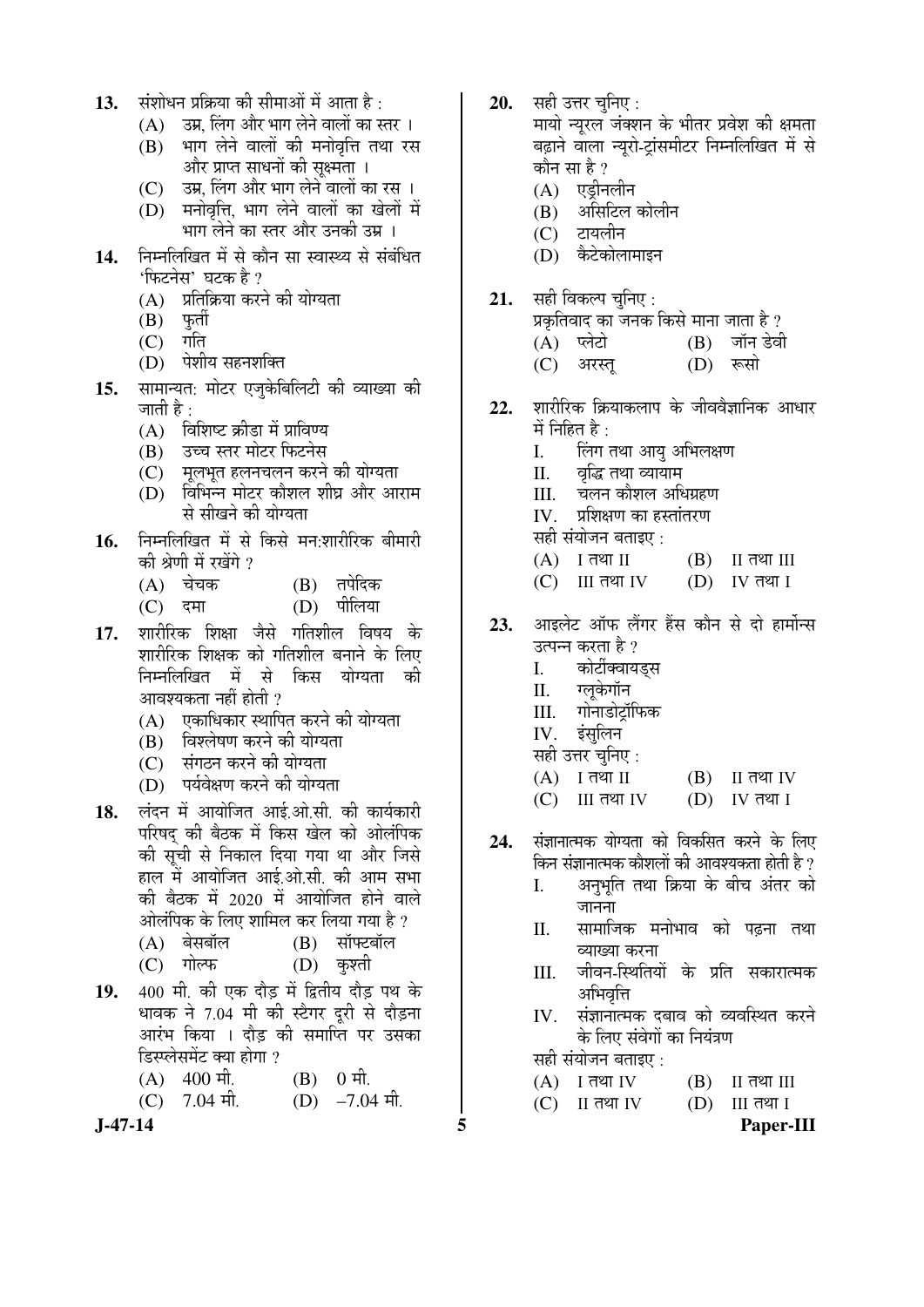**25.** Use the correct code given below : Inspired air goes sequentially through

|               |             |       |    |    | $\mu$ and $\mu$ and $\mu$ and $\mu$ and $\mu$ and $\mu$ |
|---------------|-------------|-------|----|----|---------------------------------------------------------|
|               | <b>Nose</b> |       |    | П. | Lungs                                                   |
|               | III. Heart  |       |    |    | IV. Cells                                               |
| <b>Codes:</b> |             |       |    |    |                                                         |
| (A)           | IV.         | - III | Ш  |    |                                                         |
| (B)           | П           | Ш     | IV |    |                                                         |
| (C)           |             | Н     | HН | IV |                                                         |
|               |             | IV-   | Ш  |    |                                                         |
|               |             |       |    |    |                                                         |

- **26.** A physical education professional needs self assessment of personality factors to achieve goals
	- I. Strength
	- II. Personal relation
	- III. Weakness
	- IV. Personal stress

 Find out the correct combination from the codes given below :

**Codes :** 

| $(A)$ I, III | $(B)$ I, II |               |
|--------------|-------------|---------------|
| $(C)$ II, IV |             | $(D)$ III, IV |

- **27.** The categories of ergogenic aids are given below :
	- I. Methylephedrine
	- II. Testosterone
	- III. Myoglobin<br>IV. Glycolysis
	- Glycolysis

 Find the correct combination from the codes given below :

**Codes :** 

| $(A)$ I, IV | $(B)$ II, III |
|-------------|---------------|
| $(C)$ I, II | $(D)$ II, IV  |

- **28.** Implications for techniques training in first phase include :
	- I. Less Corrections<br>II. Practice under ea
	- II. Practice under easier condition<br>III. High frequency of competition
	- III. High frequency of competition<br>IV. Stress on kinesthetic perception

Stress on kinesthetic perception

- Find the correct combination<br>(A) I and II (B) II a
- (B) II and III  $(D)$  I and IV  $(C)$  III and IV
- **29.** Use the correct code for given below : Arrange the organs of the circulatory system in a sequence through which blood flows.

| Ι. |               | Heart        |    | Н. | Aorta         |
|----|---------------|--------------|----|----|---------------|
|    | III. Artery   |              |    |    | IV. Capillary |
|    | <b>Codes:</b> |              |    |    |               |
|    | (A)           | IV.<br>Ш     | -H |    |               |
|    | (B)           | $\Pi$        | Ш  | IV |               |
|    | (C)           | Ш<br>H       | IV |    |               |
|    |               | Ш<br>$\prod$ |    |    |               |

Paper-III 6 **J**-47-14

- **30.** A chi-square  $(\chi^2)$  test involves different steps as indicated below :
	- I. Calculation of expected frequency
	- II. Calculation of observed frequencies
- III. Calculation of  $\chi^2$  value

 IV. Interpretation of the results Select the right sequence of above steps from the code given below : **Codes :** 

| (B) |  |                                                                                                                    |
|-----|--|--------------------------------------------------------------------------------------------------------------------|
|     |  |                                                                                                                    |
| (D) |  |                                                                                                                    |
|     |  | $(A)$ I II III IV<br>II I III IV<br>$(C)$ II III IV I<br>$\mathbf{H} \quad \mathbf{I} \mathbf{V} \quad \mathbf{H}$ |

**31.** Following are the important characteristics of a standardized test :

- I. Objectivity II. Reliability
- III. Validity

Proper sequence of these characteristics should be

- $(A)$  I, II and III (B) I, III and II
- $(C)$  III, I and II (D) II, III and I
- **32.** The following principles of personnel management bring about satisfaction among greater number of people :
	- I. Appropriate organizational structure
	- II. Delegation of Authority
	- III. Cooperation / Team work
	- IV. Career Advancement
	- V. Individual differences

Find the correct combination :

| (A) | $\mathbf{V}$ | Ш            | $\mathbf{H}$                              | $\blacksquare$ |
|-----|--------------|--------------|-------------------------------------------|----------------|
| (B) |              |              | $\mathbf{I}$ $\mathbf{II}$ $\mathbf{III}$ | - IV           |
| (C) | Ш            | $\mathbf{V}$ | IV I                                      | $\Box$         |
| (D) | $\mathbf{H}$ | $\mathbf{1}$ | $\mathbf{V}$                              | Ш              |

- **33.** Body composition of a person involves components like
	- I. Lean Body Mass
	- II. Body Density
	- III. Fat Body Mass
	- IV. Percent Body Fat

 Among them the components which are directly involved in Body composition are

 $(A)$  I and II  $(B)$  I and III  $(C)$  II and IV  $(D)$  III and IV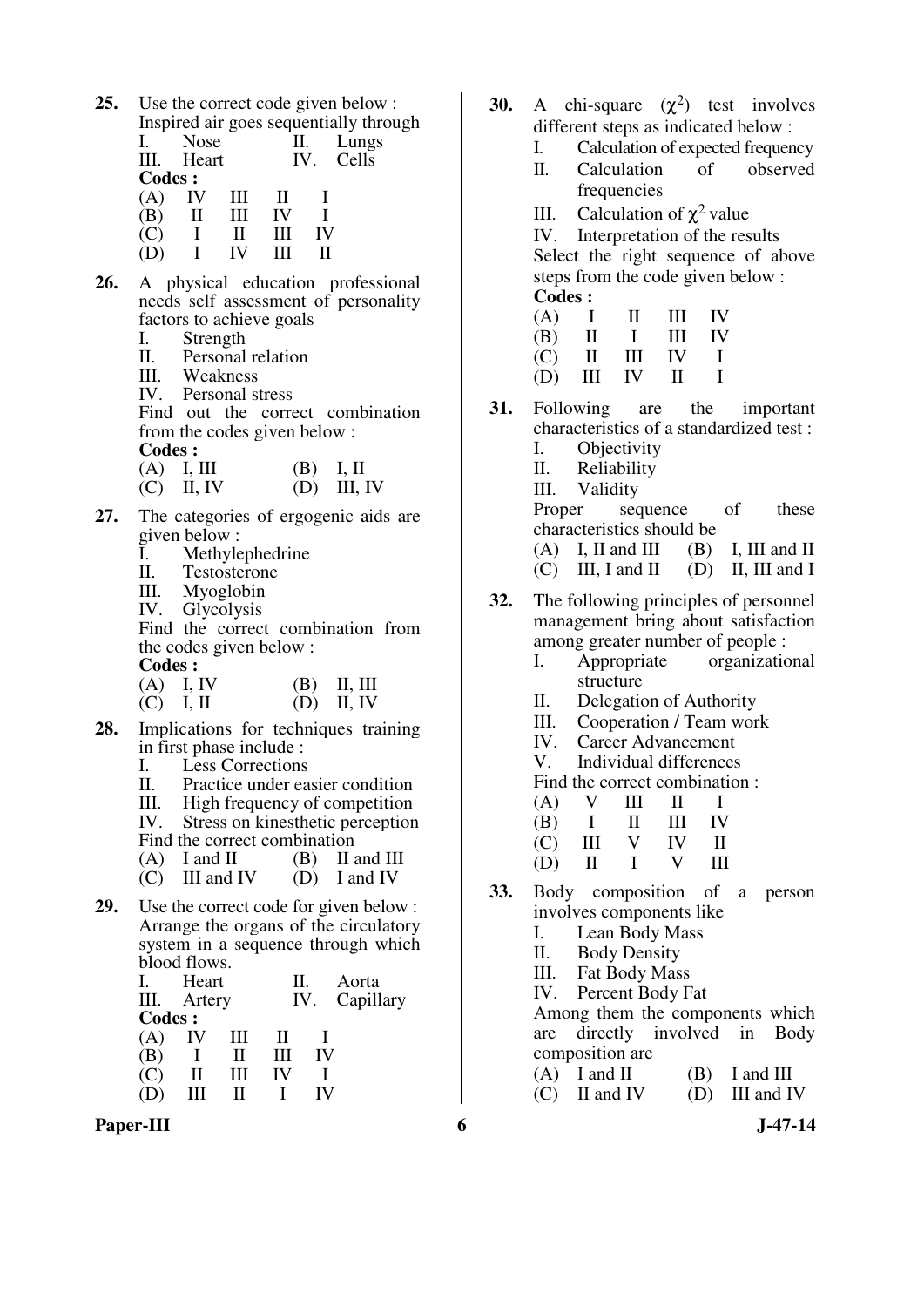$25.$ सही कोड चनिए : श्वास वायु निम्नलिखित अंगों से किस क्रम में गजरती है ? फेफडे  $\overline{L}$  $\Pi$ . नाक  $IV.$  कोशिकाएँ III. हृदय कोड  $\cdot$ IV  $III$  $\mathbf{I}$  $\mathbf I$  $(A)$  $(B)$  $\mathbf{H}$  $III$ IV  $\mathbf{I}$ IV  $(C)$  $\mathbf{I}$  $III$  $\mathbf{I}$ (D)  $\mathbf I$ IV  $III$  $\mathbf{I}$ शारीरिक शिक्षा के व्यावसायिक व्यक्ति को 26. उद्देश्य प्राप्त करने के लिए व्यक्तित्व के स्वयं-मल्यांकन के घटक हैं :  $\overline{I}$ . शक्ति व्यक्तिगत संबंध  $\Pi$ . कमजोरी III. व्यक्तिगत तनाव  $IV_{-}$ निम्नलिखित कोड में से सही संयोजन बताएँ : कोड⊹  $(A)$  I. III  $(B)$  I. II  $(D)$  III, IV  $(C)$  II, IV एरगोजेनिक एडस् की श्रेणी नीचे दी है :  $27.$ मिथाइलफेडाइन  $\overline{L}$ टेस्टोस्टेरॉन II. मायोग्लोबीन  $III$ ग्लाइकोलिसीस IV. नीचे दिए गए कोड से सही संयोजन ज्ञात करे: कोड : I. IV  $(A)$ (B) II. III  $(C)$  I, II  $(D)$  II. IV प्रथम चरण में तकनीक प्रशिक्षण के लिए 28. विवक्षाओं में शामिल हैं : कम गलती-सधार  $\mathbf{I}$ . आसान परिस्थिति में अभ्यास  $\Pi$ . प्रतियोगिता की उच्च आवृत्ति III. काइनेस्थेटिक बोध पर दबाव IV. सही संयोजन चनिए :  $(A)$  I तथा II  $(B)$  II तथा III  $(C)$  III तथा IV  $(D)$  I तथा IV सही कोड चनिए : 29. रक्त के प्रवाहित होने के क्रम में परिसंचरण तंत्र के निम्नलिखित अंगों को व्यवस्थित कीजिए: महाधमनी I. हृदय II. कैपिलरी धमनी IV. III. कोड : IV  $III$  $\mathbf{I}$  $\mathbf{I}$  $(A)$  $\overline{IV}$ **III**  $\overline{B}$  $\mathbf{I}$  $\mathbf{H}$  $\Pi$ IV  $\overline{C}$  $III$  $\mathbf{I}$  $\overline{N}$  $(D)$  $III$  $\mathbf{H}$  $\mathbf{I}$ 

काई स्क्वेअर ( $\chi^2$ ) टेस्ट में निम्नलिखित चरण 30. आते हैं :  $\mathbf{L}$ अपेक्षित बारंबरता का गणन अवलोकित बारंबरता का गणन  $\Pi$ . काई स्क्वेअर ( $\chi^2$ ) के मूल्य का गणन III. परिणामों का अर्थ निर्वचन  $IV$ निम्नलिखित कोड में से सही क्रम चुनिए : कोड : **IV**  $(A)$  $\mathbf{I}$  $\Pi$  $III$ (B)  $\mathbf{I}$  $\mathbf{I}$ IΙI IV  $(C)$  $\mathbf{I}$  $III$ **IV**  $\mathbf I$  $(D)$  $\overline{\mathbf{H}}$ **IV**  $\Pi$  $\mathbf{I}$ एक प्रमाणिक टेस्ट की निम्नलिखित विशेषताएँ 31. होती हैं : वस्तुनिष्ठता  $\mathbf{I}$ . विश्वसनीयता  $\Pi$ .  $III.$ वैधता इन विशेषताओं का उपयुक्त क्रम होना चाहिए :  $(A)$  I, II और III  $(B)$  I, III और II  $(C)$  III, I और II  $(D)$  II, III और I वैयक्तिक प्रबन्धन के निम्नलिखित सिद्धान्त 32. अधिकतम लोगों में संतुष्टि लाते हैं : उपयुक्त संगठनात्मक ढाँचा  $\mathbf{L}$ अधिकारों का हस्तांतरण  $\Pi$ . समन्वय/टीमवर्क III. जीविका संवर्धन  $IV$ व्यक्तिगत विभिन्नताएँ  $\mathbf V$ सही संयोजन ज्ञात कीजिए :  $\overline{\mathbf{V}}$  $III$  $(A)$  $\mathbf{I}$  $\mathbf I$ (B)  $\mathbf I$  $\mathbf{H}$  $III$ IV  $III$  $\overline{\mathsf{V}}$ IV  $\mathbf{I}$  $(C)$  $\Pi$  $\mathbf{I}$  $\overline{\mathbf{V}}$  $\overline{\mathbf{H}}$ (D) एक व्यक्ति की शारीरिक बनावट के घटकों में 33. सम्मिलित होते हैं  $\mathbf{L}$ लीन बॉडी मास शारीरिक घनता  $\Pi$ फैट बॉडी मास  $III$ प्रतिशत बॉडी फैट  $IV$ इनमें से वह घटक जो शारीरिक बनावट में सीधे तौर पर सम्मिलित हैं. वह हैं

 $(A)$  I और II  $(B)$  I और III  $(C)$ II और IV (D) III और IV

 $\overline{7}$ 

Paper-III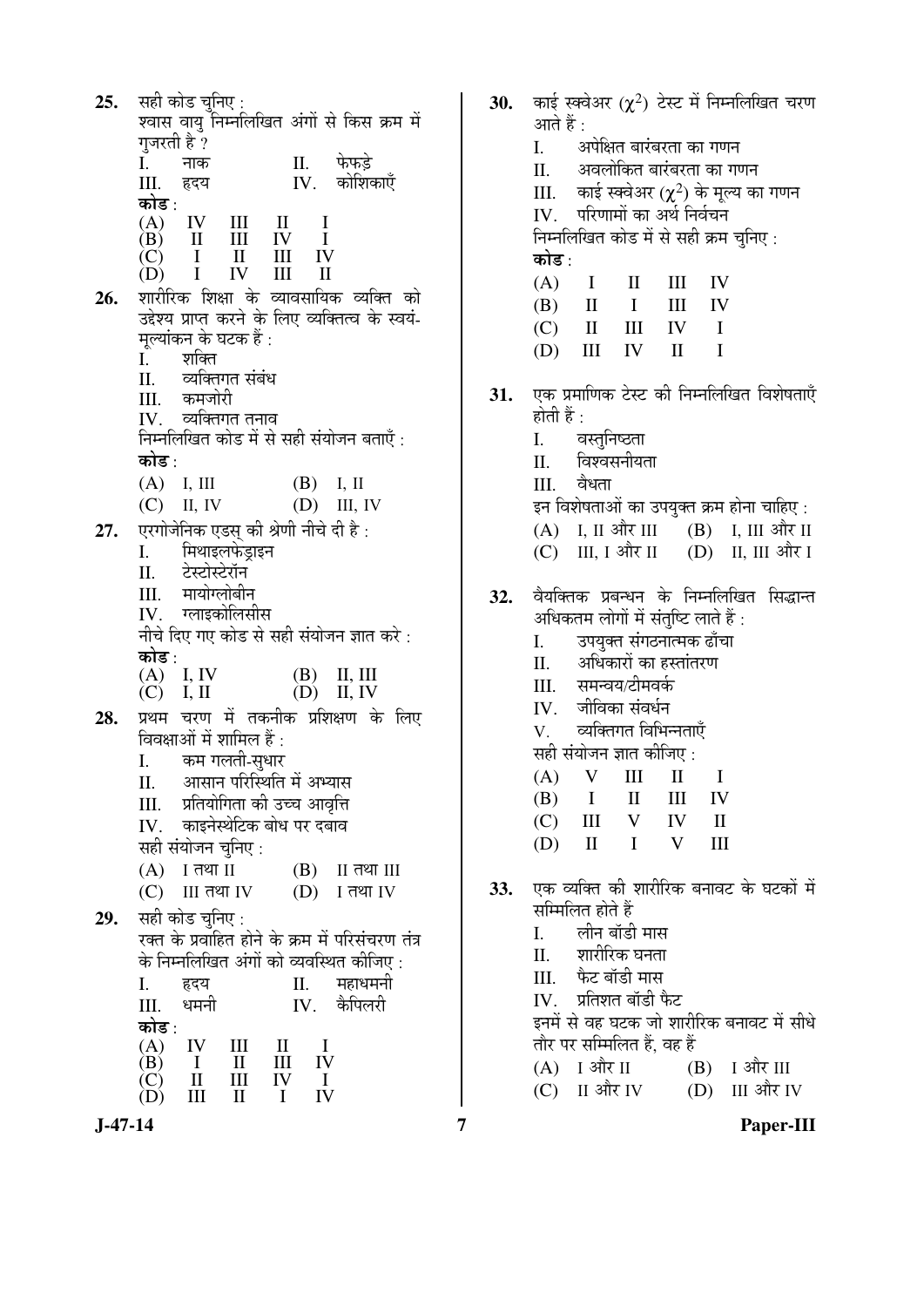- **34.** Given below are two statements, one labelled as Assertion (A) and the other as the Reason (R).
	- **Assertion (A) :** An infant can run and walk in better way than holding a pen or pencil to write.
	- **Reason (R)** : An infant first gains control over large muscle groups than the fine ones

Which of the following statements is correct ?

- $(A)$  Both  $(A)$  and  $(R)$  are true and  $(R)$ is the correct explanation of (A).
- (B) Both  $(A)$  and  $(R)$  are true but  $(R)$ is not the correct answer of (A).
- $(C)$  (A) is true, but  $(R)$  is false.
- (D) (A) is false but  $(R)$  is true.
- **35.** Given below are two statements, one of which is labelled as Assertion (A) and the other is labelled as Reason (R) :
	- **Assertion (A) :** Sprains and dislocations are the same injuries occurring at joints & rupturing the ligaments and tendons.
	- **Reason (R)** : Sprain is the injury that damages the ligaments.

Which one of the following is correct ?

- (A) Both (A) and (R) are true and  $(R)$ is the correct explanation of (A).
- (B) Both  $(A)$  and  $(R)$  are true but  $(R)$ is not the correct explanation of (A).
- $(C)$  (A) is true, but  $(R)$  is false.
- (D) (A) is false but  $(R)$  is true.
- **36.** Given below are two statements, one labelled as Assertion (A) and the other labelled as Reason (R).
	- **Assertion (A) :** For rotation around horizontal axis, a diver assumes tuck position.
	- **Reason (R)** : Radius of rotation has direct relation with angular velocity.

In the context of the above two statements, which one of the following is correct ?

- $(A)$  Both  $(A)$  and  $(R)$  are true and  $(R)$ is the correct explanation of (A).
- (B) Both  $(A)$  and  $(R)$  are true but  $(R)$ is not the correct answer of (A).
- $(C)$  (A) is true, but  $(R)$  is false.
- (D) (A) is false but  $(R)$  is true.

#### **Paper-III 8 J-47-14**

- **37.** Given below are two statements, one is labelled as Assertion (A) and the other is labelled as Reason (R).
	- **Assertion (A) : Social loafing** occurs when the identifiability of individual performance is lost in a team performance and performance decreases due to diffusion of responsibility.
	- **Reason (R)** : Players need to have their individual performance monitored and they need to be made accountable for their personal contribution to the team performance.

In the context of the above two statements, which one of the following is correct ?

#### **Codes :**

- (A) Both are true but (R) is not the correct explanation of (A).
- (B) Both are true and (R) is correct explanation of (A).
- (C) (A) is true but  $(R)$  is false.
- (D) (A) is false but  $(R)$  is true.
- **38.** Given below are two statements, one is labelled as Assertion (A) and the other is labelled as Reason (R).
	- **Assertion (A) :** In Parry O' Brien technique of putting the shot gliding from initial stance position is the main phase of the technique.
	- **Reason (R)** : Gliding increases momentum of the body.

In the context of the above two statements, which one of the following is correct ?

#### **Codes :**

- (A) Both (A) and (R) are true but (R) is not the correct explanation of (A).
- (B) Both (A) and (R) are true and  $(R)$ is the correct explanation of (A).
- (C) (A) is true but  $(R)$  is false.
- (D) (A) is false but  $(R)$  is true.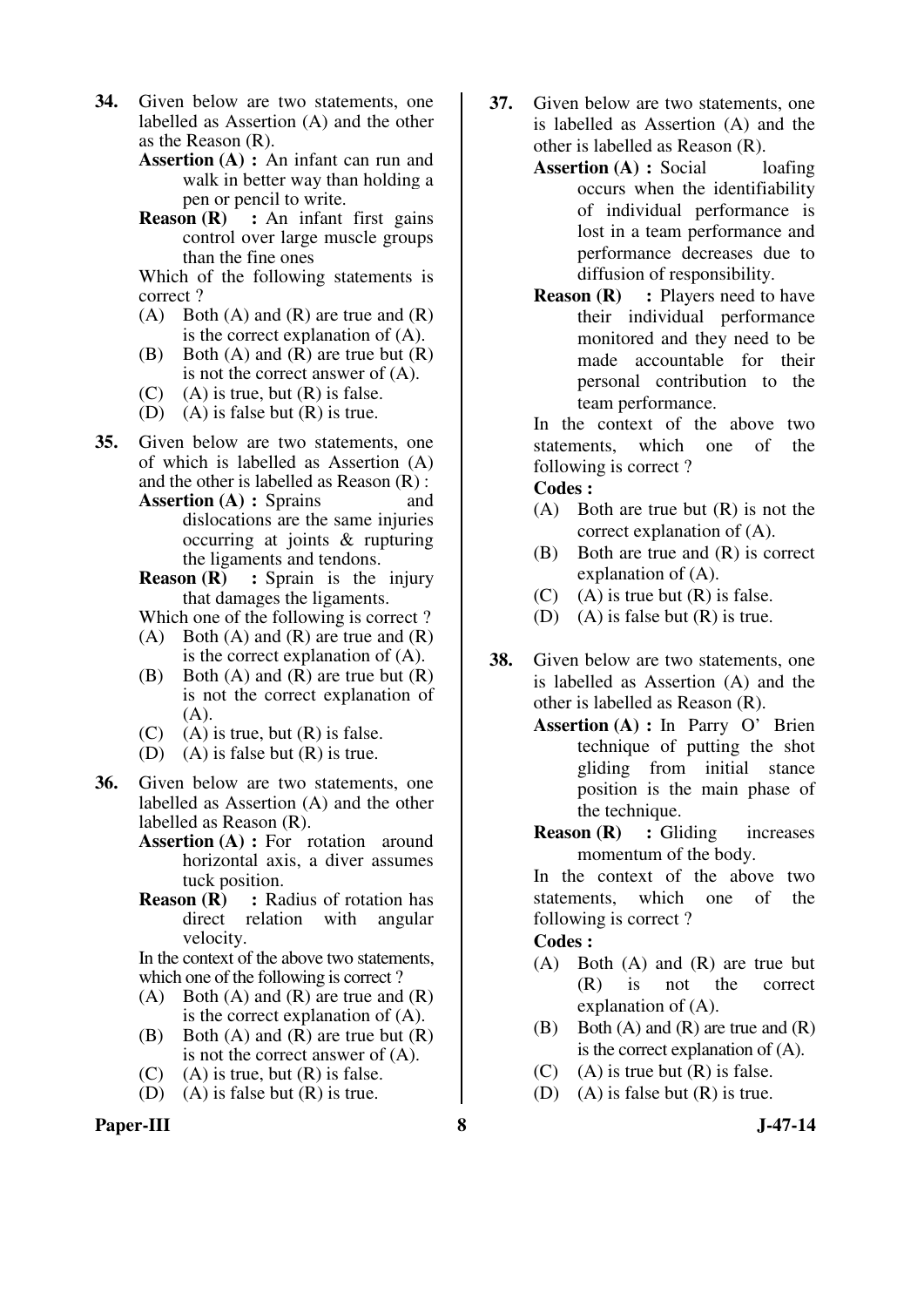नीचे दो वक्तव्य दिए गए हैं । एक को 34. अभिकथन (A) तथा दुसरे को कारण (R) कहा गया है । अभिकथन (A) : लिखने के लिए पेंसिल या

कलम पकड़ने की अपेक्षा एक शिश बेहतर ढंग से दौड़ तथा चल सकता है । : शिश़् को बड़ी मांसपेशियों कारण $(R)$ 

- पर नियंत्रण पहले होता है तथा सक्ष्म मांसपेशियों पर उसके बाद ।
- निम्नलिखित में से कौन सा वक्तव्य सही है ?
- $(A)$   $(A)$  तथा  $(R)$  दोनों सही हैं तथा  $(R)$ , (A) का सही स्पष्टीकरण है ।
- (B) (A) तथा (R) दोनों सही हैं, परन्तु (R), (A) का सही स्पष्टीकरण नहीं है ।
- (C)  $(A)$  सही है, परन्तु (R) गलत है ।
- (D) (A) गलत है, परन्तु (R) सही है ।
- नीचे दो वक्तव्य दिए गए हैं । एक को 35. अभिकथन (A) तथा दुसरे को कारण (R) कहा गया है ।
	- अभिकथन (A) : मोच तथा स्थानभ्रंश समान प्रकार की चोटें हैं जो अस्थिसंधियों में होती हैं जो अस्थिबंधों और मांसपेशीबंधों को भंग कर देती हैं ।
	- : मोच एक ऐसी चोट है जो कारण $(R)$ अस्थिबंध को क्षति पहुँचाती हैं ।

उपर्युक्त संदर्भ में निम्नलिखित में से कौन सा विकल्प सही है ?

- $(A)$   $(A)$  तथा  $(R)$  दोनों सही हैं तथा  $(R)$ , (A) का सही स्पष्टीकरण है ।
- (B) (A) तथा (R) दोनों सही हैं, परन्तु (R), (A) का सही स्पष्टीकरण नहीं है ।
- (C)  $(A)$  सही है, परन्तु (R) गलत है ।
- (D)  $(A)$  गलत है, परन्तु (R) सही है ।
- नीचे दो वक्तव्य दिए गए हैं । एक को 36. अभिकथन (A) तथा दसरे को कारण (R) कहा गया है ।
	- **अभिकथन (A) :** क्षैतिजीय अक्ष के चौतरफा घर्णन में गोताखोर टक पोजीशन लेता है ।
	- : घर्णन की त्रिज्या का कोणीय कारण $(R)$ वेग के साथ सीधा संबंध होता है ।

उपर्युक्त दोनों वक्तव्यों के संदर्भ में निम्नलिखित में से कौन सा सही है ?

- $(A)$   $(A)$  तथा  $(R)$  दोनों सही हैं और  $(R)$ , (A) का सही स्पष्टीकरण है ।
- (B) (A) तथा (R) दोनों सही हैं परन्तु (R),  $(A)$  का सही स्पष्टीकरण नहीं है।
- (A) सही है, परन्तु (R) गलत है ।  $(C)$
- (D) (A) गलत है. परन्त (R) सही है।

 $J-47-14$ 

- 37. नीचे दो वक्तव्य दिए गए हैं । एक को अभिकथन (A) तथा दसरे को कारण (R) कहा गया है ।
	- **अभिकथन (A) :** सोशल लोफिंग तब घटित होता है जब व्यक्तिगत-प्रदर्शन दल-प्रदर्शन में गुम हो जाता है तथा उत्तरदायित्व के विसरण के कारण प्रदर्शन में ह्रास होता है।
	- : खिलाडियों के व्यक्तिगत कारण $(R)$ प्रदर्शन को मानीटर किए जाने की आवश्यकता है तथा दल-प्रदर्शन में उनके व्यक्तिगत प्रदर्शन के योगदान के लिए उन्हें जवाबदेह बनाने की आवश्यकता है ।

उपर्युक्त दो वक्तव्यों के संदर्भ में निम्नलिखित में से कौन सा सही है ?

### कोड⊹

- (A) (A) तथा (R) दोनों सही हैं, परन्तु (R),  $(A)$  का सही स्पष्टीकरण नहीं है।
- (B) (A) तथा (R) दोनों सही हैं और (R), (A) का सही स्पष्टीकरण है ।
- (C)  $(A)$  सही है, परन्तु (R) गलत है ।
- (D) (A) गलत है, परन्तु (R) सही है।
- नीचे दो वक्तव्य दिए गए हैं । एक को 38. अभिकथन  $(A)$  तथा दूसरे को कारण  $(R)$  कहा गया है ।
	- अभिकथन (A) : शॉटपुट की पैरी ओ ब्रिएन तकनीक में आरंभिक खड़े होने की मद्रा से पीछे खिसकना तकनीक की प्रमुख अवस्था है ।
	- : पीछे खिसकना (ग्लाइडिंग) कारण $(R)$ शरीर के संवेग को बढाता है ।

उपर्युक्त दोनों कथनों के संदर्भ में निम्नलिखित में से कौन सा सही है ?

## कोड :

9

- (A)  $(A)$  तथा (R) दोनों सही हैं, परन्तु (R), (A) का सही स्पष्टीकरण नहीं है ।
- (B) (A) तथा (R) दोनों सही हैं, और (R), (A) का सही स्पष्टीकरण है ।
- (C)  $(A)$  सही है, परन्तु (R) गलत है ।
- (D) (A) गलत है, परन्तु (R) सही है ।

Paper-III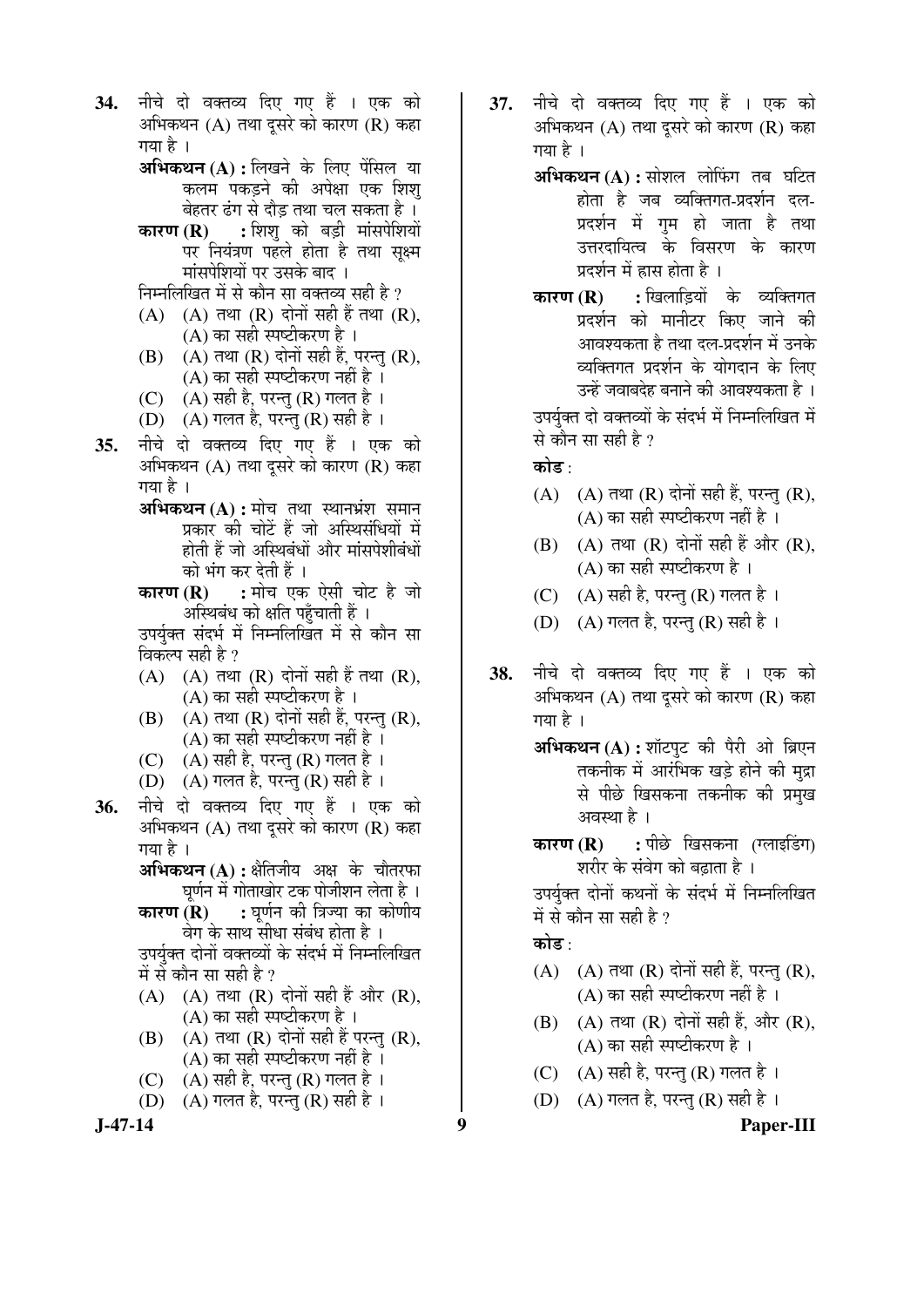- **39.** Given below are two statements, one is labelled as Assertion (A) and the other is labelled as Reason (R).
	- **Assertion (A) :** Curriculum is the learner's engagements with engagements with various aspects of the environment which have been planned under the direction of the school.
	- **Reason (R)** : Curriculum offers simply plans for learning.

In the context of two statements, which one of the following is correct ? **Codes :** 

- (A) Both (A) and (R) are true and  $(R)$ is the correct explanation of (A).
- (B) Both (A) and (R) are true, but  $(R)$  is not the correct explanation of (A).
- (C) (A) is true but  $(R)$  is false.<br>(D) (A) is false but  $(R)$  is true.
- $(A)$  is false but  $(R)$  is true.
- **40.** Given below are two statements, one labelled as Assertion (A) and the other as Reason (R).
	- **Assertion (A) :** A physical education professional must have sound academic and professional qualifications.<br>**on**  $(R)$  : Personal
	- **Reason (R)** : Personal qualities such as tactfulness, good human<br>relation. dynamic and dynamic and<br>creditable sports cooperation, performance etc, contribute to become a successful professional in physical education.

Which one of the following is true ?

- **Codes :**<br>
(A) Bo Both  $(A)$  and  $(R)$  are true but  $(R)$  is not the correct explanation of (A).
- (B) (A) is true but  $(R)$  is false.<br>(C) Both  $(A)$  and  $(R)$  are true.
- Both  $(A)$  and  $(R)$  are true.
- $(D)$  Both  $(A)$  and  $(R)$  are false.
- **41.** Given below are two statements, one labelled as Assertion (A) and the other as Reason (R).
	- **Assertion (A) : Muscles are machines** that convert chemical energy into mechanical work.<br>Reason (R) : Skeleta
	- **:** Skeletal muscles are called voluntary muscles.

In the context of the above two statements, which one of the following is correct ?

**Codes :** 

- $(A)$  Both  $(A)$  and  $(R)$  are true and  $(R)$ is the correct explanation of (A).
- (B) Both (A) and (R) are true, but (R) is not the correct explanation of  $(A)$ .
- (C) (A) is true but (R) is false.<br>(D) (A) is false and (R) is true.
- $(A)$  is false and  $(R)$  is true.

Paper-III **10** J-47-14

- **42.** Given below are two statements, one labelled as Assertion (A) and the other as Reason (R).
	- **Assertion (A) : Physical activity and** sports is intended to some educational ends and to perform the desired social functions.
	- **Reason (R)** : Physical education and sports contributes to produce champion

Which one of the following is correct ? **Codes :**<br>
(A) Bo

- Both  $(A)$  and  $(R)$  are true but (R) is not the correct explanation of (A).
- (B) Both  $(A)$  and  $(R)$  are true and  $(R)$ is the correct explanation of (A).
- $(C)$  (A) is true but  $(R)$  is false.
- $(D)$   $(A)$  is false but  $(R)$  is true.
- **43.** Given below are two statements, one labelled as Assertion (A) and the other as Reason (R).

**Assertion (A) :** Lactic Acid is a by product of Anaerobic Glycolysis.<br> **Reason (R)** : Lack of oxygen. **:** Lack of oxygen.

 In the context of two statements, which one of the following is correct ? **Codes :** 

- (A) Both (A) and (R) are true and (R) is the correct explanation of (A).
- (B) Both (A) and (R) are true, but<br>(R) is not the correct not the explanation of (A).
- (C) (A) is true but  $(R)$  is false.<br>(D) (A) is false but  $(R)$  is true.
- $(A)$  is false but  $(R)$  is true.
- **44.** Given below are two statements, one labelled as Assertion (A) and the other labelled as Reason (R).
	- **Assertion (A) :** In Fartlek, the sportsman changes the speed on his own during the activity according to terrain,

surrounding and his feelings.<br> **on**  $(\mathbf{R})$  : This method **Reason** (**R**) requires more self discipline in order to be effective. In Fartlek, the heart rate fluctuates between 140-180 beats/ minutes.

Find the correct answer :

**Codes :** 

- (A) Both (A) and (R) are right, but<br>(R) is not the correct (R) is not the correct explanation of (A).
- (B) Both  $(A)$  and  $(R)$  are right and  $(R)$ is the correct explanation of (A).
- (C) (A) is right, but (R) is wrong.<br>(D) (A) is wrong, but (R) is right.
- $(A)$  is wrong, but  $(R)$  is right.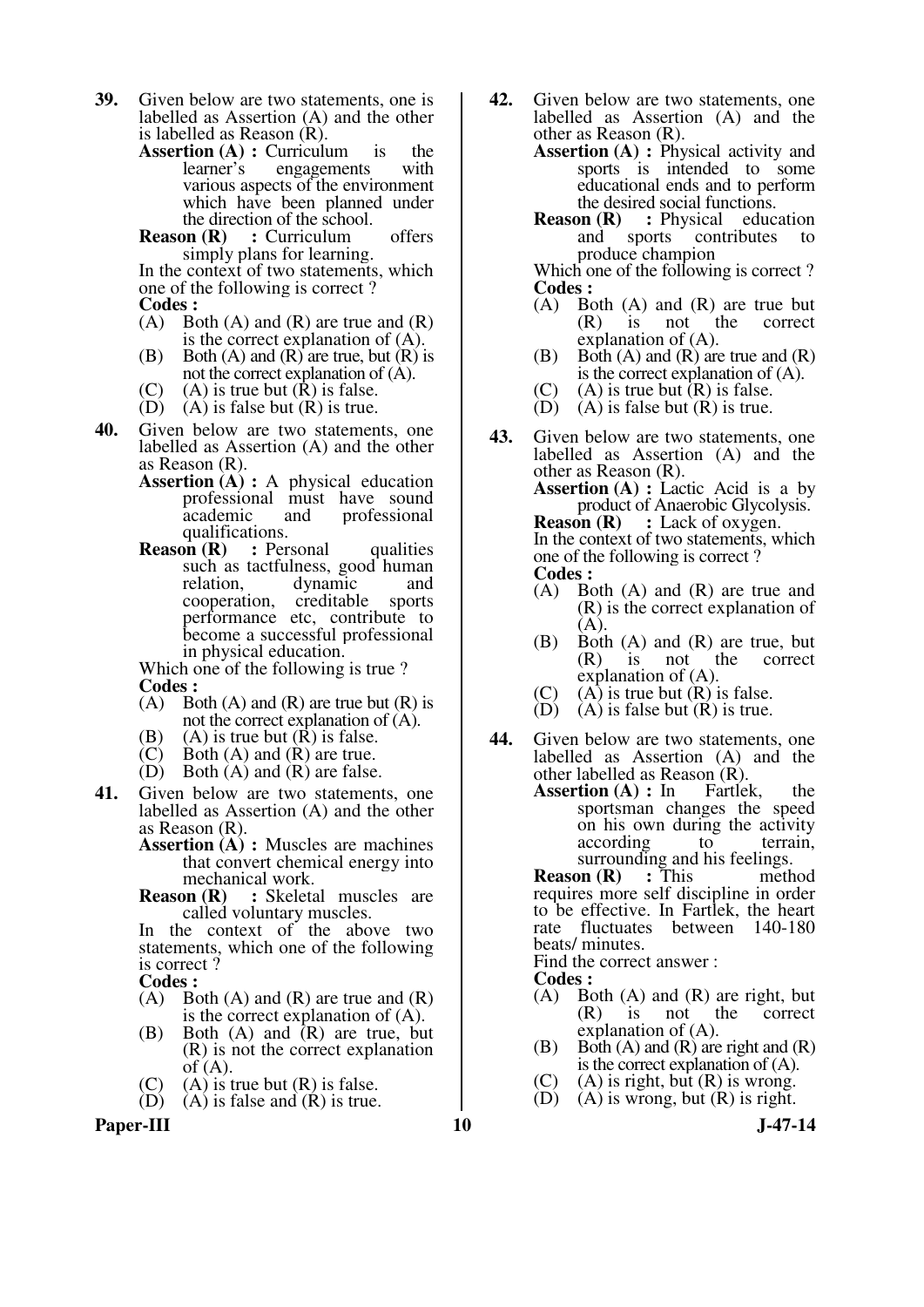**J-47-14 11 Paper-III** 39. **जीचे दो कथन दिए गए हैं** । एक को अभिकथन (A) तथा दूसरे को कारण (R) कहा गया है :<br>**अभिकथन (A) :** विद्यालय के निदेशन  $\mathbf{a}$ भिकथन  $(\mathbf{A})$  : विद्यालय  $\stackrel{\frown}{\phantom{\frown}}\mathbf{b}$ आयोजित सीखने वाले की वातावरण के साथ संलग्नता को पाट्यचर्या कहा जाता है ।<br>**कारण (R) :** पाठयचर्या केवल सीखने की **:** पाठ्यचर्या केवल सीखने को योजनाएँ प्रदान करता है । उपर्यक्त दो कथनों के संदर्भ में निम्नलिखित में कौन सा सही है ? कोड :  $(A)$   $(A)$  तथा  $(R)$  दोनों सही हैं और  $(R)$ ,  $(A)$  का सही स्पष्टीकरण है ।  $(B)$   $(A)$  तथा  $(R)$  दोनों सही हैं, परन्तु  $(R)$ ,  $(A)$  का सही स्पष्टीकरण नहीं है ।  $(C)$   $(A)$  सही है, परन्तु (R) गलत है। (D)  $(A)$  गलत है, परन्तु (R) सही है । 40. **नीचे दो वक्तव्य दिए गए हैं । एक को** अभिकथन (A) तथा दसरे को कारण (R) कहा गया है । **अभिकथन (A) :** एक शारीरिक शिक्षा व्यवसायी के पास ठोस शैक्षिक तथा थावसायिक योग्यता होनी चाहिए ।<br>कारण (R) : शारीरिक शिक्षा के क्षे **:** शारीरिक शिक्षा के क्षेत्र में सफल व्यवसायी बनाने में व्यवहार<br>कशलता. उत्तम मानव-संबंध. <u>मानव-संबंध</u> गत्यात्मकता तथा सहयोग, सराहनीय खेल-प्रदर्शन जैसे व्यक्तिगत गणों का योगदान होता है । निम्नलिखित में से कौन सा कथन सही हैं ? कोड :  $(A)$   $(A)$  तथा  $(R)$  दोनों सही हैं तथा  $(R)$ ,  $(A)$  का सही स्पष्टीकरण नहीं है। (B)  $(A)$  सही है, परन्तु (R) गलत है ।  $(C)$   $(A)$  तथा  $(R)$  दोनों सही हैं । (D)  $(A)$  तथा  $(R)$  दोनों गलत हैं । 41. नीचे दो वक्तव्य दिए गए हैं । एक को अभिकथन  $(A)$  तथा दसरे को कारण  $(R)$  कहा गया है । **अभिकथन (A) :** मांसपेशियाँ रासायनिक ऊर्जा को यांत्रिक कार्य में रूपांतरित करने की ॅमशीनें हैं ।<br>**कारण (R) ः** अस्थि ॅमांसपेशियों को ऐच्छिक मांसपेशियाँ कहा जाता है । उपर्युक्त संदर्भ में निम्नलिखित में से कौन सा विकल्प सही है ? कोड :  $(A)$   $(A)$   $\overline{d}$  $\overline{d}$   $\overline{R}$   $\overline{d}$   $\overline{d}$   $\overline{d}$  $\overline{d}$  $\overline{f}$  $\overline{f}$  $\overline{f}$  $\overline{f}$  $\overline{f}$  $\overline{f}$  $\overline{f}$  $\overline{f}$  $\overline{f}$  $\overline{f}$  $\overline{f}$  $\overline{f}$  $\overline{f}$  $\overline{f}$  $\overline{f}$  $\overline{f}$  $\overline{f}$  $\overline{f}$  $\overline{f}$ (A) का सही स्पष्टीकरण है ।  $(B)$   $(A)$  तथा  $(R)$  दोनों सही हैं, परन्तु  $(R)$ , (A) का सही स्पष्टीकरण नहीं है)। (C) ) (A) सही है, परन्तु (R) गलत है ।<br>(D) ) (A) गलत है, परन्त (R) सही है । (A) गलत है, परन्त (R) सही है ।

42. नीचे दो कथन दिए गए हैं । एक को अभिकथन (A) तथा दुसरे को कारण (R) कहा गया है)। **अभिकथन (A) :** शारीरिक कार्यकलाप तथा खेल का उद्देश्य है शैक्षिक लक्ष्यों की प्राप्ति करना तथा वांछित सामाजिक कारण (R) कार्यों का निष्पादन करना<br>कारण (R) : चैम्पियन बना **:** चैम्पियन बनाने में शारीरिक शिक्षा तथा खेल का योगदान होता है ।

निम्नलिखित में से कौन सा वक्तव्य सही है ? क्रोड़ :

- $(A)$   $(A)$  तथा  $(R)$  दोनों सही हैं, परन्तु  $(R)$ , (A) का सही स्पष्टीकरण नहीं है $\overline{a}$
- $(B)$   $(A)$  तथा  $(R)$  दोनों सही हैं तथा  $(R)$ . (A) का सही स्पष्टीकरण है $\perp$
- (C)  $(A)$  सही है, परन्तु (R) गलत है।
- (D)  $(A)$  गलत है, परन्त $(R)$  सही है ।
- 43. नीचे दो वक्तव्य दिए गए हैं । एक को अभिकथन  $(A)$  तथा दसरे को कारण  $(R)$  कहा गया है $\perp$

**अभिकथन (A) :** लेक्टिक एसिड अनरोबिक ग्लायकोलिसिस का बॉयप्रोडक्ट है ।

**कारण (R) :** ऑक्सीजन की कमी । उपरोक्त दोनों कथनों के संदर्भ में निम्नलिखित में से कौन सा सही है ? कोड ·

- $(A)$   $(A)$  तथा  $(R)$  दोनों सही हैं और  $(R)$ , (A) का सही स्पष्टीकरण है $\,$  ।
- $(B)$   $(A)$  तथा  $(R)$  दोनों सही हैं, परन्तु  $(R)$ , (A) का सही स्पष्टीकरण नहीं है ।
- (C)  $(A)$  सही है, परन्तु (R) गलत है ।
- (D)  $(A)$  गलत है, परन्त $(R)$  सही है।
- **44.** नीचे दो वक्तव्य दिए गए हैं । एक को अभिकथन  $(A)$  और दसरे को कारण  $(R)$  कहा गया है ।
	- **अभिकथन (A) :** फार्टलेक में खिलाड़ी-मैदान, प्रतिवेश तथा अपनी अनुभूतियों के अनुसार अपने क्रियाकलाप के दौरान † अपनी गति को स्वयं बदल देता है<br>† कारण (R) : प्रभावोत्पादक होने के
	- **:** प्रभावोत्पादक होने के लिए इस विधि में अधिक आत्मानुशासन की आवश्यकता होती है । फार्टलेक में हृदय की गति 140-180 स्पंदन प्रति मिनट के बीच घटती-बढती है ।

सही उत्तर बताइए $\,$  :

- (A)  $(A)$  तथा (R) दोनों सही हैं, परन्त (R), (A) का सही स्पष्टीकरण नहीं है $\,$  ।
- $(B)$   $(A)$  तथा  $(R)$  दोनों सही हैं और  $(R)$ , (A) का सही स्पष्टीकरण है $\perp$
- (C)  $(A)$  सही है, परन्तु (R) गलत है ।
- $(D)$   $(A)$  गलत है, परन्त $(R)$  सही है।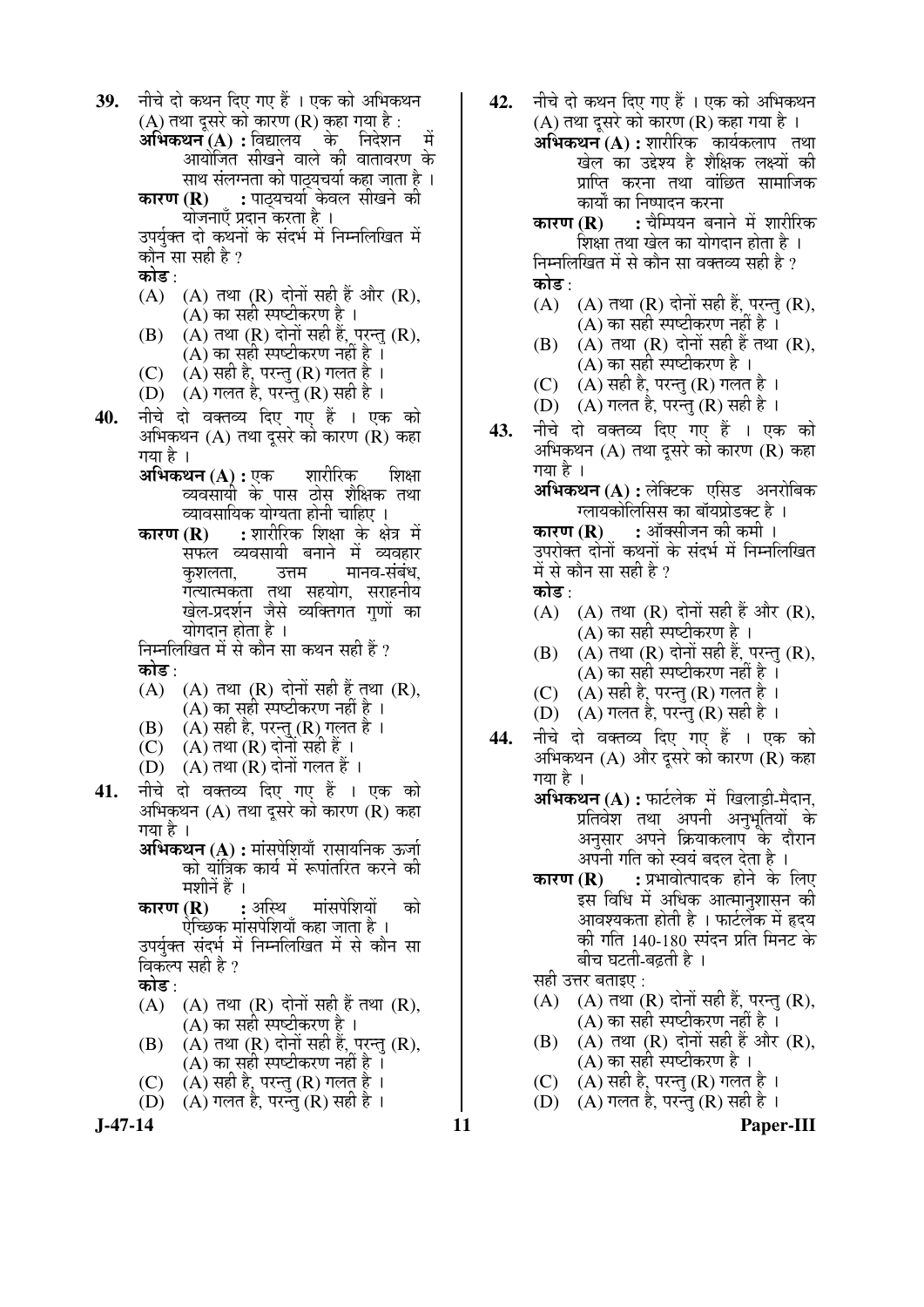- **45.** Given below are two statements, one labelled as Assertion (A) and the other as Reason (R).
	- **Assertion (A) : Recommendation of a** study should indicate only the scope of future research and not the scope of practical applications.
	- **Reason (R)** : Recommendation of a study indicates the future use of knowledge obtained from a study. In the context of the above two

statements, which one of the following is correct ?

- **Codes :**
- (A) Both (A) and (R) are true, but (R) is not the correct explanation of  $(A)$ .
- $(B)$  Both  $(A)$  and  $(R)$  are true and  $(R)$  is the correct explanation of (A).
- $(C)$  (A) is false but  $(R)$  is true.
- 
- (D) (A) is true but  $(R)$  is false.<br>**46.** Given below are two statement **46.** Given below are two statements, one of which is labelled as Assertion (A) and the other is labelled as Reason (R). **Assertion (A) : Bench** press is an example of isotonic exercise.
	- **Reason (R)** : In isotonic muscle contraction the muscle tone remains same.

 In the context of the above two statements, which one of the following is correct ? **Codes :** 

- (A) Both (A) and (R) are true, but (R) is not the correct explanation of  $(A)$ .
- (B) Both (A) and (R) are true and (R) is the correct explanation of (A).
- (C) (A) is true but  $(R)$  is false.
- $(D)$   $(A)$  is false but  $(R)$  is true.
- **47.** Given below are two statements, one labelled as Assertion (A) and the other labelled as Reason  $(R)$ .<br>Assertion  $(A)$ : In closed
	- Assertion (A) : In closed ended questions participants formulate their own response.<br>Reason (R) : Closed et
	- **:** Closed ended questions provide limited options to the participants.

 In the context of two statements, which one of the following is correct ? **Codes :** 

- 
- $(A)$  Both  $(A)$  and  $(R)$  are true and  $(R)$ is the correct explanation of (A).
- (B) Both (A) and (R) are true, but (R) is not the correct explanation of  $(A)$ .
- (C) (A) is true but (R) is false.<br>(D) (A) is false but (R) is true.
- $(A)$  is false but  $(R)$  is true.

Paper-III **12** J-47-14

- **48.** Given below are two statements, one labelled as Assertion (A) and the other as Reason (R).
	- Assertion (A) : Inspite of high values of validity and reliability coefficient the use of sport skill tests are minimally made by the selectors or trainers.
	- **Reason (R)** : Sports skill tests are time consuming, involve additional man power, lack sufficient research work and complex in application.

 In the context of the above statements, which one of the following is true ?

**Codes :** 

- (A) Both (A) and (R) are true and (R) is not the correct explanation of (A).
- (B) Both (A) and (R) are true and (R) is the correct explanation of  $(A)$ .
- (C) (A) is true but  $(R)$  is false.
- (D) (A) is false but  $(R)$  is true.
- **49.** Given below are two statements, one of which is labelled as Assertion (A) and the other is labelled as Reason (R).
	- **Assertion (A) :** As the sports has evolved into a complex multibillion-dollar global entity, law has played a more dominant role in carrying out management functions in sports organizations.
	- **Reason (R)** : When sports<br>managers make decisions. managers make disagreements arise, those working and participating in sports are relying move heavily on the legal system for a resolution.

#### **Codes :**

- (A) Both (A) and (R) are true, but (R) is not correct explanation of  $(A)$ .
- (B) Both  $(A)$  and  $(R)$  are true and  $(R)$ is a correct explanation of (A).
- $(C)$  (A) is false, but  $(R)$  is true.
- (D) (A) is true, but  $(R)$  is false.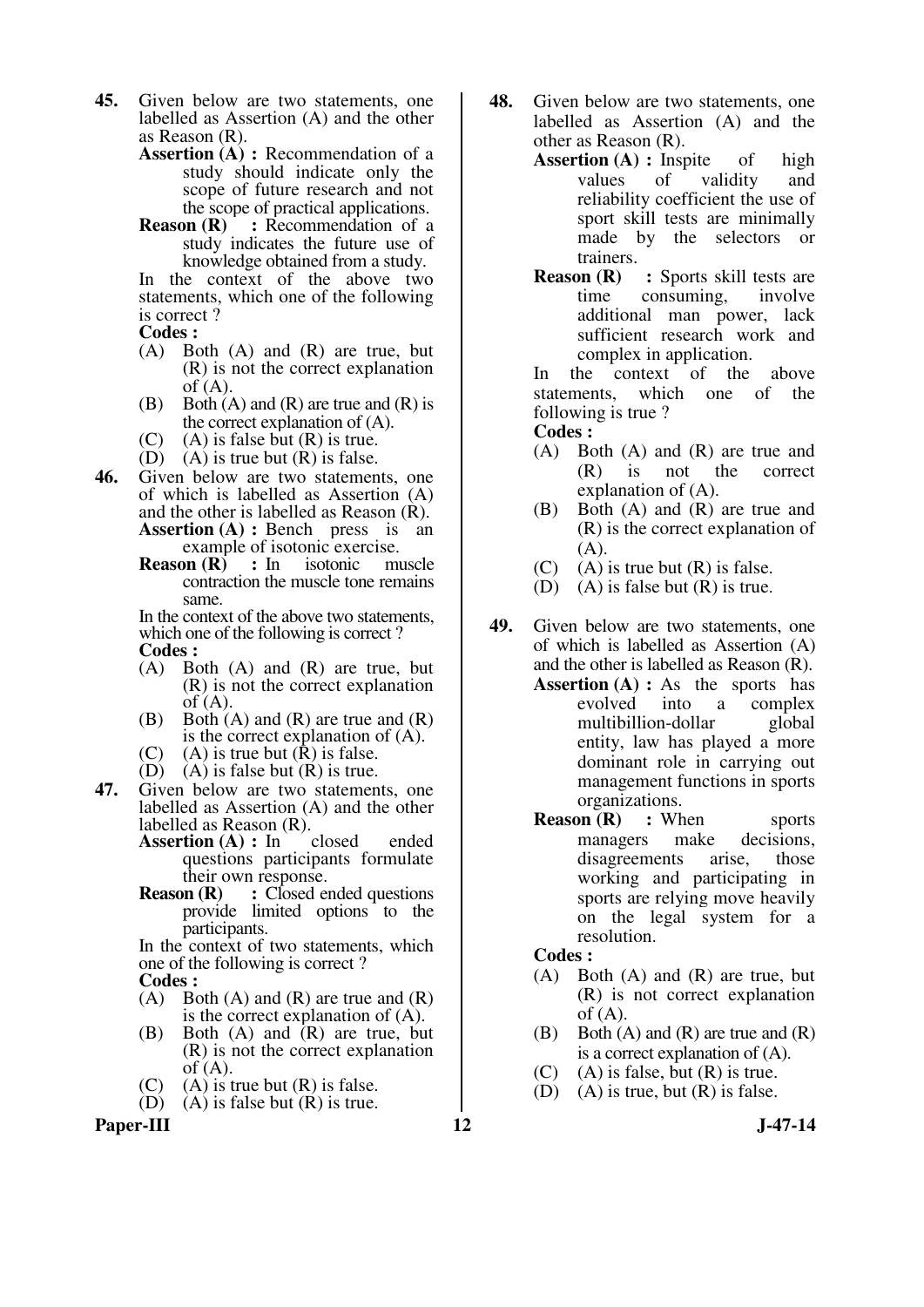45. नीचे दो कथन दिए गए हैं । एक को अभिकथन (A) तथा दुसरे को कारण (R) कहा गया है :

**अभिकथन (A) :** संशोधन अभ्यास के सुझावों का केवल भविष्य के संशोधन के क्षेत्र को दर्शाना चाहिए न कि उनके व्यवहारिक अनुपयोगों को ।<br>**कारण (R) :** संशोधन अभ्यार

**:** संशोधन अभ्यास के सुझाव भविष्य में उस अभ्यास के द्वारा प्राप्त ज्ञान का उपयोग दर्शाते हैं ।

दो कथनों के संदर्भ में कौन सा एक सही है ? कोड :

- (A)  $(A)$  और  $(R)$  सही हैं, परन्तु  $(R)$ ,  $(A)$ का सही स्पष्टीकरण नहीं है ।
- (B) (A) और  $(R)$  सही हैं और  $(R)$ ,  $(A)$ का सही स्पष्टीकरण है ।
- (C)  $(A)$  गलत है, परन्तु (R) सही है ।
- (D)  $(A)$  सही है, परन्तु (R) गलत है ।
- **46.** नीचे दो कथन दिए गए हैं. एक को आभिकथन  $(A)$  तथा दुसरे को कारण  $(R)$ कहा गया है ।

**अभिकथन (A) :** बेन्च प्रेस यह आइसोटोनिक व्यायाम का उदाहरण है ।

- ÛúÖ¸üÞÖ **(R) :** †Ö‡ÃÖÖê™üÖê×®ÖÛú ´ÖÃÖ»Ö ँकोन्टेक्शन में मसल टोन वही रहती है । दोनों कथनों के संदर्भ में निम्नलिखित में से कौन सा कथन सही है ?
- कोड :
- $(A)$   $(A)$  तथा  $(R)$  दोनों सही हैं, परन्त  $(R)$ , (A) का सही स्पष्टीकरण नहीं है $\overline{\phantom{a}}$ ।
- $(B)$   $(A)$  तथा  $(R)$  दोनों सही हैं और  $(R)$ , (A) का सही स्पष्टीकरण है $\,$  ।
- (C)  $(A)$  सही है, परन्तु (R) गलत है ।
- (D)  $(A)$  गलत है, परन्तु (R) सही है ।
- 47. **मीचे दो कथन दिए गए हैं** । एक को अभिकथन (A) तथा दसरे को कारण (R) कहा गया है ।
	- **अभिकथन (A) :** बंद सिरे वाले प्रश्नों में भाग लेने वाले अपने प्रश्न स्वयं प्रतिबद्ध करते हैं ।
	- **कारण (R) :** बंद सिरे वाले प्रश्न भाग लेने <u>वालों को सीमित विकल्प देते हैं ।</u>

दो कथनों के संदर्भ में कौन सा एक सही है ? कोड़ :

- (A) (A) और (R) सही हैं और (R), (A) ेका सही स्पष्टीकरण है ।
- (B)  $(A)$  और  $(R)$  सही हैं, परन्त  $(R)$ ,  $(A)$ का सही स्पष्टीकरण नहीं है ।
- (C)  $(A)$  सही है, परन्तु (R) गलत है।
- (D)  $(A)$  गलत है, परन्तु (R) सही है ।



48. नीचे दो वक्तव्य दिए गए हैं । एक को अभिकथन  $(A)$  और दुसरे को कारण  $(R)$  कहा गया है ।

> **अभिकथन (A) :** वैधता एवं विश्वसनीयता कोएफिसिएंट के उच्च मूल्य के बावजूद चयनकर्ता या प्रशिक्षकों द्वारा खेल ँकोशल टेस्ट का प्रयोग बहुत कम होता है ।

> **कारण (R) :** खेल कौशल टेस्ट अधिक समय लेने वाले. अतिरिक्त मानव साधन, उपयुक्त शोध कार्य की कमी और निष्पादन हेत जटिल होते हैं ।

> उपरोक्त दो कथनों के संदर्भ में निम्नलिखित में से कौन सा एक सही है ?

कोड $\cdot$ 

- (A)  $\vec{r}$ दोनों (A) और (R) सही हैं, परन्तु (R),  $(A)$  की सही व्याख्या नहीं है ।
- $(B)$  दोनों  $(A)$  और  $(R)$  सही हैं तथा  $(R)$ .  $(A)$  की सही व्याख्या है।
- (C)  $(A)$  सही है, परन्तु (R) गलत है।
- (D)  $(A)$  गलत है, परन्तु (R) सही है ।
- 49. नीचे दो वक्तव्य दिए गए हैं । एक को अभिकथन  $(A)$  तथा दसरे को कारण  $(R)$  कहा गया है ।
	- **अभिकथन (A) :** जैसे-जैसे खेलों की पहचान मल्टीबिलियन डॉलर, जटिल वैश्विक सत्ता रूप में हुई है, कानून ने खेल संगठनों के कार्य- कलापों में और अधिक प्रभावशाली भमिका निभाना प्रारम्भ कर दिया है ।
	- **कारण (R) :** जब खेल प्रबन्धक फैसले करते हैं, अन्तर्विरोध खड़ा हो जाता है, जो लोग खेलो में कार्यरत एवं भाग ले रहे हैं, वह निपटारे के लिए कानूनी प्रक्रिया पर अधिक निर्भर हैं ।

कूट :

- (A)  $\vec{r}$ दोनों (A) और (R) सही हैं, परन्त (R),  $(A)$  की सही व्याख्या नहीं है ।
- $(B)$  दोनों  $(A)$  और  $(R)$  सही हैं तथा  $(R)$ , (A) की सही व्याख्या है ।
- (C)  $(A)$  गलत है, परन्तु (R) सही है।
- (D)  $(A)$  सही है, परन्त $(R)$  गलत है।

**J-47-14 13 Paper-III**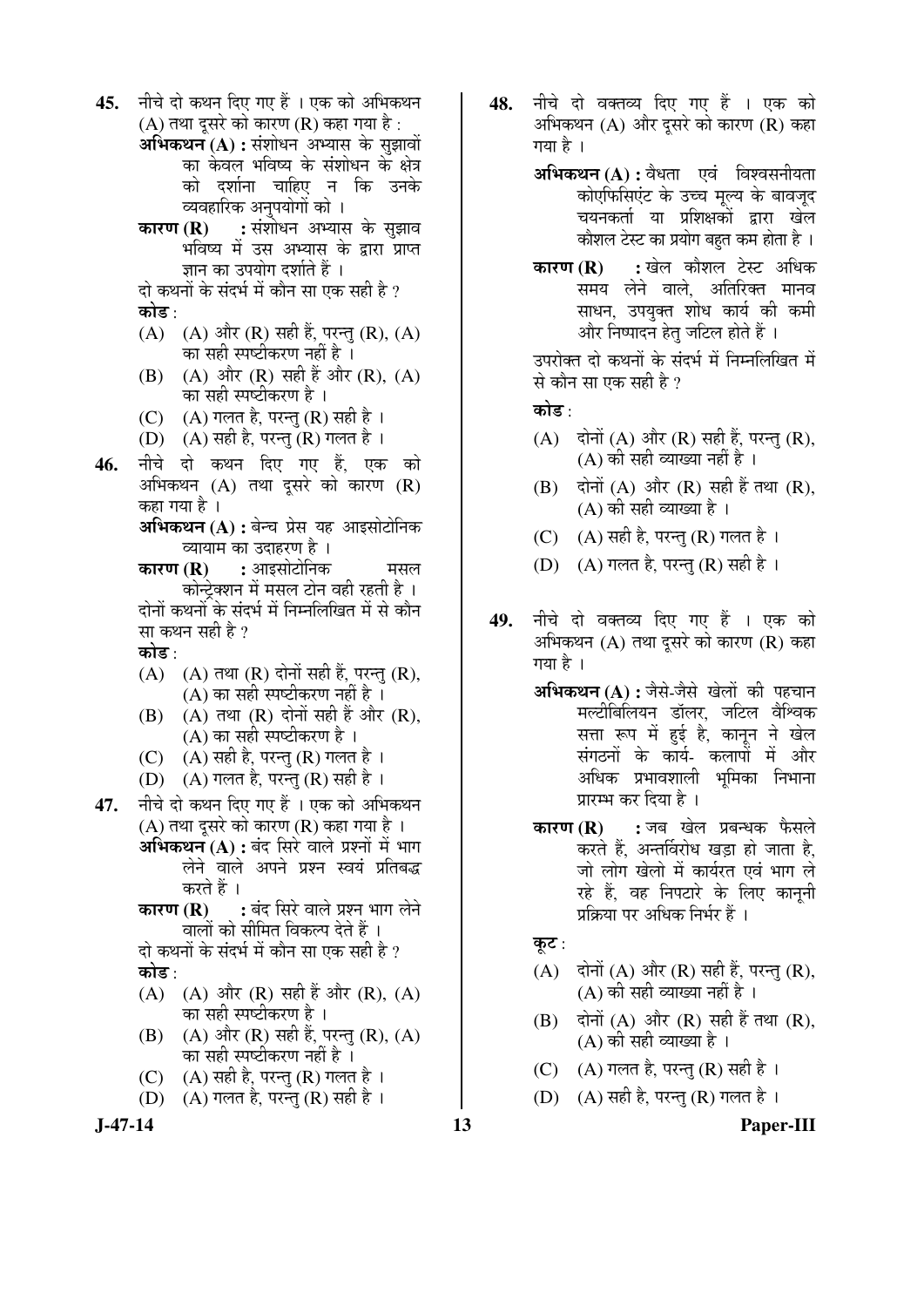- **50.** Given below are two statements, one labeled as Assertion (A) and the other as Reason (R).
	- **Assertion (A) : Human resources are** the wealth of an organisation which can help in achieving its goal.<br>**Reason** (**R**)
	- **:** Personnel Management is one of the important responsibilities of a manager.

 Which one of the following statements is true ?

- **Codes :**
- (A) Both (A) and (R) are true, but (R) is not the correct explanation of (A).
- (B) Both  $(A)$  and  $(R)$  are true and  $(R)$ is the correct explanation of (A).
- (C) (A) is true but  $(R)$  is false.
- (D) (A) is false but  $(R)$  is true.
- **51.** Arrange the following in a sequential order based on their chronological organization :
	- I. Modern Olympic Games<br>II. Asian Games
	- II. Asian Games
	- III. Commonwealth Games<br>IV. Gladitorial Combat
	- Gladitorial Combat

**Codes :**<br>(A) **IV** 

- (A) IV I III II<br>(B) I II III IV
- (B) I II III IV
	- $(C)$  IV III II I<br>  $(D)$  IV II III I  $(D)$
- **52.** Arrange the following management skills as per their relative significance from top, to lower level of management :
	- I. Conceptual skills<br>II. Human skills
	- Human skills
	- III. Technical skills<br>IV. Assist the skills
	- Assist the skills

**Codes :**<br>(A) **II** 

- (A) II I III IV
	- $(B)$  III II IV I<br>  $(C)$  I II III IV
- (C) I II III IV
	- (D) IV III I II
- **53.** Arrange the following in a sequential order based on the learning curve :<br>
L. Decreasing gains in learning
	- I. Decreasing gains in learning<br>II. Initial lag in learning
	- II. Initial lag in learning<br>III. Increasing gains in le
	- III. Increasing gains in learning<br>IV. Plateau in learning
	- Plateau in learning

Codes .

| Coucs. |   |           |    |     |
|--------|---|-----------|----|-----|
| (A)    |   | TI.       | Ш  | IV  |
| (B)    | Н | Ш         |    | IV  |
| (C)    |   | Ш         | IV | TI. |
| (D)    | Ш | <b>IV</b> | Н  |     |

Paper-III **14** J-47-14

- **54.** In the quest of performance enhancement following types of competition are played :
	- I. Main competition<br>II. Build-up competit
	- II. Build-up competition<br>III. Minor competition
	- III. Minor competition<br>IV. Maior competition
	- Major competition

 Arrange the competitions in proper ascending order :

|     | $(A)$ I    | IV.            | $\mathbf{H}$ | Ш  |
|-----|------------|----------------|--------------|----|
| (B) | IV I       |                | $\mathbf{H}$ | Ш  |
| (C) | $\cdot$ II | $\mathbf{III}$ | IV I         |    |
| (D) | Ш          | $\mathbf{I}$   | $\mathbf{u}$ | IV |

- **55.** The symptoms of physical fatigue are stated below. Arrange them in sequential order from the codes given below :
	- I. Local tiredness of active muscle
	- II. Pain in muscle
	- III. Sweating in hand and feet<br>IV. Stiffness in joints
	- Stiffness in joints
	- **Codes :**

| (A) | $\mathbf{I}$ | $\mathbf{u}$ | Ш            | <b>IV</b> |
|-----|--------------|--------------|--------------|-----------|
| (B) | Ш            | $\mathbf{I}$ | $\mathbf{I}$ | IV        |
| (C) | $\mathbf{I}$ | -II          | <b>IV</b>    | Ш         |
| (D) | $\Pi$        | Ш            | $\mathbf{1}$ | IV        |

**56.** Competition is a process that encompasses four distinct stages. Put them in a order of sequence :

- I. Subjective competitive situation<br>II. Objective competitive situation
- II. Objective competitive situation<br>III. Response
- III. Response<br>IV. Conseque
- Consequence
- **Codes :**

| (A) | $\mathbf{H}$   | $\mathbf{1}$ | Ш                       | IV           |
|-----|----------------|--------------|-------------------------|--------------|
| (B) | $\mathbf{III}$ | IV           | $\Box$                  | $\mathbf{I}$ |
| (C) | IV             | $\mathbf{I}$ | $\blacksquare$          | Ш            |
| (D) | $\mathbf{I}$   | Ш            | $\mathbf{I} \mathbf{V}$ | H            |

**57.** Match List – I with List – II and select the correct answer from the codes given below :

|      | $\omega$ ucs given $\omega$ iow. |                  |
|------|----------------------------------|------------------|
|      | $List-I$                         | $List-II$        |
|      | i. Nature                        | 1. Environment   |
|      | ii. Nurture                      | 2. Heredity      |
| iii. | Principles of                    | 3. Mental set up |
|      | exercise                         |                  |

- iv. Principles of readyness 4. Use and disuse
- **Codes :**

|     |   | 11 | 111 | İV |
|-----|---|----|-----|----|
| (A) |   | 2  | 3   |    |
| (B) | 2 |    | 4   |    |
| (C) | 2 | 3  |     |    |
| (D) |   | 2  | າ   |    |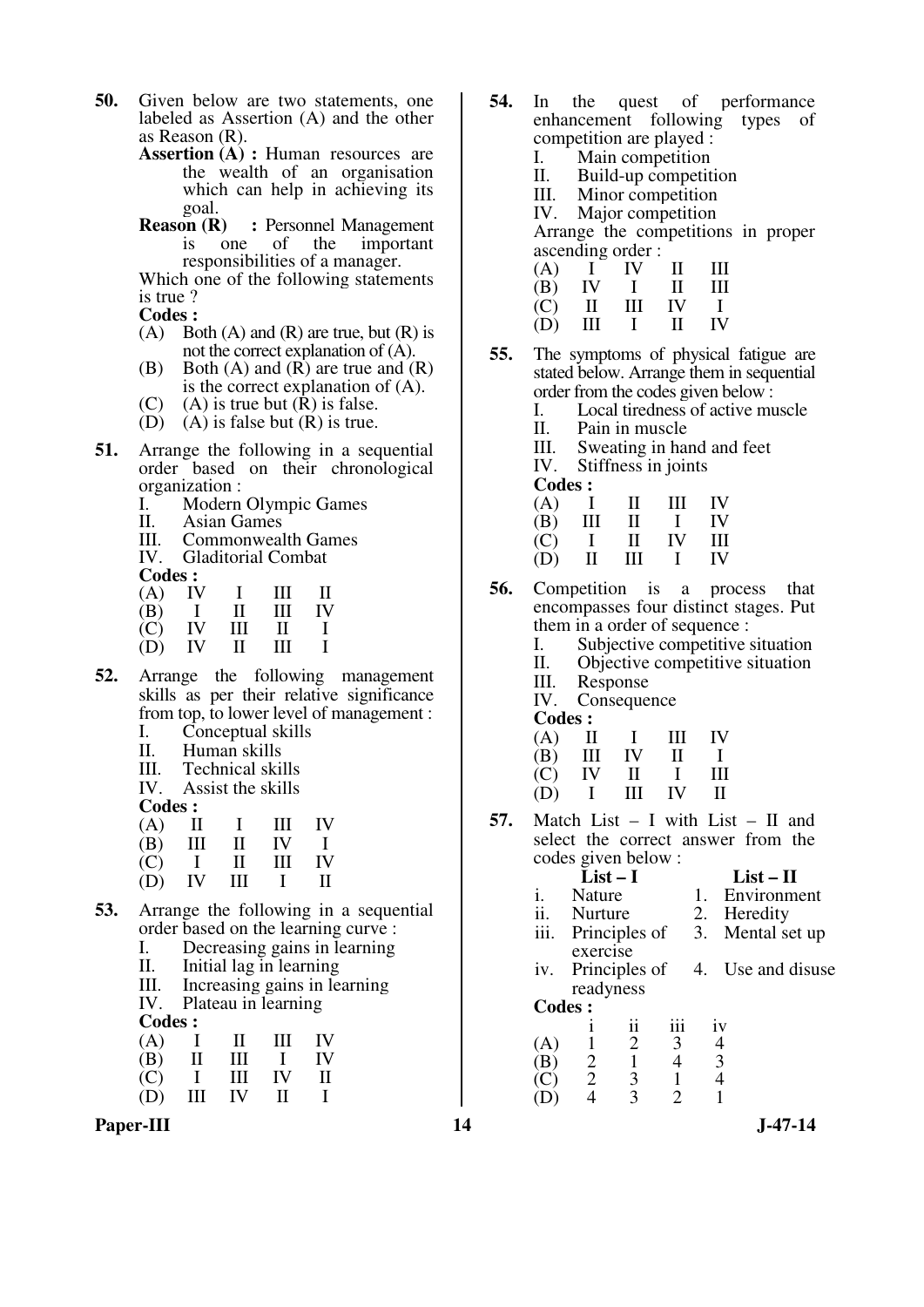| 50. |            |                                         |                   |                         | नीचे दो वक्तव्य दिए गए हैं । एक को अभिकथन                                               |
|-----|------------|-----------------------------------------|-------------------|-------------------------|-----------------------------------------------------------------------------------------|
|     |            |                                         |                   |                         | $(A)$ तथा दूसरे को कारण $(R)$ कहा गया है ।                                              |
|     |            |                                         |                   |                         |                                                                                         |
|     |            |                                         |                   |                         | <mark>अभिकथन (A) :</mark> मानव संसाधन संगठन की<br>धरोहर होते हैं जो लक्ष्य प्राप्ति में |
|     |            |                                         | सहायक होते हैं ।  |                         |                                                                                         |
|     |            |                                         |                   |                         | <b>कारण (R) :</b> वैयक्तिक प्रबन्धन, प्रबन्धक                                           |
|     |            |                                         |                   |                         | की एक महत्त्वपूर्ण जिम्मेदारी हैं ।                                                     |
|     |            |                                         |                   |                         | निम्नलिखित व्याख्याओं में कौन सी सही है ?                                               |
|     | कोड :      |                                         |                   |                         |                                                                                         |
|     |            |                                         |                   |                         | (A) दोनों (A) और (R) सही हैं, परन्तु (R),                                               |
|     |            |                                         |                   |                         | (A) की सही व्याख्या नहीं है ।                                                           |
|     |            |                                         |                   |                         | (B) दोनों (A) और (R) सही हैं तथा (R),                                                   |
|     |            |                                         |                   | (A) की सही व्याख्या है। |                                                                                         |
|     |            |                                         |                   |                         | (C)     (A) सही है, परन्तु (R) गलत है ।<br>(D)    (A) गलत है, परन्तु (R) सही है ।       |
|     |            |                                         |                   |                         |                                                                                         |
| 51. |            |                                         |                   |                         | आरंभ किए जाने के कालानुक्रम में निम्नलिखित                                              |
|     |            | को व्यवस्थित कीजिए :                    |                   |                         |                                                                                         |
|     | I.         |                                         |                   | आधुनिक ओलंपिक खेल       |                                                                                         |
|     |            | II. एशियाई खेल<br>III. राष्ट्रमण्डल खेल |                   |                         |                                                                                         |
|     |            | IV. ग्लैडिटोरियल कंबैट                  |                   |                         |                                                                                         |
|     | कोड :      |                                         |                   |                         |                                                                                         |
|     |            | $(A)$ IV I III II                       |                   |                         |                                                                                         |
|     |            | $(B)$ I II III IV                       |                   |                         |                                                                                         |
|     |            | $(C)$ IV III II I                       |                   |                         |                                                                                         |
|     |            | $(D)$ IV II III                         |                   |                         | $\mathbf{I}$                                                                            |
| 52. |            |                                         |                   |                         | निम्नलिखित प्रबन्धन कौशलों को उनके                                                      |
|     |            |                                         |                   |                         | सम्बन्धित महत्त्व के अनुसार उच्चतम से                                                   |
|     |            | निम्नतम स्तर के क्रम में लिखिए :        |                   |                         |                                                                                         |
|     | I.         |                                         | धारणात्मक कौशल    |                         |                                                                                         |
|     |            | II. मानवीय कौशल                         |                   |                         |                                                                                         |
|     |            | III. तकनीकी कौशल्                       |                   |                         |                                                                                         |
|     | IV.        | निश्चयात्मक कौशल                        |                   |                         |                                                                                         |
|     | कोड∶       |                                         |                   |                         |                                                                                         |
|     | (A)        | $\mathbf{I}$<br>Ш                       | Ι<br>$\mathbf{I}$ | Ш<br>IV                 | IV<br>$\mathbf{I}$                                                                      |
|     | (B)<br>(C) | $\bf{I}$                                | $\mathbf{I}$      | Ш                       | IV                                                                                      |
|     | (D)        | IV                                      | Ш                 | I                       | $\mathbf{I}$                                                                            |
| 53. |            |                                         |                   |                         | अधिगम वक्र के आधार पर निम्नलिखित को                                                     |
|     |            | क्रमानुसार व्यवस्थित कीजिए :            |                   |                         |                                                                                         |
|     | I.         |                                         |                   | अधिगम में ह्रासमान लाभ  |                                                                                         |
|     | П.         |                                         |                   |                         | अधिगम में आरंभिक अंतराल                                                                 |
|     | III.       |                                         |                   | अधिगम में वर्धमान लाभ   |                                                                                         |
|     | IV.        |                                         | अधिगम में प्लेटू  |                         |                                                                                         |
|     | कोड∶       |                                         |                   |                         |                                                                                         |
|     | (A)        | I                                       | $\mathbf{I}$      | Ш                       | IV                                                                                      |
|     | (B)        | $\mathbf{I}$                            | Ш                 | I                       | IV                                                                                      |
|     | (C)        | I                                       | $\rm III$         | IV                      | $\rm _{II}$                                                                             |
|     | (D)        | $\mathbf{III}$                          | $IV$ II           |                         | $\mathbf{I}$                                                                            |

प्रदर्शन में बढोत्तरी करने के लिए निम्नलिखित 54. प्रकार की प्रतियोगिताएँ खेली जाती हैं : प्रधान प्रतियोगिता  $\overline{L}$ क्षमता निर्माण प्रतियोगिता  $\Pi$ . छोटी प्रतियोगिता  $III$ बड़ी प्रतियोगिता IV. इन प्रतियोगिताओं को उपयुक्त आरोही क्रम में व्यवस्थित कीजिए :  $(A)$  $\mathbf{I}$ IV  $\mathbf{I}$  $\mathop{\rm III}$  $III$ (B) **IV**  $\mathbf{I}$  $\Pi$  $III$ IV  $(C)$  $\mathbf{I}$  $\mathbf I$ IV  $(D)$  $III$  $\mathbf I$  $\mathbf{I}$ शारीरिक थकान के लक्षण नीचे दिए हैं । उनको 55. नीचे दिए गए कोड के आधार से क्रमवार लिखिए :<br>I. क्रियाशील मांसपेशी की स्थानीय थकावट मांसपेशी में दर्द II. हाथ पैर में पसीना III. संधि में जकडन IV. कोड :  $(A)$  $\mathbf I$  $\mathbf{I}$  $\mathop{\mathrm{III}}\nolimits$ IV  $III$  $\mathbf{I}$ IV (B)  $\mathbf{I}$  $(C)$  $\mathbf I$  $\mathbf{I}$ IV  $III$  $(D)$  $\Pi$  $III$  $\mathbf{I}$ **IV** प्रतियोगिता की प्रक्रिया में चार अवस्थाएँ होती हैं । 56. इन अवस्थाओं को क्रम में व्यवस्थित कीजिए । व्यक्तिनिष्ठ प्रतियोगितात्मक स्थिति  $\overline{I}$ . वस्तनिष्ठ प्रतियोगितात्मक स्थिति II. अनक्रिया III. नर्तीजा IV. कोड :  $(A)$ IV  $\mathbf{I}$  $\mathbf I$  $\mathop{\mathrm{III}}\nolimits$ (B)  $III$ **IV**  $\mathbf{H}$  $\mathbf{I}$  $\mathbf{I}$  $III$  $(C)$ IV  $\mathbf{I}$  $(D)$  $\mathbf I$  $\mathop{\rm III}$ IV  $\mathbf{I}$ सची-I को सची-II के साथ समेलित कीजिए 57. तथा नीचे दिए गए कोड से सही उत्तर चनिए : सूची – I सूची – II i. प्रकृति 1. पर्यावरण पालन-पोषण  $2.$ आनुवंशिकता  $ii.$ मानॉसक विन्यास कसरत के  $\mathcal{E}$  $iii$ सिद्धांत iv. तत्परता के उपयोग तथा  $\overline{4}$ . सिद्धांत अनुपयोग कोड :  $iv$  $\mathbf{i}$  $\mathbf{ii}$ iii  $(A)$  $\mathbf{1}$  $\overline{2}$ 3  $\overline{4}$  $\overline{2}$  $\mathbf{1}$  $\overline{4}$  $\overline{3}$  $(B)$  $(C)$  $\overline{2}$  $\overline{3}$  $\mathbf{1}$  $\overline{4}$  $\overline{4}$  $\overline{3}$  $\overline{2}$  $(D)$  $\mathbf{1}$ 

15

Paper-III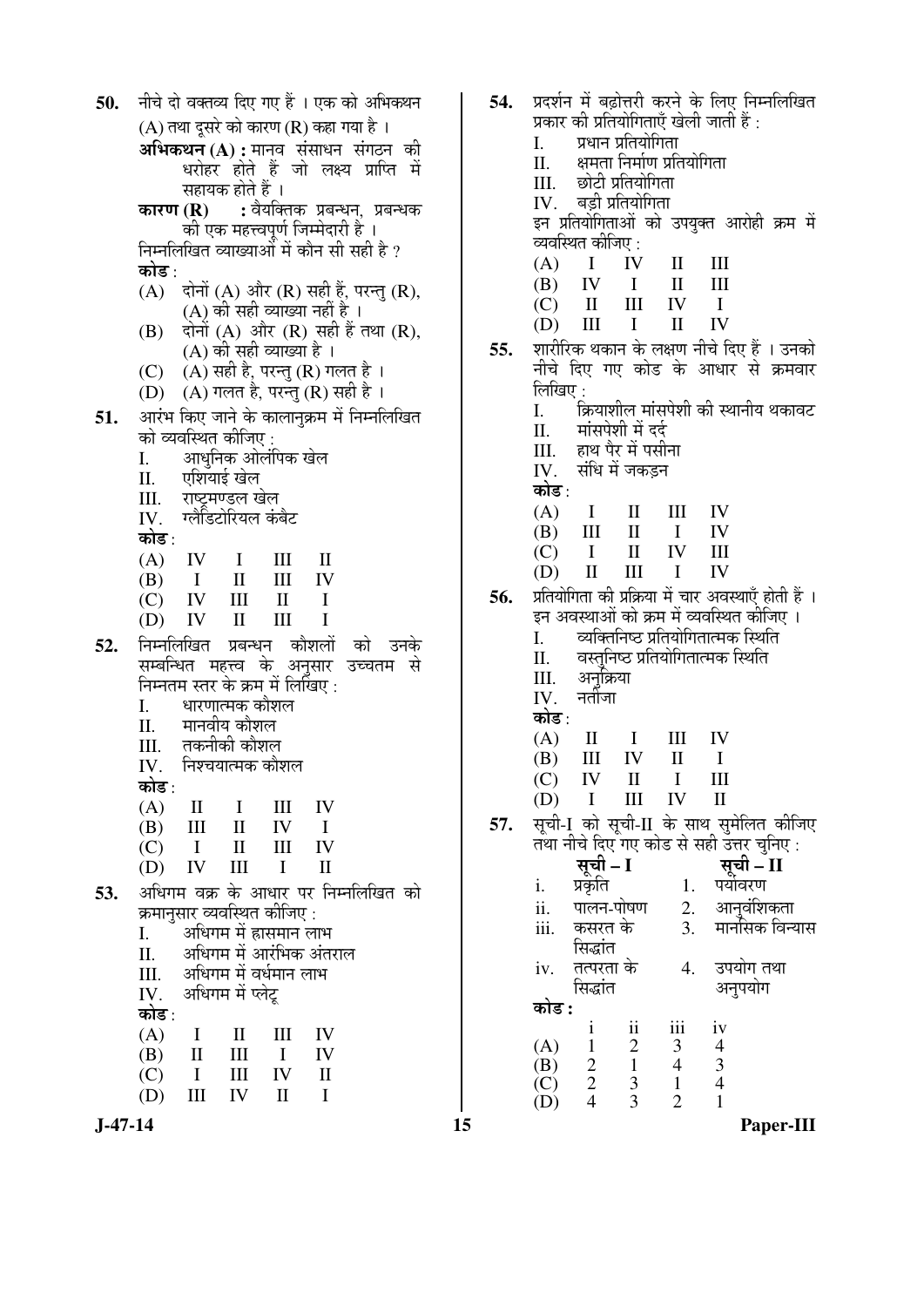**58.** Match List – I with List – II and select the correct answer from the codes given below :

|               | $List-I$                |                          |                | $List-II$                                  |
|---------------|-------------------------|--------------------------|----------------|--------------------------------------------|
| i.            | period                  |                          |                | The Vedic $1.1000$ A.D. $-$<br>1757 A.D.   |
| ii.           | period                  |                          |                | Early Hindu 2. 2500 B.C. -<br>600 B.C.     |
|               | period                  |                          |                | iii. Late Hindu 3. $600 B.C. - 31$<br>A.D. |
|               | period                  |                          |                | iv. Medieval $4.320$ A.D. -<br>1000 A.D.   |
| <b>Codes:</b> |                         |                          |                |                                            |
|               | i                       | $\overline{\mathbf{11}}$ | iii            | iv                                         |
| (A)           | $\overline{2}$          | $\mathfrak{Z}$           | 4              | 1                                          |
| (B)           | $\overline{\mathbf{3}}$ | $\overline{4}$           | 2              | $\mathbf{1}$                               |
| $(C)$ 4       |                         | 3                        | $\overline{2}$ | 1                                          |
| (D)           | $\mathbf{1}$            | $\overline{2}$           | 3              | 4                                          |
|               |                         |                          |                |                                            |

320

**59.** Match List – I with List – II and find out the correct option from the codes given below :

| $List-I$<br>$List - II$<br>(Resultant<br>(Nature of<br><b>Manipulation of</b><br>activity)<br>force) |                |                                                                          |                             |                                                         |                                                                |                                     | anu<br>maintenance<br>of physical<br>fitness with<br>wide variety |                |                |                                                                           |                                            |                                         |
|------------------------------------------------------------------------------------------------------|----------------|--------------------------------------------------------------------------|-----------------------------|---------------------------------------------------------|----------------------------------------------------------------|-------------------------------------|-------------------------------------------------------------------|----------------|----------------|---------------------------------------------------------------------------|--------------------------------------------|-----------------------------------------|
| i.                                                                                                   |                |                                                                          |                             |                                                         |                                                                |                                     |                                                                   |                |                |                                                                           |                                            | of activities<br>Gross motor<br>pattern |
|                                                                                                      |                |                                                                          |                             |                                                         |                                                                |                                     |                                                                   |                |                |                                                                           | play                                       | through free                            |
| iii. Application of<br>3. Pushing<br>force for sometime<br>and then release                          |                |                                                                          |                             |                                                         | iv. Secondary and<br>4.<br>senior<br>secondary<br>school level |                                     |                                                                   |                |                | Development<br>of perceptual<br>motor<br>qualities                        |                                            |                                         |
|                                                                                                      |                |                                                                          |                             | 4.                                                      |                                                                |                                     |                                                                   |                |                |                                                                           |                                            |                                         |
|                                                                                                      |                |                                                                          |                             |                                                         |                                                                |                                     |                                                                   |                |                |                                                                           |                                            |                                         |
|                                                                                                      | $\mathbf{i}$   | ii                                                                       | iii                         | iv                                                      |                                                                |                                     |                                                                   | $\mathbf{1}$   | ii             | iii                                                                       | iv                                         |                                         |
|                                                                                                      | 3              | $\overline{4}$                                                           | $\overline{2}$              | 1                                                       |                                                                |                                     | (A)                                                               | $\mathbf{1}$   | $\overline{2}$ | 3                                                                         | $\overline{4}$                             |                                         |
|                                                                                                      | $\overline{4}$ | $\overline{2}$                                                           | $\mathbf{1}$                | 3                                                       |                                                                |                                     | (B)                                                               | 3              | $\overline{4}$ | $\overline{2}$                                                            | $\mathbf{1}$                               |                                         |
|                                                                                                      | $\overline{2}$ | $\mathbf{1}$                                                             | 3                           | $\overline{4}$                                          |                                                                |                                     | (C)                                                               | $\overline{2}$ | 3              | $\mathbf{1}$                                                              | $\overline{4}$                             |                                         |
|                                                                                                      | $\mathbf{1}$   | 3                                                                        | $\overline{4}$              | $\overline{2}$                                          |                                                                |                                     | (D)                                                               | $\overline{4}$ | 3              | $\overline{2}$                                                            | $\mathbf{1}$                               |                                         |
|                                                                                                      |                |                                                                          |                             |                                                         |                                                                | 16                                  |                                                                   |                |                |                                                                           |                                            | $J-47-14$                               |
|                                                                                                      |                | force<br>force<br><b>Codes:</b><br>(A)<br>(B)<br>(C)<br>(D)<br>Paper-III | Continuous<br>ii. Momentary | application of<br>application of<br>iv. Receiving force |                                                                | 1. Giving<br>2. Throwing<br>Kicking |                                                                   |                | <b>Codes:</b>  | CICILICIItal y<br>school level<br>$(Grade 1-5)$<br>$\text{(grade } 9-12)$ | iii. Middle school<br>level (grade $6-8$ ) | 3.                                      |

**60.** Which one of the following pairs is correctly matched ?

|     | (A) Leadership<br>Scale for Sport           | Wood, Birck<br>& Veroff           |
|-----|---------------------------------------------|-----------------------------------|
| (B) | Test of state –<br><b>Trait Anxiety</b>     | Martens                           |
| (C) | Profile of<br>Mood states                   | McNair,<br>Lorr $&$<br>Droppleman |
|     | Test of<br>Attentional and<br>Interpersonal | Carron,<br>Brawley,<br>Widneyer   |

**61.** Match List – I with List – II and select the correct answer from the codes given below :

style

|     |               | $List-I$                                                                            |                     |                |    | $List - II$                                                                                       |
|-----|---------------|-------------------------------------------------------------------------------------|---------------------|----------------|----|---------------------------------------------------------------------------------------------------|
| i.  | level         | Pre-school and<br>Kindergarten                                                      |                     |                | 1. | Life time<br>sports<br>activities                                                                 |
|     |               | ii. Primary or<br>elementary<br>school level<br>$(Grade 1-5)$                       |                     |                | 2. | Development<br>and<br>maintenance<br>of physical<br>fitness with<br>wide variety<br>of activities |
|     |               | iii. Middle school<br>level (grade 6-8)                                             |                     |                | 3. | Gross motor<br>pattern<br>through free<br>play                                                    |
|     | senior        | iv. Secondary and<br>secondary<br>school level<br>$\left(\text{grade } 9-12\right)$ |                     |                | 4. | Development<br>of perceptual<br>motor<br>qualities                                                |
|     | <b>Codes:</b> |                                                                                     |                     |                |    |                                                                                                   |
|     |               | i                                                                                   | $\ddot{\mathbf{i}}$ | iii            |    | iv                                                                                                |
| (A) |               | 1                                                                                   | $\overline{2}$      | 3              |    | $\overline{4}$                                                                                    |
| (B) |               | 3                                                                                   | $\overline{4}$      | $\overline{2}$ |    | $\mathbf{1}$                                                                                      |
| (C) |               | $\mathbf{2}$                                                                        | 3                   | 1              |    | $\overline{4}$                                                                                    |
| (D) |               | $\overline{4}$                                                                      | 3                   | $\overline{2}$ |    | $\mathbf{1}$                                                                                      |
|     |               |                                                                                     |                     |                |    |                                                                                                   |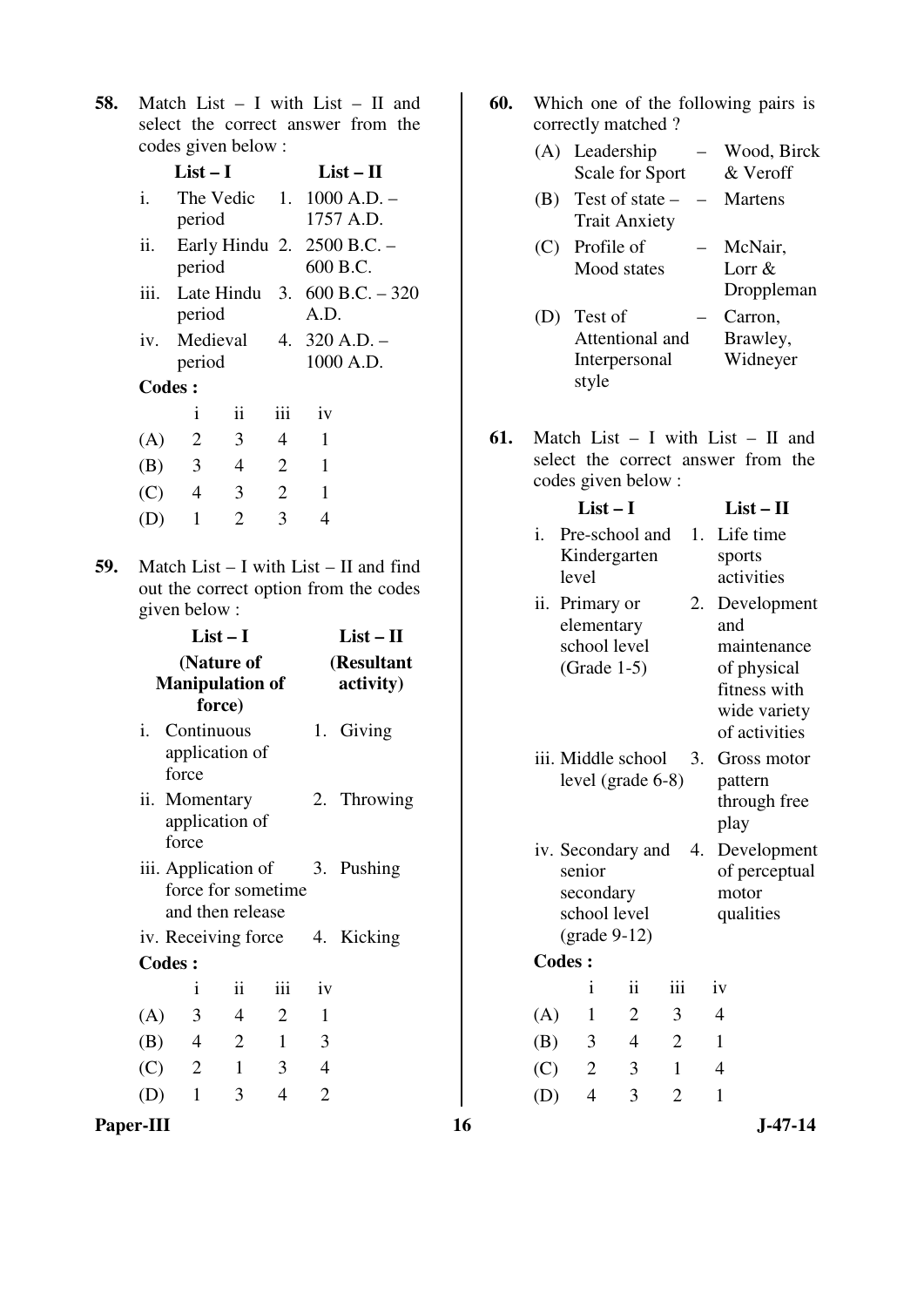| सूची-I  को सूची-II  के साथ सुमेलित कीजिए<br>तथा नीचे दिए गए कोड से सही उत्तर चुनिए :<br>58.<br>60.                    | निम्नलिखित में से कौन सा युग्म सुमेलित है ?                                                 |
|-----------------------------------------------------------------------------------------------------------------------|---------------------------------------------------------------------------------------------|
| सूची – I सूची – II                                                                                                    | (A) लीडरशिप स्केल – वूड, बर्क तथा<br>फॉर स्पोर्ट<br>वेरोफ                                   |
| वैदिक काल<br>i.<br>1. सन् $1000 -$<br>सन् 1757<br>आरंभिक हिंदू काल<br>2. $\dot{\xi}$ . 2500 -<br>ii.                  | टेस्ट ऑफ स्टेट-   –   मार्टेंस<br>(B)<br>ट्रेट ऐंजाइटी                                      |
| ई.पू. 600<br>iii. उत्तर हिंदू काल<br>ई.पू. 600 –<br>3.                                                                | प्रोफाइल ऑफ – मैकनायर, लोर<br>(C)<br>तथा डॉपलमैन<br>मूड स्टेट्स                             |
| सन् 320<br>सन् 320 –<br>मध्यकाल<br>4.<br>iv.<br>सन् 1000                                                              | टेस्ट ऑफ – कैरोन, ब्रॉवली,<br>(D)<br>अटेंशनल ऐण्ड<br>विडनेयर<br>इंटरपर्सनल                  |
| कोड :                                                                                                                 | स्टाइल                                                                                      |
| $\overline{\mathbf{u}}$<br>$\mathbf{i}$<br>iii<br>iv                                                                  |                                                                                             |
| 3<br>(A)<br>$\overline{2}$<br>1<br>4<br>61.<br>(B)<br>3<br>$\overline{2}$<br>$\mathbf{1}$<br>$\overline{4}$           | सूची-I को सूची-II के साथ सुमेलित कीजिए<br>तथा नीचे दिए गए कोड से सही उत्तर चुनिए :          |
| $\overline{2}$<br>(C)<br>3<br>$\mathbf{1}$<br>$\overline{4}$                                                          | सूची – I<br>सूची – II                                                                       |
| $\overline{2}$<br>3<br>$\overline{4}$<br>(D)<br>$\mathbf{1}$                                                          | आजीवन खेल<br>प्री-स्कूल तथा      1.<br>Ι.<br>गतिविधियाँ<br>किंडरगार्टेन स्तर                |
| सूची-I को सूची-II से सुमेलित कीजिए तथा<br>59.<br>नीचे दिए गए कोड से सही विकल्प चुनिए:                                 | विविध प्रकार की<br>प्राथमिक अथवा 2.<br>П.<br>गतिविधियों के<br>आरंभिक                        |
| सूची – II<br>सूची – I<br>(बल में हेर-फेर की<br>(परिणामी<br>कार्यकलाप)<br>प्रकृति)                                     | साथ शारीरिक<br>विद्यालय स्तर<br>(प्रेड 1-5)<br>क्षमता का<br>विकास तथा                       |
| लगातार बल 21. देना<br>i.<br>लगाना                                                                                     | देखरेख<br>मुक्त क्रीड़ा द्वारा<br>मध्य विद्यालय 3.<br>III.                                  |
| ii.<br>क्षणिक बल<br>2. फेंकना<br>लगाना                                                                                | स्तर (ग्रेड 6-8)<br>स्थूल मोटर पैटर्न<br>प्रत्यक्ष ज्ञानात्मक<br>$IV.$ मार्ध्यमिक तथा<br>4. |
| iii.<br>कुछ समय तक 3. धकेलना<br>लगाना<br>बल<br>और उसके बाद<br>छोड देना                                                | मोटर गुणों का<br>उच्चतर<br>माध्यमिक<br>विकास<br>विद्यालय स्तर<br>(ग्रेड 9-12)               |
| बल प्राप्त करना 4.<br>किक मारना<br>iv.                                                                                | कोड :                                                                                       |
| कोड :                                                                                                                 | $\mathbf{I}$<br>$\mathop{\rm III}$<br>IV<br>I                                               |
| $\overline{\mathbf{ii}}$<br>iii<br>$\mathbf{i}$<br>iv<br>3<br>(A)<br>$\overline{2}$<br>$\overline{4}$<br>$\mathbf{1}$ | $\overline{2}$<br>3<br>(A)<br>$\mathbf{1}$<br>4                                             |
| (B)<br>3<br>$\overline{2}$<br>$\mathbf{1}$<br>$\overline{4}$                                                          | $\overline{2}$<br>$\mathfrak{Z}$<br>$\mathbf{1}$<br>(B)<br>$\overline{4}$                   |
|                                                                                                                       | $\mathbf{2}$<br>3<br>$\mathbf{1}$<br>$\overline{4}$                                         |
| (C)<br>$\overline{2}$<br>3<br>$\overline{4}$<br>$\mathbf{1}$                                                          | (C)                                                                                         |

 $17\,$ 

 $J-47-14$ 

Paper-III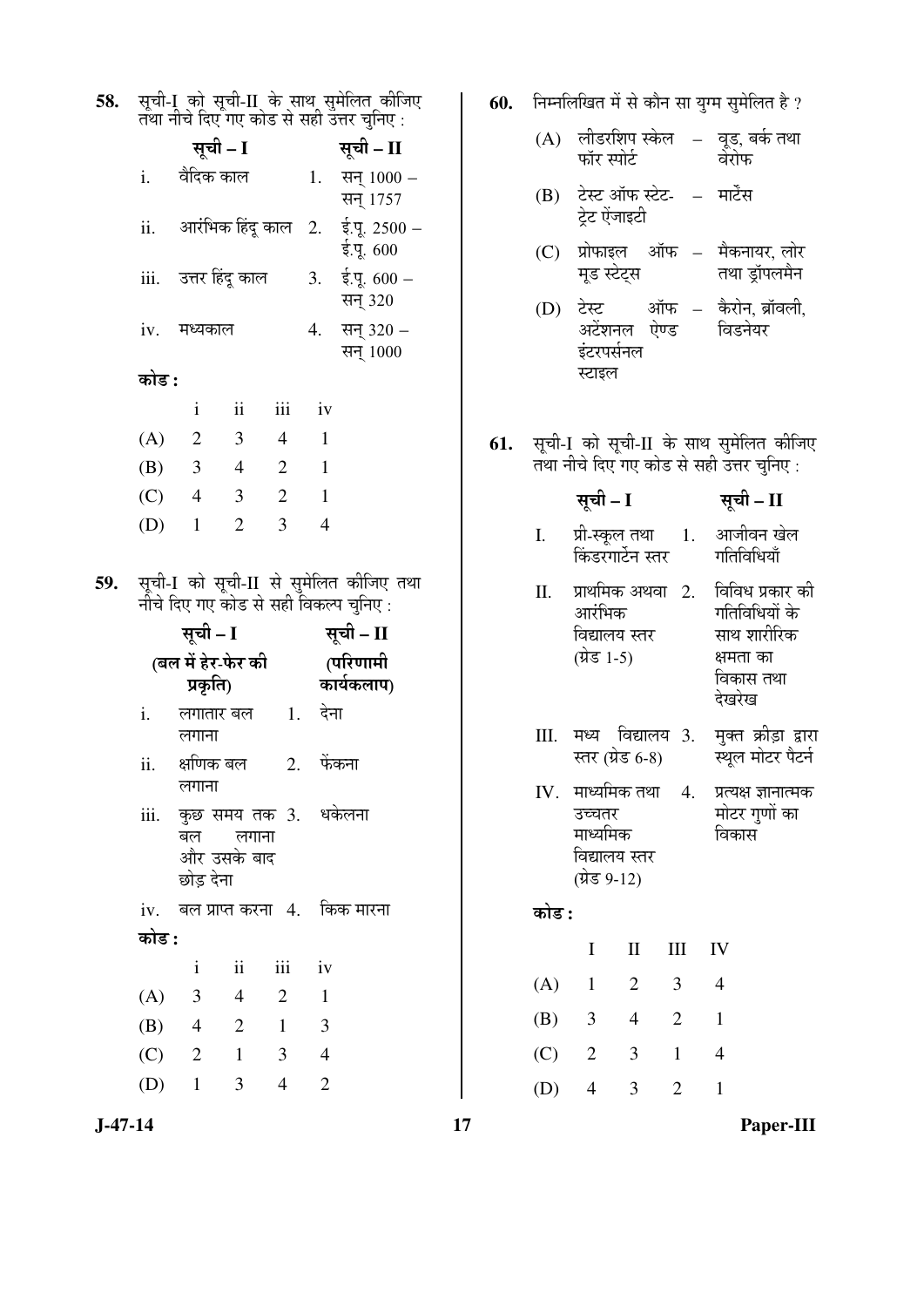**62.** Match List – I with List – II and select the correct option from the codes given below :

|     |               | codes given below :<br>$List-I$                 |                                                 |                                                 |                             | $List - II$                                |  |
|-----|---------------|-------------------------------------------------|-------------------------------------------------|-------------------------------------------------|-----------------------------|--------------------------------------------|--|
|     |               | (Vitamin                                        |                                                 |                                                 |                             | (Diseases)                                 |  |
|     |               | Deficiency)                                     |                                                 |                                                 |                             |                                            |  |
|     |               | i. Vitamin-D                                    |                                                 | 1.                                              |                             | Nightblindness                             |  |
|     |               | ii. Vitamin-A                                   |                                                 |                                                 | 2. Rickets                  |                                            |  |
|     |               | iii. Vitamin-B <sub>2</sub>                     |                                                 |                                                 | 3. Anaemia                  |                                            |  |
|     |               | iv. Vitamin-B <sub>12</sub>                     |                                                 |                                                 | 4. Scabies                  |                                            |  |
|     | <b>Codes:</b> |                                                 |                                                 |                                                 |                             |                                            |  |
|     |               | 1                                               | ii                                              | iii                                             | iv                          |                                            |  |
|     | (A)           |                                                 |                                                 |                                                 | $\overline{4}$              |                                            |  |
|     | (B)           |                                                 |                                                 |                                                 | $\frac{3}{1}$               |                                            |  |
|     | (C)<br>(D)    | $\begin{array}{c} 1 \\ 2 \\ 4 \\ 3 \end{array}$ | $\begin{array}{c} 2 \\ 1 \\ 3 \\ 4 \end{array}$ | $\begin{array}{c} 3 \\ 4 \\ 2 \\ 1 \end{array}$ | $\overline{2}$              |                                            |  |
|     |               |                                                 |                                                 |                                                 |                             |                                            |  |
| 63. |               |                                                 |                                                 |                                                 |                             | Match List $- I$ with List $- II$ and find |  |
|     |               |                                                 |                                                 |                                                 |                             | correct option using codes given below:    |  |
|     |               | $List-I$                                        |                                                 |                                                 |                             | $List - II$                                |  |
|     | i.            | Competition                                     |                                                 |                                                 | 1. Creation of              |                                            |  |
|     |               | period                                          |                                                 |                                                 | strong base                 |                                            |  |
|     |               | ii. Perioditation                               |                                                 | 2.                                              | Rest and                    |                                            |  |
|     |               |                                                 |                                                 |                                                 | Recovery                    |                                            |  |
|     |               | iii. Transitional                               |                                                 | 3.                                              | High                        |                                            |  |
|     |               | period                                          |                                                 |                                                 |                             | performance<br>training stage              |  |
|     |               | iv. Preparatory                                 |                                                 |                                                 |                             | 4. Top form and                            |  |
|     |               | period                                          |                                                 |                                                 |                             | its maintenance                            |  |
|     | <b>Codes:</b> |                                                 |                                                 |                                                 |                             |                                            |  |
|     |               | $\bf i$                                         | ii                                              | iii                                             | iv                          |                                            |  |
|     | (A)           |                                                 |                                                 |                                                 | $\overline{4}$              |                                            |  |
|     | (B)           |                                                 |                                                 |                                                 | $\overline{1}$              |                                            |  |
|     | (C)           | $\begin{array}{c} 1 \\ 2 \\ 3 \\ 4 \end{array}$ | $\begin{array}{c} 2 \\ 3 \\ 4 \\ 3 \end{array}$ | $\begin{array}{c} 3 \\ 4 \\ 2 \\ 2 \end{array}$ | $\mathbf 1$<br>$\mathbf{1}$ |                                            |  |
|     | (D)           |                                                 |                                                 |                                                 |                             |                                            |  |
| 64. |               |                                                 |                                                 |                                                 |                             | Which one of the following pairs is        |  |
|     |               | correctly matched?                              |                                                 |                                                 |                             |                                            |  |
|     |               |                                                 |                                                 |                                                 |                             | $(A)$ Hypothesis that $-$ Research,        |  |
|     |               |                                                 | predicts no                                     |                                                 |                             | hypothesis                                 |  |
|     |               | significant                                     |                                                 |                                                 |                             |                                            |  |
|     |               | difference                                      |                                                 |                                                 |                             |                                            |  |
|     | (B)           |                                                 |                                                 |                                                 |                             | Hypothesis that - Alternate                |  |
|     |               |                                                 |                                                 |                                                 |                             | predicts existence hypothesis              |  |
|     |               | difference                                      | of significant                                  |                                                 |                             |                                            |  |
|     | (C)           |                                                 | Hypothesis that                                 |                                                 | $-$ Null                    |                                            |  |
|     |               |                                                 | predicts the                                    |                                                 |                             | hypothesis                                 |  |
|     |               |                                                 | direction of                                    |                                                 |                             |                                            |  |
|     |               | difference                                      |                                                 |                                                 |                             |                                            |  |
|     | (D)           |                                                 | Hypothesis that                                 |                                                 |                             | - Directional                              |  |
|     |               |                                                 | does not predict                                |                                                 |                             | hypothesis                                 |  |
|     |               |                                                 | the direction of                                |                                                 |                             |                                            |  |

**65.** Match List – I with List – II selecting the correct answer from the code given below :

|     |               | $List-I$       |                              |                |              | $List-II$      |                |
|-----|---------------|----------------|------------------------------|----------------|--------------|----------------|----------------|
|     |               |                | i. Planning 1. Extensive     |                |              | Orientation    |                |
|     |               |                | ii. Organising 2. Goal       |                |              |                | Accomplishment |
|     |               |                | iii. Staffing 3. Delegating  |                |              | Authority      |                |
|     |               |                | iv. Controlling 4. Gathering |                |              | Information    |                |
|     | <b>Codes:</b> |                |                              |                |              |                |                |
|     |               | i              | $\mathbf{ii}$                |                | iii          | iv             |                |
| (A) |               | $\overline{2}$ | 3 <sup>1</sup>               |                | 4            | 1              |                |
| (B) |               | $\overline{1}$ | $\overline{2}$               | $\overline{3}$ |              | 4              |                |
|     | $(C)$ 4       |                | $\mathfrak{Z}$               |                | $\mathbf{1}$ | $\overline{2}$ |                |
|     |               | 3              | $\mathbf{1}$                 |                | 2            | 3              |                |
|     |               |                |                              |                |              |                |                |

**66.** Match List – I with List – II and find the correct option with the help of codes given below :

|           | <b>Codes:</b>     |                                                                                                    |                                                  |                                              |                                         |                                     |                                |                | $List-I$           |                 |                |                                | $List - II$                      |
|-----------|-------------------|----------------------------------------------------------------------------------------------------|--------------------------------------------------|----------------------------------------------|-----------------------------------------|-------------------------------------|--------------------------------|----------------|--------------------|-----------------|----------------|--------------------------------|----------------------------------|
|           | (A)<br>(B)<br>(C) | 1<br>$\frac{2}{3}$                                                                                 | $\ddot{\rm ii}$<br>$rac{2}{3}$<br>$\overline{4}$ | iii<br>3<br>$\overline{4}$<br>$\overline{2}$ | iv<br>4<br>$\mathbf{1}$<br>$\mathbf{1}$ |                                     |                                | $\mathbf{i}$ . | Pre-<br>Meso-cycle | competition     |                | errors                         | 1. Correction of                 |
| 64.       | (D)               | $\overline{4}$<br>correctly matched?                                                               | 3                                                | $\overline{2}$                               |                                         | Which one of the following pairs is |                                |                | cycle              | ii. Basic meso- |                | multiple                       | 2. Used between<br>competitions  |
|           |                   | (A) Hypothesis that                                                                                | predicts no<br>significant                       |                                              |                                         | - Research,<br>hypothesis           |                                |                | iii. Perfection    | Meso-cycle      | 3.             | abilities                      | Development of<br>selected motor |
|           | (B)               | difference<br>Hypothesis that<br>- Alternate<br>predicts existence<br>hypothesis<br>of significant |                                                  |                                              |                                         |                                     | iv. Intermediate<br>meso-cycle |                |                    | 4.              | Direct         | preparation for<br>competition |                                  |
|           |                   |                                                                                                    | difference                                       |                                              |                                         | $-$ Null                            |                                | <b>Codes:</b>  |                    |                 |                |                                |                                  |
|           | (C)               |                                                                                                    | Hypothesis that<br>predicts the                  |                                              |                                         | hypothesis                          |                                |                | $\mathbf{1}$       | ii              | iii            | iv                             |                                  |
|           |                   |                                                                                                    | direction of                                     |                                              |                                         |                                     |                                | (A)            | $\overline{2}$     | $\mathbf{1}$    | $\overline{4}$ | 3                              |                                  |
|           | (D)               |                                                                                                    | difference<br>Hypothesis that                    |                                              |                                         | - Directional                       |                                | (B)            | $\overline{4}$     | 3               | $\mathbf{1}$   | $\overline{2}$                 |                                  |
|           |                   |                                                                                                    | does not predict                                 |                                              |                                         | hypothesis                          |                                | (C)            | 3                  | $\mathbf{1}$    | $\overline{2}$ | 4                              |                                  |
|           |                   |                                                                                                    | the direction of<br>difference                   |                                              |                                         |                                     |                                | (D)            | $\mathbf{1}$       | $\overline{4}$  | 3              | $\overline{2}$                 |                                  |
| Paper-III |                   |                                                                                                    |                                                  |                                              |                                         |                                     | 18                             |                |                    |                 |                |                                | $J-47-14$                        |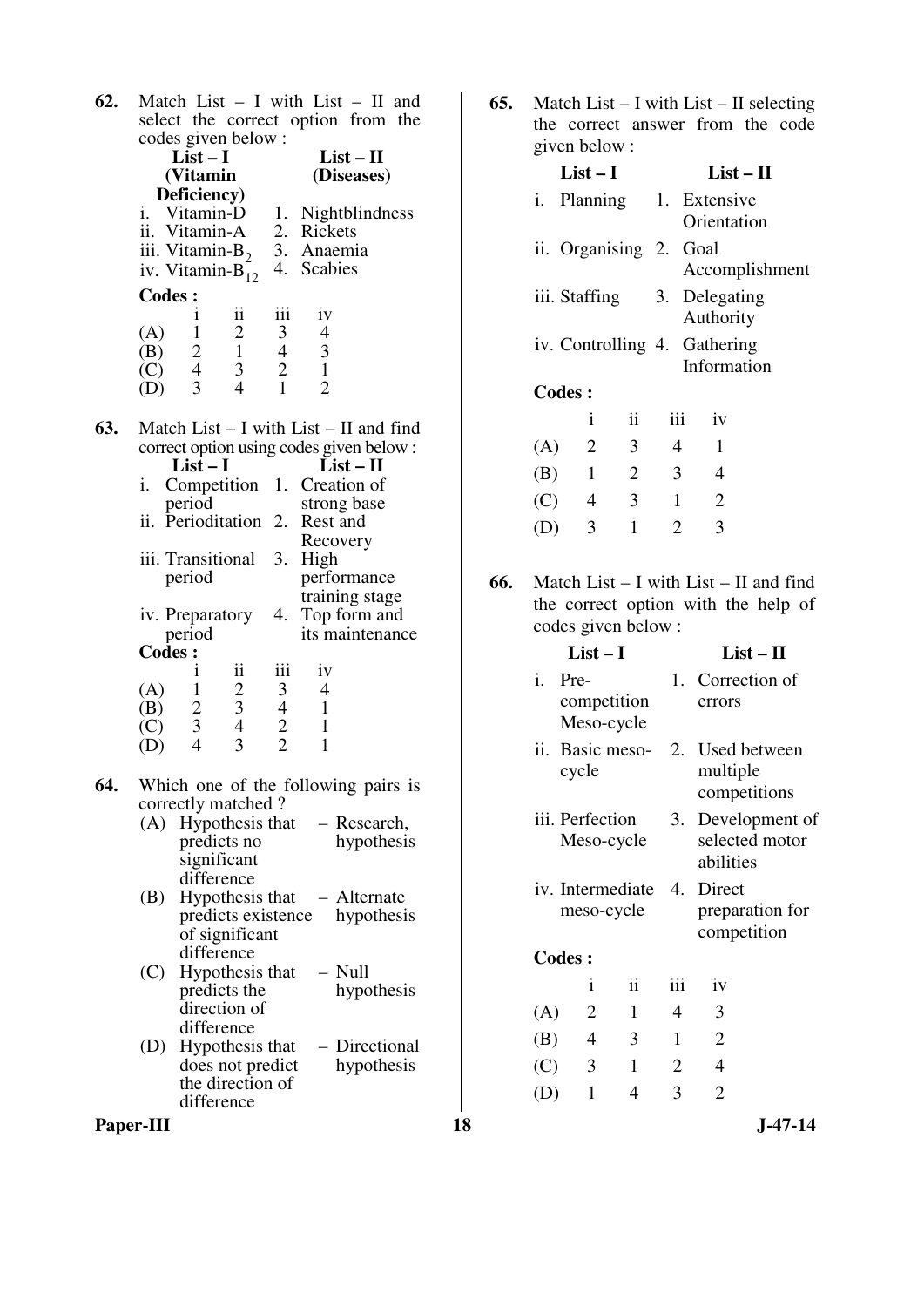| सूची – I<br>(विटामिन की कमी)<br>(रोग)<br>नियोजन<br>विटामिन D 1. रतौंधी<br>$\mathbf{I}$ .<br>I.<br>विटामिन $A$ 2. सुखारोग<br>П.<br>II. संगठन<br>III. विटामिन $B_2$ 3. अनेमिया<br>Ш.<br>चयन<br>(रक्तक्षीणता)<br>$IV.$ नियन्त्रण<br>4. खुजली<br>IV. विटामिन $B_{12}$<br>कोड :<br>कूट :<br>$I$ II<br>Ш<br>IV<br>(A) $1 \t 2 \t 3 \t 4$<br>(B) $2 \t 1 \t 4 \t 3$<br>(C) $4 \t 3 \t 2 \t 1$<br>(D) $3 \t 4 \t 1 \t 2$<br>I<br>$\overline{2}$<br>(A)<br>$\mathbf{1}$<br>(B)<br>सूची-I को सूची-II के साथ सुमेलित कीजिए<br>63.<br>(C)<br>$\overline{4}$<br>तथा नीचे दिए कोड का उपयोग कर सही<br>$\overline{3}$<br>(D)<br>विकल्प चुनिए :<br>सूची – I<br>सूची – II<br>कंपीटीशन<br>I.<br>1.<br>सशक्त आधार<br>सूची-I को सूची<br>66.<br>पीरियड<br>निर्माण<br>तथा नीचे दिए ग<br>पीरियोडाइजेशन 2.<br>П.<br>आराम तथा<br>पुनर्स्थिति प्राप्ति<br>विकल्प चुनिए :<br>प्रदर्शन<br>III. ट्रॉजिशनल<br><b>3.</b> उच्च<br>सूची – I<br>पीरियड<br>प्रशिक्षण अवस्था<br>प्रिपेरेटरी<br>4.<br>IV.<br>उत्कृष्ट प्रदर्शन<br>प्रतियोगित<br>I.<br>पीरियड<br>तथा इसे बनाये<br>मैसो चक्र<br>रखना<br>कोड :<br>П.<br>आधारभूत<br>$\begin{array}{cccccc} \text{I} & \text{II} & \text{III} & \text{IV} \\ 1 & 2 & 3 & 4 \\ 2 & 3 & 4 & 1 \\ 3 & 4 & 2 & 1 \\ 4 & 3 & 2 & 1 \end{array}$<br>चक्र<br>(A)<br>(B)<br>(C)<br>(D)<br>$\overline{4}$<br>श्रेष्ठता मैर<br>III.<br>निम्नलिखित में से कौन सी जोड़ी सही है ?<br>64.<br>चक्र<br>(A) परिकल्पना जो   –   संशोधन<br>परिकल्पना<br>सार्थक अन्तर<br>ना बताती हो<br>IV. मध्यवर्ती ग<br>परिकल्पना जो<br>– वैकल्पिक<br>(B)<br>चक्र<br>सार्थक अन्तर<br>परिकल्पना<br>बताती हो<br>कोड :<br>(C) परिकल्पना जो –  शून्य-परिकल्पना<br>दोनों के अंतर<br>I<br>की दिशा बताती<br>$\overline{c}$<br>(A)<br>हो<br>(B)<br>$\overline{4}$<br>(D) परिकल्पना जो –  दिशादर्शक | 62. | सूची-I को सूची-II के साथ सुमेलित कीजिए<br>तथा नीचे दिए गए कोड से सही उत्तर चुनिए: | 65. | सूची-I का मिला<br>हुए कूट के माध्य |              |
|----------------------------------------------------------------------------------------------------------------------------------------------------------------------------------------------------------------------------------------------------------------------------------------------------------------------------------------------------------------------------------------------------------------------------------------------------------------------------------------------------------------------------------------------------------------------------------------------------------------------------------------------------------------------------------------------------------------------------------------------------------------------------------------------------------------------------------------------------------------------------------------------------------------------------------------------------------------------------------------------------------------------------------------------------------------------------------------------------------------------------------------------------------------------------------------------------------------------------------------------------------------------------------------------------------------------------------------------------------------------------------------------------------------------------------------------------------------------------------------------------------------------------------------------------------------------------------------------------------------------------------------------------------------------------------------------------------------------------------------------------------------|-----|-----------------------------------------------------------------------------------|-----|------------------------------------|--------------|
|                                                                                                                                                                                                                                                                                                                                                                                                                                                                                                                                                                                                                                                                                                                                                                                                                                                                                                                                                                                                                                                                                                                                                                                                                                                                                                                                                                                                                                                                                                                                                                                                                                                                                                                                                                |     | सूची – I<br>सूची – $II$                                                           |     |                                    |              |
|                                                                                                                                                                                                                                                                                                                                                                                                                                                                                                                                                                                                                                                                                                                                                                                                                                                                                                                                                                                                                                                                                                                                                                                                                                                                                                                                                                                                                                                                                                                                                                                                                                                                                                                                                                |     |                                                                                   |     |                                    |              |
|                                                                                                                                                                                                                                                                                                                                                                                                                                                                                                                                                                                                                                                                                                                                                                                                                                                                                                                                                                                                                                                                                                                                                                                                                                                                                                                                                                                                                                                                                                                                                                                                                                                                                                                                                                |     |                                                                                   |     |                                    |              |
|                                                                                                                                                                                                                                                                                                                                                                                                                                                                                                                                                                                                                                                                                                                                                                                                                                                                                                                                                                                                                                                                                                                                                                                                                                                                                                                                                                                                                                                                                                                                                                                                                                                                                                                                                                |     |                                                                                   |     |                                    |              |
|                                                                                                                                                                                                                                                                                                                                                                                                                                                                                                                                                                                                                                                                                                                                                                                                                                                                                                                                                                                                                                                                                                                                                                                                                                                                                                                                                                                                                                                                                                                                                                                                                                                                                                                                                                |     |                                                                                   |     |                                    |              |
|                                                                                                                                                                                                                                                                                                                                                                                                                                                                                                                                                                                                                                                                                                                                                                                                                                                                                                                                                                                                                                                                                                                                                                                                                                                                                                                                                                                                                                                                                                                                                                                                                                                                                                                                                                |     |                                                                                   |     |                                    |              |
|                                                                                                                                                                                                                                                                                                                                                                                                                                                                                                                                                                                                                                                                                                                                                                                                                                                                                                                                                                                                                                                                                                                                                                                                                                                                                                                                                                                                                                                                                                                                                                                                                                                                                                                                                                |     |                                                                                   |     |                                    |              |
|                                                                                                                                                                                                                                                                                                                                                                                                                                                                                                                                                                                                                                                                                                                                                                                                                                                                                                                                                                                                                                                                                                                                                                                                                                                                                                                                                                                                                                                                                                                                                                                                                                                                                                                                                                |     |                                                                                   |     |                                    |              |
|                                                                                                                                                                                                                                                                                                                                                                                                                                                                                                                                                                                                                                                                                                                                                                                                                                                                                                                                                                                                                                                                                                                                                                                                                                                                                                                                                                                                                                                                                                                                                                                                                                                                                                                                                                |     |                                                                                   |     |                                    | $\mathbf{l}$ |
|                                                                                                                                                                                                                                                                                                                                                                                                                                                                                                                                                                                                                                                                                                                                                                                                                                                                                                                                                                                                                                                                                                                                                                                                                                                                                                                                                                                                                                                                                                                                                                                                                                                                                                                                                                |     |                                                                                   |     |                                    |              |
|                                                                                                                                                                                                                                                                                                                                                                                                                                                                                                                                                                                                                                                                                                                                                                                                                                                                                                                                                                                                                                                                                                                                                                                                                                                                                                                                                                                                                                                                                                                                                                                                                                                                                                                                                                |     |                                                                                   |     |                                    |              |
|                                                                                                                                                                                                                                                                                                                                                                                                                                                                                                                                                                                                                                                                                                                                                                                                                                                                                                                                                                                                                                                                                                                                                                                                                                                                                                                                                                                                                                                                                                                                                                                                                                                                                                                                                                |     |                                                                                   |     |                                    |              |
|                                                                                                                                                                                                                                                                                                                                                                                                                                                                                                                                                                                                                                                                                                                                                                                                                                                                                                                                                                                                                                                                                                                                                                                                                                                                                                                                                                                                                                                                                                                                                                                                                                                                                                                                                                |     |                                                                                   |     |                                    |              |
|                                                                                                                                                                                                                                                                                                                                                                                                                                                                                                                                                                                                                                                                                                                                                                                                                                                                                                                                                                                                                                                                                                                                                                                                                                                                                                                                                                                                                                                                                                                                                                                                                                                                                                                                                                |     |                                                                                   |     |                                    |              |
|                                                                                                                                                                                                                                                                                                                                                                                                                                                                                                                                                                                                                                                                                                                                                                                                                                                                                                                                                                                                                                                                                                                                                                                                                                                                                                                                                                                                                                                                                                                                                                                                                                                                                                                                                                |     |                                                                                   |     |                                    |              |
|                                                                                                                                                                                                                                                                                                                                                                                                                                                                                                                                                                                                                                                                                                                                                                                                                                                                                                                                                                                                                                                                                                                                                                                                                                                                                                                                                                                                                                                                                                                                                                                                                                                                                                                                                                |     |                                                                                   |     |                                    |              |
|                                                                                                                                                                                                                                                                                                                                                                                                                                                                                                                                                                                                                                                                                                                                                                                                                                                                                                                                                                                                                                                                                                                                                                                                                                                                                                                                                                                                                                                                                                                                                                                                                                                                                                                                                                |     |                                                                                   |     |                                    |              |
|                                                                                                                                                                                                                                                                                                                                                                                                                                                                                                                                                                                                                                                                                                                                                                                                                                                                                                                                                                                                                                                                                                                                                                                                                                                                                                                                                                                                                                                                                                                                                                                                                                                                                                                                                                |     |                                                                                   |     |                                    |              |
|                                                                                                                                                                                                                                                                                                                                                                                                                                                                                                                                                                                                                                                                                                                                                                                                                                                                                                                                                                                                                                                                                                                                                                                                                                                                                                                                                                                                                                                                                                                                                                                                                                                                                                                                                                |     |                                                                                   |     |                                    |              |
|                                                                                                                                                                                                                                                                                                                                                                                                                                                                                                                                                                                                                                                                                                                                                                                                                                                                                                                                                                                                                                                                                                                                                                                                                                                                                                                                                                                                                                                                                                                                                                                                                                                                                                                                                                |     |                                                                                   |     |                                    |              |
|                                                                                                                                                                                                                                                                                                                                                                                                                                                                                                                                                                                                                                                                                                                                                                                                                                                                                                                                                                                                                                                                                                                                                                                                                                                                                                                                                                                                                                                                                                                                                                                                                                                                                                                                                                |     |                                                                                   |     |                                    |              |
|                                                                                                                                                                                                                                                                                                                                                                                                                                                                                                                                                                                                                                                                                                                                                                                                                                                                                                                                                                                                                                                                                                                                                                                                                                                                                                                                                                                                                                                                                                                                                                                                                                                                                                                                                                |     |                                                                                   |     |                                    |              |
|                                                                                                                                                                                                                                                                                                                                                                                                                                                                                                                                                                                                                                                                                                                                                                                                                                                                                                                                                                                                                                                                                                                                                                                                                                                                                                                                                                                                                                                                                                                                                                                                                                                                                                                                                                |     |                                                                                   |     |                                    |              |
|                                                                                                                                                                                                                                                                                                                                                                                                                                                                                                                                                                                                                                                                                                                                                                                                                                                                                                                                                                                                                                                                                                                                                                                                                                                                                                                                                                                                                                                                                                                                                                                                                                                                                                                                                                |     |                                                                                   |     |                                    |              |
|                                                                                                                                                                                                                                                                                                                                                                                                                                                                                                                                                                                                                                                                                                                                                                                                                                                                                                                                                                                                                                                                                                                                                                                                                                                                                                                                                                                                                                                                                                                                                                                                                                                                                                                                                                |     |                                                                                   |     |                                    |              |
|                                                                                                                                                                                                                                                                                                                                                                                                                                                                                                                                                                                                                                                                                                                                                                                                                                                                                                                                                                                                                                                                                                                                                                                                                                                                                                                                                                                                                                                                                                                                                                                                                                                                                                                                                                |     |                                                                                   |     |                                    |              |
|                                                                                                                                                                                                                                                                                                                                                                                                                                                                                                                                                                                                                                                                                                                                                                                                                                                                                                                                                                                                                                                                                                                                                                                                                                                                                                                                                                                                                                                                                                                                                                                                                                                                                                                                                                |     |                                                                                   |     |                                    |              |
|                                                                                                                                                                                                                                                                                                                                                                                                                                                                                                                                                                                                                                                                                                                                                                                                                                                                                                                                                                                                                                                                                                                                                                                                                                                                                                                                                                                                                                                                                                                                                                                                                                                                                                                                                                |     |                                                                                   |     |                                    |              |
|                                                                                                                                                                                                                                                                                                                                                                                                                                                                                                                                                                                                                                                                                                                                                                                                                                                                                                                                                                                                                                                                                                                                                                                                                                                                                                                                                                                                                                                                                                                                                                                                                                                                                                                                                                |     |                                                                                   |     |                                    |              |
|                                                                                                                                                                                                                                                                                                                                                                                                                                                                                                                                                                                                                                                                                                                                                                                                                                                                                                                                                                                                                                                                                                                                                                                                                                                                                                                                                                                                                                                                                                                                                                                                                                                                                                                                                                |     |                                                                                   |     |                                    |              |
|                                                                                                                                                                                                                                                                                                                                                                                                                                                                                                                                                                                                                                                                                                                                                                                                                                                                                                                                                                                                                                                                                                                                                                                                                                                                                                                                                                                                                                                                                                                                                                                                                                                                                                                                                                |     |                                                                                   |     |                                    |              |
|                                                                                                                                                                                                                                                                                                                                                                                                                                                                                                                                                                                                                                                                                                                                                                                                                                                                                                                                                                                                                                                                                                                                                                                                                                                                                                                                                                                                                                                                                                                                                                                                                                                                                                                                                                |     |                                                                                   |     |                                    |              |
|                                                                                                                                                                                                                                                                                                                                                                                                                                                                                                                                                                                                                                                                                                                                                                                                                                                                                                                                                                                                                                                                                                                                                                                                                                                                                                                                                                                                                                                                                                                                                                                                                                                                                                                                                                |     |                                                                                   |     |                                    |              |
|                                                                                                                                                                                                                                                                                                                                                                                                                                                                                                                                                                                                                                                                                                                                                                                                                                                                                                                                                                                                                                                                                                                                                                                                                                                                                                                                                                                                                                                                                                                                                                                                                                                                                                                                                                |     |                                                                                   |     |                                    | I            |
|                                                                                                                                                                                                                                                                                                                                                                                                                                                                                                                                                                                                                                                                                                                                                                                                                                                                                                                                                                                                                                                                                                                                                                                                                                                                                                                                                                                                                                                                                                                                                                                                                                                                                                                                                                |     |                                                                                   |     |                                    |              |
|                                                                                                                                                                                                                                                                                                                                                                                                                                                                                                                                                                                                                                                                                                                                                                                                                                                                                                                                                                                                                                                                                                                                                                                                                                                                                                                                                                                                                                                                                                                                                                                                                                                                                                                                                                |     |                                                                                   |     |                                    |              |
|                                                                                                                                                                                                                                                                                                                                                                                                                                                                                                                                                                                                                                                                                                                                                                                                                                                                                                                                                                                                                                                                                                                                                                                                                                                                                                                                                                                                                                                                                                                                                                                                                                                                                                                                                                |     | दोनों के अंतर  परिकल्पना                                                          |     |                                    |              |
| 3<br>(C)<br>की दिशा<br>ना                                                                                                                                                                                                                                                                                                                                                                                                                                                                                                                                                                                                                                                                                                                                                                                                                                                                                                                                                                                                                                                                                                                                                                                                                                                                                                                                                                                                                                                                                                                                                                                                                                                                                                                                      |     |                                                                                   |     |                                    |              |
| (D)<br>बताती हो<br>$\mathbf{1}$                                                                                                                                                                                                                                                                                                                                                                                                                                                                                                                                                                                                                                                                                                                                                                                                                                                                                                                                                                                                                                                                                                                                                                                                                                                                                                                                                                                                                                                                                                                                                                                                                                                                                                                                |     |                                                                                   |     |                                    |              |

न सूची-II से कीजिए, नीचे दिए .<br>म से सही उत्तर तलाशिए :

सूची - II

1. व्यापक ओरिएन्टेशन

2. लक्ष्य प्राप्ति

3. अधिकार हस्तांतरण 4. सूचना एकत्रीकरण  $\prod$  $\mathop{\rm III}\nolimits$ IV  $\overline{3}$  $\overline{4}$  $\mathbf{1}$  $\overline{2}$  $\mathfrak{Z}$  $\overline{4}$  $\overline{\mathbf{3}}$  $\overline{2}$  $\mathbf{1}$  $\overline{1}$  $\overline{2}$  $\overline{3}$ iी-II के साथ सुमेलित कीजिए<br>गए कोड की सहायता से सही सूची – II 1. त्रुटियों को शुद्ध **∏-पूर्व** करना अनेक मैसो 2. प्रतियोगिताओं के बीच उपयोग किया जाता है 3. चयनित गतिक सो योग्यताओं का विकास 4. प्रतियोगिता के मैसो लिए प्रत्यक्ष तैयारी  $\prod$  $\mathop{\rm III}\nolimits$ IV  $\overline{4}$  $\mathbf{1}$  $\overline{3}$  $\overline{\mathbf{3}}$  $\mathbf{1}$  $\overline{2}$  $\mathbf{1}$  $\overline{2}$  $\overline{4}$  $\overline{3}$  $\overline{2}$  $\overline{4}$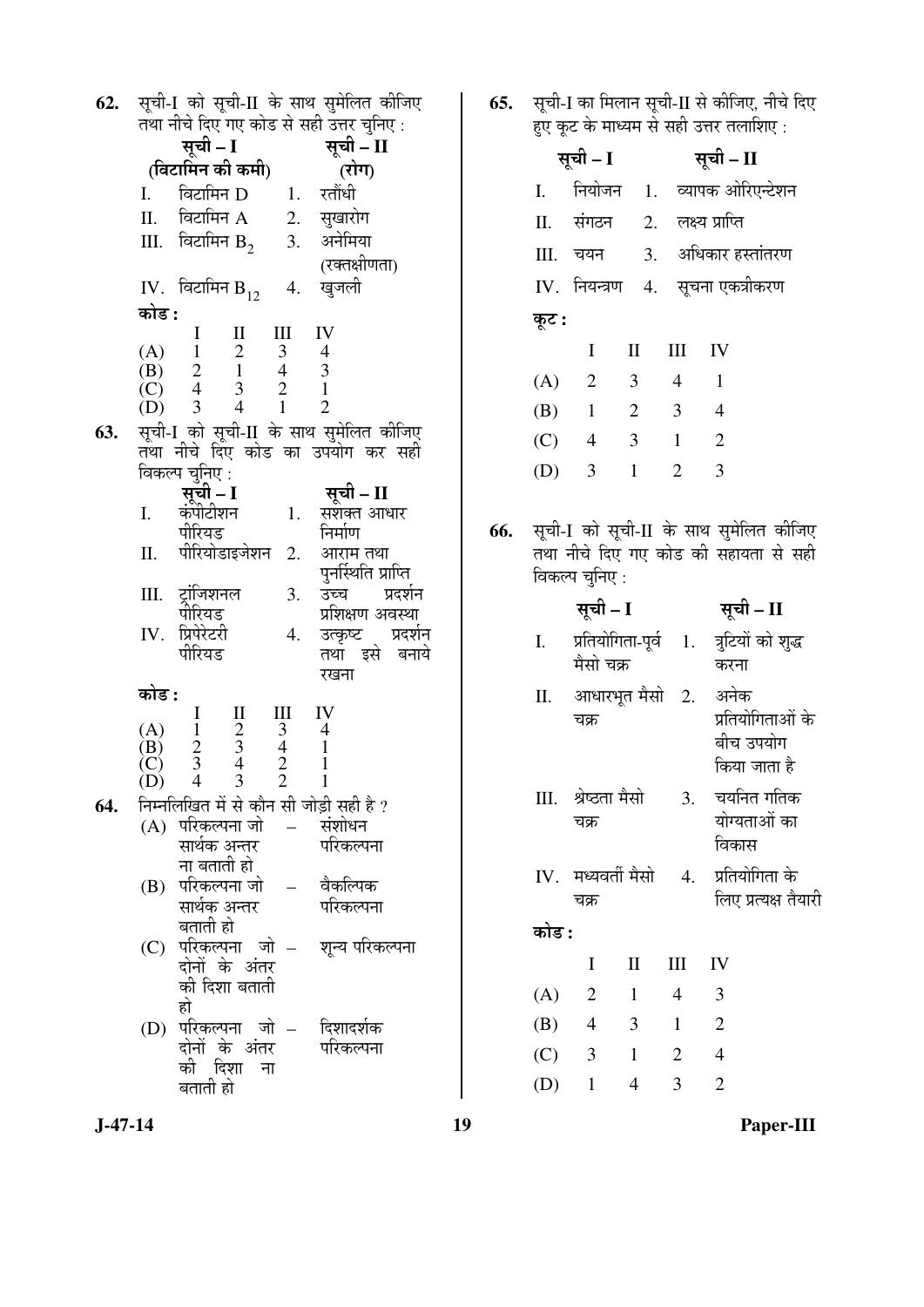**67.** Match List – I with List – II and select the correct option from the codes given below :

|       | List – I              |               | $List-II$ |              |  |  |  |
|-------|-----------------------|---------------|-----------|--------------|--|--|--|
| $i$ . | Malaria               |               |           | 1. Parasites |  |  |  |
|       | ii. Dengue            |               |           | 2. Pancreas  |  |  |  |
|       | iii. Measles          |               |           | 3. Bacteria  |  |  |  |
|       | iv. Diabetes 4. Virus |               |           |              |  |  |  |
|       | Codes:                |               |           |              |  |  |  |
|       | i                     | $\mathbf{ii}$ | iii       | iv           |  |  |  |
| (A)   | $\mathbf{1}$          | 3             | 4         | 2            |  |  |  |
| (B)   | 3                     | 4             | 2         | 1            |  |  |  |
| (C)   | 2                     | 1             | 4         | 3            |  |  |  |
| (D)   | 4                     | 2             | 3         | 1            |  |  |  |
|       |                       |               |           |              |  |  |  |

**68.** Match List – I with List – II and select the correct option using the codes given below

|                | $List-I$                           |                |                |                | $List - II$   |     |           |                                                                                                   |                |                |                          |           |
|----------------|------------------------------------|----------------|----------------|----------------|---------------|-----|-----------|---------------------------------------------------------------------------------------------------|----------------|----------------|--------------------------|-----------|
| $\mathbf{i}$ . | Fiedler's<br>contingency<br>theory |                |                | 1.             | Emotions      | 70. |           | Match List $-$ I with List $-$ II and<br>select the correct answer from the<br>code given below : |                |                |                          |           |
| ii.            | Behavioural                        |                |                |                | 2. Play       |     | i.        | $List-I$<br>Glucose                                                                               |                | 1.             | $List - II$<br>Muscle of |           |
|                | theories                           |                |                |                |               |     |           |                                                                                                   |                |                | inspiration              |           |
|                | iii. Reversal<br>theories          |                |                |                | 3. Leadership |     | ii.       |                                                                                                   |                |                | Haemoglobin 2. Cardiac   |           |
|                |                                    |                |                |                |               |     | iii.      | Diaphragm                                                                                         |                |                | 3. Blood sugar           |           |
|                | iv. Psychoanalytic 4. Personality  |                |                |                |               |     | iv. Heart |                                                                                                   |                | 4. Red Blood   |                          |           |
|                | theories                           |                |                |                |               |     |           |                                                                                                   |                |                | Corpuscle                |           |
|                | <b>Codes:</b>                      |                |                |                |               |     |           |                                                                                                   |                |                | (R.B.C.)                 |           |
|                | $\mathbf{i}$                       | ii             | iii            | iv             |               |     |           | <b>Codes:</b>                                                                                     |                |                |                          |           |
|                |                                    |                |                |                |               |     |           | $\mathbf{i}$                                                                                      | ii             | iii            | iv                       |           |
| (A)            | 3                                  | $\overline{4}$ | $\mathbf{1}$   | $\overline{2}$ |               |     | (A)       | 3                                                                                                 | 4              | $\mathbf{1}$   | $\overline{2}$           |           |
| (B)            | $\overline{2}$                     | $\mathbf{1}$   | 3              | $\overline{4}$ |               |     | (B)       | $\overline{4}$                                                                                    | 3              | $\overline{2}$ | $\mathbf{1}$             |           |
| (C)            | $\overline{4}$                     | 3              | $\overline{2}$ | $\mathbf{1}$   |               |     | (C)       | $\mathbf{1}$                                                                                      | $\overline{2}$ | 3              | $\overline{4}$           |           |
| (D)            | $\mathbf{1}$                       | $\overline{2}$ | $\overline{4}$ | 3              |               |     | (D)       | $\overline{2}$                                                                                    | $\mathbf{1}$   | $\overline{4}$ | 3                        |           |
| Paper-III      |                                    |                |                |                |               | 20  |           |                                                                                                   |                |                |                          | $J-47-14$ |

**69.** Match List – I with List – II and select the correct option from the des given bel

|     |      | codes given below :                          |                |                |                              |                                                                             |  |  |
|-----|------|----------------------------------------------|----------------|----------------|------------------------------|-----------------------------------------------------------------------------|--|--|
|     |      | $List-I$                                     |                | $List - II$    |                              |                                                                             |  |  |
|     |      | (Type of Activity)                           | (Example)      |                |                              |                                                                             |  |  |
|     | i.   | external object                              |                |                | Giving impetus to 1. Hanging |                                                                             |  |  |
|     | ii.  | Receiving<br>impetus from<br>external object |                |                | 2. Landing                   |                                                                             |  |  |
|     | iii. | Receiving<br>impetus of one's<br>own body    |                | 3.             | Kicking                      |                                                                             |  |  |
|     | iv.  | Maintaining<br>balance in<br>suspension      |                |                |                              | 4. Catching                                                                 |  |  |
|     |      | <b>Codes:</b>                                |                |                |                              |                                                                             |  |  |
|     |      | i                                            | ii             | iii            | iv                           |                                                                             |  |  |
|     | (A)  | $\mathbf{1}$                                 | 3              | $\overline{4}$ | $\overline{2}$               |                                                                             |  |  |
|     | (B)  | $\overline{2}$                               | $\mathbf{1}$   | 3              | $\overline{4}$               |                                                                             |  |  |
|     | (C)  | $\overline{4}$                               | $\overline{2}$ | $\mathbf{1}$   | 3                            |                                                                             |  |  |
|     | (D)  | 3                                            | $\overline{4}$ | $\overline{2}$ | 1                            |                                                                             |  |  |
| 70. |      | code given below:                            |                |                |                              | Match List $-$ I with List $-$ II and<br>select the correct answer from the |  |  |
|     |      | $List-I$                                     |                | $List - II$    |                              |                                                                             |  |  |
|     | i.   | Glucose                                      | 1.             |                | Muscle of<br>inspiration     |                                                                             |  |  |
|     | ii.  |                                              |                |                | Haemoglobin 2. Cardiac       |                                                                             |  |  |
|     | iii. | Diaphragm                                    |                | 3.             |                              | Blood sugar                                                                 |  |  |
|     | iv.  | Heart                                        |                | 4.             |                              | Red Blood<br>Corpuscle                                                      |  |  |

# **Codes :**

|     | İ.             | ii. | iii      | 1V           |  |
|-----|----------------|-----|----------|--------------|--|
| (A) | 3              | 4   |          | $\mathbf{2}$ |  |
| (B) | 4              | 3   | $\sim$ 2 | - 1          |  |
| (C) | $\overline{1}$ | 2   | 3        |              |  |
| (D) | <sup>2</sup>   | 1   | 4        | 3            |  |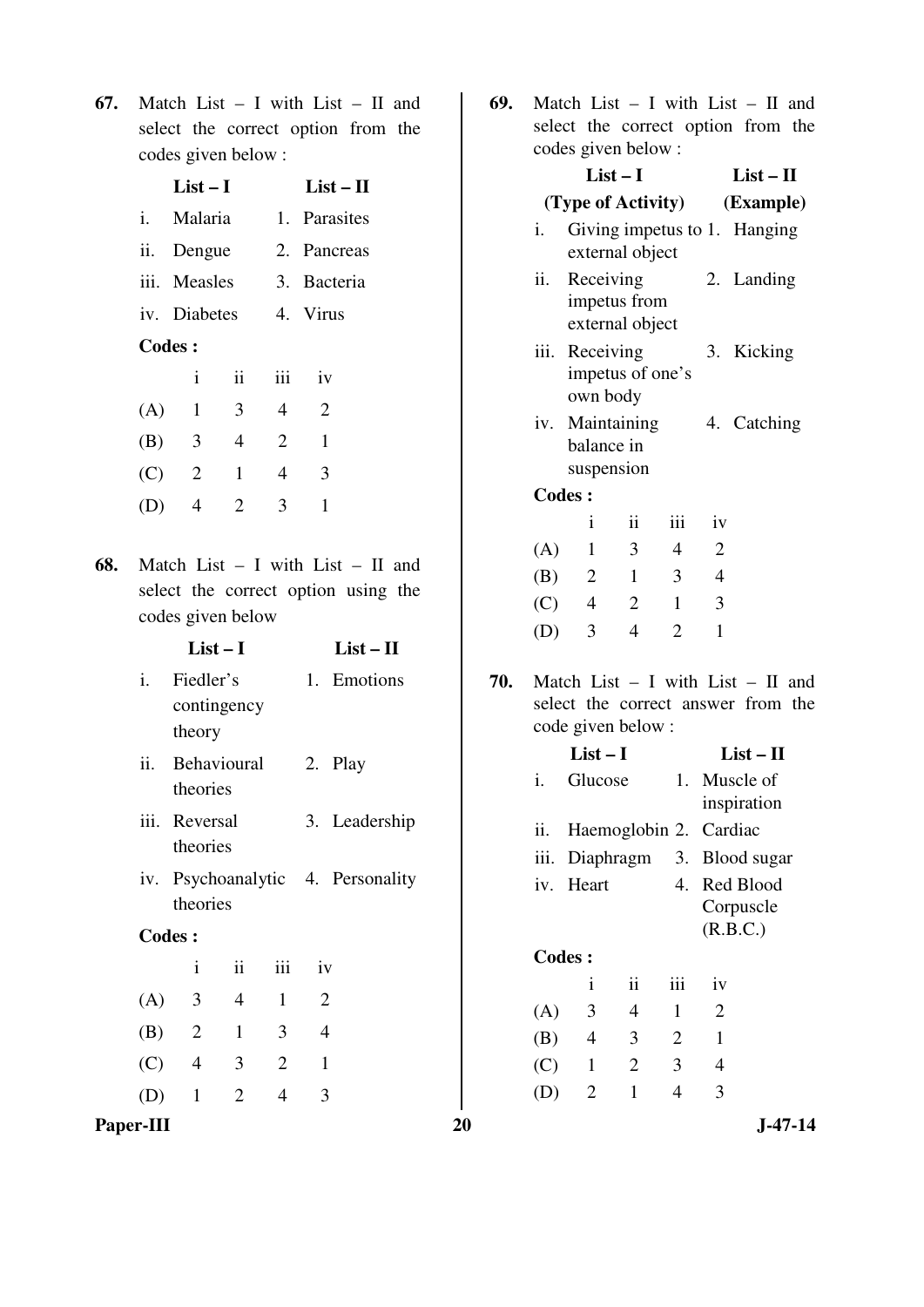| 67. | सूची-I को सूची-II के साथ सुमेलित कीजिए<br>तथा नीचे दिए गए कोड से सही उत्तर चुनिए: |                              |                     |                                  |                                |                                         |       | सूची-I को सूची-II के साथ सुमेलित कीजिए<br>तथा नीचे दिए गए कोड से सही उत्तर चुनिए: |                                                             |                                 |                    |                        |  |  |
|-----|-----------------------------------------------------------------------------------|------------------------------|---------------------|----------------------------------|--------------------------------|-----------------------------------------|-------|-----------------------------------------------------------------------------------|-------------------------------------------------------------|---------------------------------|--------------------|------------------------|--|--|
|     | सूची – I सूची – II                                                                |                              |                     |                                  |                                |                                         |       | सूची – I                                                                          |                                                             |                                 | सूची – II          |                        |  |  |
|     | $I_{\cdot}$                                                                       |                              |                     |                                  |                                | मलेरिया 1. पैरासाइटस (परजीवी)           |       | (क्रियाकलाप के<br>प्रकार)                                                         |                                                             |                                 | (उदाहरण)           |                        |  |  |
|     | П.                                                                                |                              |                     |                                  |                                | डेंग्यू 2. पैन्क्रीयास (अग्न्याशय)      |       | Ι.                                                                                | बाह्य वस्तु को      1.<br>बल देना                           |                                 |                    | लटकना                  |  |  |
|     |                                                                                   |                              |                     |                                  |                                | III. चेचक 3. बैक्टेरीया (जीवाणु)        |       |                                                                                   | बल लेना                                                     | बाह्य वस्तु से 2. जमीन पर उतरना |                    |                        |  |  |
|     | कोड :                                                                             | IV. मधुमेह 4. वायरस (विषाणु) |                     |                                  |                                |                                         |       | स्वयं अपने 3. किक करना<br>III.<br>शरीर से बल                                      |                                                             |                                 |                    |                        |  |  |
|     |                                                                                   |                              |                     |                                  |                                |                                         | लेना  |                                                                                   |                                                             |                                 |                    |                        |  |  |
|     |                                                                                   | $\bf{I}$                     | $\mathbf{I}$        | III                              | IV                             |                                         |       |                                                                                   | IV. हवा में लटकते 4. कैच करना<br>संतुलन<br>हुए<br>बनाए रखना |                                 |                    |                        |  |  |
|     | (A)<br>(B)                                                                        | $\mathbf{1}$<br>3            | 3<br>$\overline{4}$ | $\overline{4}$<br>$\overline{2}$ | $\overline{2}$<br>$\mathbf{1}$ |                                         |       |                                                                                   |                                                             |                                 |                    |                        |  |  |
|     |                                                                                   |                              |                     |                                  |                                |                                         |       | कोड :                                                                             |                                                             |                                 |                    |                        |  |  |
|     | (C)                                                                               | $\overline{2}$               | $\mathbf{1}$        | $\overline{4}$                   | 3                              |                                         |       |                                                                                   | $\mathbf I$                                                 | $\mathbf{I}$                    | $\mathop{\rm III}$ | IV                     |  |  |
|     | (D)                                                                               | $\overline{4}$               | $\overline{2}$      | 3                                | $\mathbf{1}$                   |                                         |       | (A)                                                                               | $\mathbf{1}$                                                | 3                               | $\overline{4}$     | $\overline{2}$         |  |  |
|     |                                                                                   |                              |                     |                                  |                                |                                         |       | (B)                                                                               | $\overline{2}$                                              | $\mathbf{1}$                    | 3                  | $\overline{4}$         |  |  |
| 68. | सूची-I को सूची-II के साथ सुमेलित कीजिए                                            |                              |                     |                                  |                                |                                         | (C)   | $\overline{4}$                                                                    | $\overline{2}$                                              | $\mathbf{1}$                    | 3                  |                        |  |  |
|     |                                                                                   |                              |                     |                                  |                                | तथा नीचे दिए गए कोड से सही उत्तर चुनिए: |       | (D)                                                                               | 3                                                           | $\overline{4}$                  | $\overline{2}$     | $\mathbf{1}$           |  |  |
|     | I.                                                                                | फीडलर का                     |                     |                                  |                                | सूची – I सूची – II<br>1. संवेग          | 70.   | सूची-I को सूची-II के साथ सुमेलित कीजिए<br>तथा नीचे दिए गए कोड से सही उत्तर चुनिए: |                                                             |                                 |                    |                        |  |  |
|     |                                                                                   |                              | आकस्मिकता सिद्धांत  |                                  |                                |                                         |       | सूची – I सूची – II                                                                |                                                             |                                 |                    |                        |  |  |
|     | Π.                                                                                |                              |                     |                                  |                                | व्यवहारवादी सिद्धांत 2. क्रीड़ा         |       | I.                                                                                |                                                             |                                 |                    | ग्लूकोज 1. श्वसन पेशी  |  |  |
|     |                                                                                   | III. विपर्यय सिद्धांत        |                     |                                  | 3.                             | नेतृत्व                                 |       | П.                                                                                | हीमोग्लोबीन                                                 |                                 | 2.                 | कार्डियक               |  |  |
|     |                                                                                   |                              |                     |                                  |                                |                                         |       | Ш.                                                                                | डायाफ्राम                                                   |                                 | 3.                 | रक्तशर्करा             |  |  |
|     | IV.                                                                               | सिद्धांत                     | मनोविश्लेषणात्मक    |                                  | 4.                             | व्यक्तित्व                              |       |                                                                                   | IV. हृदय                                                    |                                 | 4.                 | रेड ब्लड<br>कार्पल्सेज |  |  |
|     |                                                                                   | कोड :                        |                     |                                  |                                |                                         |       |                                                                                   |                                                             |                                 | (आर.बी.सी.)        |                        |  |  |
|     | $\mathbf I$<br>$\mathbf{I}$<br>III<br>IV                                          |                              |                     |                                  |                                |                                         | कोड : |                                                                                   |                                                             |                                 |                    |                        |  |  |
|     | (A)                                                                               | 3                            | $\overline{4}$      | $\mathbf{1}$                     | $\overline{2}$                 |                                         |       |                                                                                   | I                                                           | $\mathbf{I}$                    | $\mathop{\rm III}$ | IV                     |  |  |
|     | (B)                                                                               | $\overline{2}$               | $\mathbf{1}$        | 3                                | $\overline{4}$                 |                                         |       | (A)                                                                               | 3                                                           | $\overline{4}$                  | $\mathbf{1}$       | $\overline{2}$         |  |  |
|     |                                                                                   |                              |                     |                                  |                                |                                         |       | (B)                                                                               | $\overline{4}$                                              | 3                               | $\overline{2}$     | $\mathbf{1}$           |  |  |
|     | (C)                                                                               | $\overline{4}$               | 3                   | $\overline{2}$                   | $\mathbf{1}$                   |                                         |       | (C)                                                                               | $\mathbf{1}$                                                | $\overline{2}$                  | 3                  | $\overline{4}$         |  |  |
|     | (D)                                                                               | $\mathbf{1}$                 | $\overline{2}$      | $\overline{4}$                   | 3                              |                                         |       | (D)                                                                               | $\overline{2}$                                              | $\mathbf{1}$                    | $\overline{4}$     | 3                      |  |  |

**J-47-14 21 Paper-III**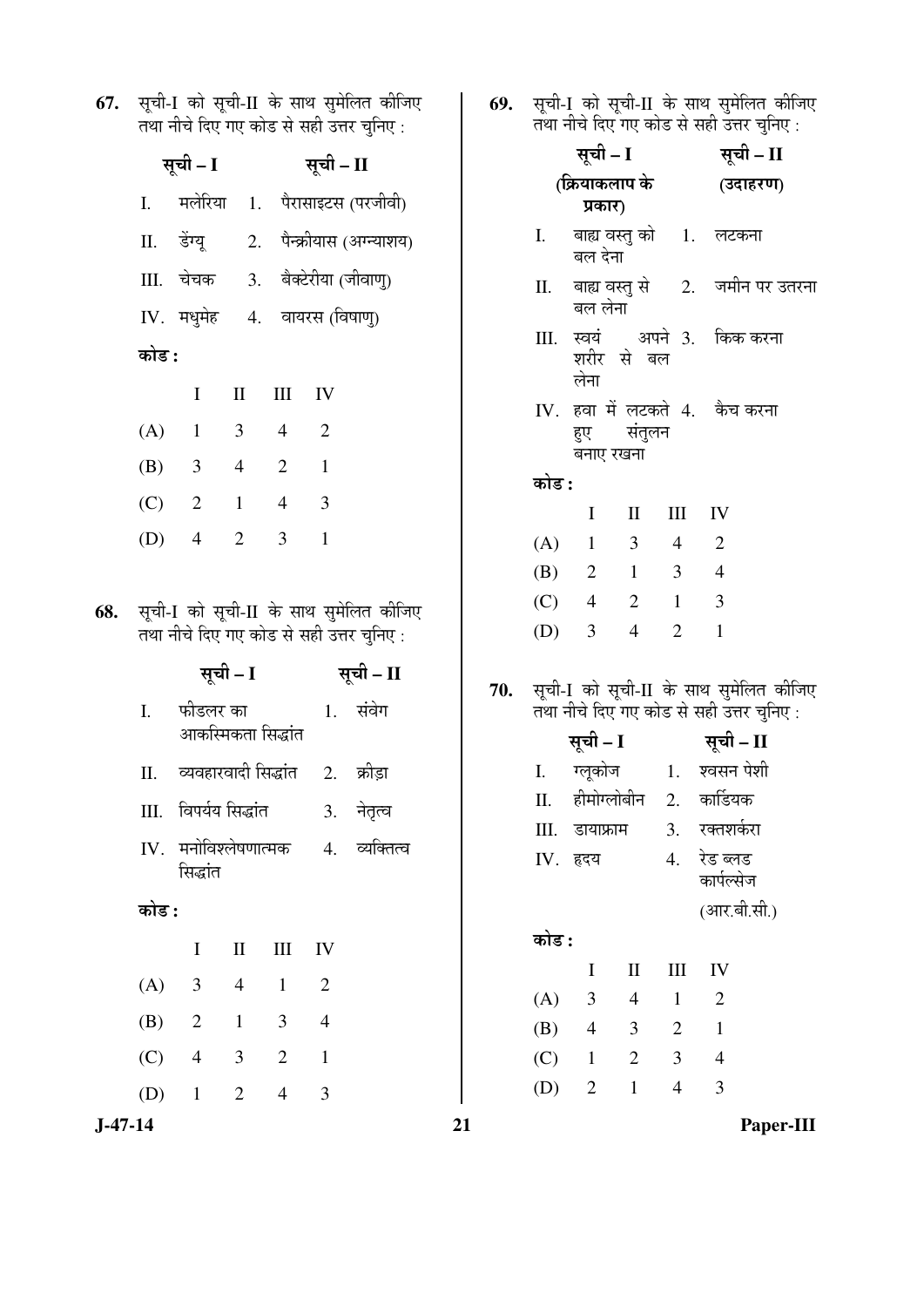Read the passage and answer the questions :

The world of sports has certainly seen its share of scandals of late. Sports organisations were hit with drug-related scandals, doping controversies, sexual assault charges and racial insults. Whenever events like this occur, sports managers need to respond in an ethical manner to deal with the situations that are complex and demanding.

Some ethical dilemma are about choosing right and wrong, two opposing choices. When the issue is about doing what is right, we are dealing with a moral issue. People tend to use the terms morals and ethics interchangeably; however morals are the fundamental baseline values dictating appropriate behaviour within the society. Ethics is the systematic study of the values guiding our decision making. The process of making a correct and fair decision is called ethical reasoning. Ethical reasoning depends on our values and in our expectations how people should behave and how we want our world to operate. Ethical decision making is not a random process in which the sports manager just reacts from his "gut" feeling. Ethical analysis involves a systematic process of reasoning. It is similar to regular decisionmaking process.

You need to know there are consequences for immoral behaviour. Some people will be motivated solely by self-interest. However if people understand that corruption comes with certain risks, they are less likely to engage in immoral acts. People need to understand they will loose their jobs, customers, or eligibility, if caught violating rules. By making the consequences of immoral acts clear, organisations help promote ethical actions.

- **71.** Values dictating appropriate behaviour within the society refer to
	- (A) Ethics (B) Morals
	- (C) Dilema (D) Scandal
- **72.** Complex and demanding situations that need to be dealt in ethical manner is
	- (A) Moral issue
	- (B) Ethical dilemma
	- (C) Doping controversy
	- (D) Ethical decision
- **73.** Choosing between right or wrong, two opposing choices refer to :
	- I. Ethical reasoning
	- II. Moral issue
	- III. Ethical decision
	- IV. Ethical dilemma
	- Find the correct combination :
	- (A)  $I & I \n\in \Pi$  (B)  $II & I \n\in \Pi$
	- $(C)$  I & IV  $(D)$  II & IV
- **74.** What will people loose for their immoral behaviour ?
	- I. Eligibility
	- II. Self-interest
	- III. Jobs
	- IV. Ethics
	- Find the correct combination :
	- $(A)$   $\left[ \begin{array}{cc} \& \text{II} \\ \& \text{III} \end{array} \right]$   $(B)$   $\left[ \begin{array}{cc} \text{III} & \& \text{IV} \\ \end{array} \right]$  $(C)$  I & III (D) II & IV
- **75.** Given below are two statements, one labelled as Assertion (A) and the other Reason (R) :
	- **Assertion (A) : Ethics** is the systematic study of the values guiding our decision making.
	- **Reason (R)** : Ethics indicate fundamental baseline values dictating appropriate behaviour within the society.

In the context of the above two statements, which one of the following is correct ?

- (A) Both (A) and (R) are true but (R) is not the correct explanation of (A).
- (B) Both (A) and (R) are true, but (R) is the correct answer of (A).
- $(C)$  (A) is false, but  $(R)$  is true.
- (D) (A) is true, but  $(R)$  is false.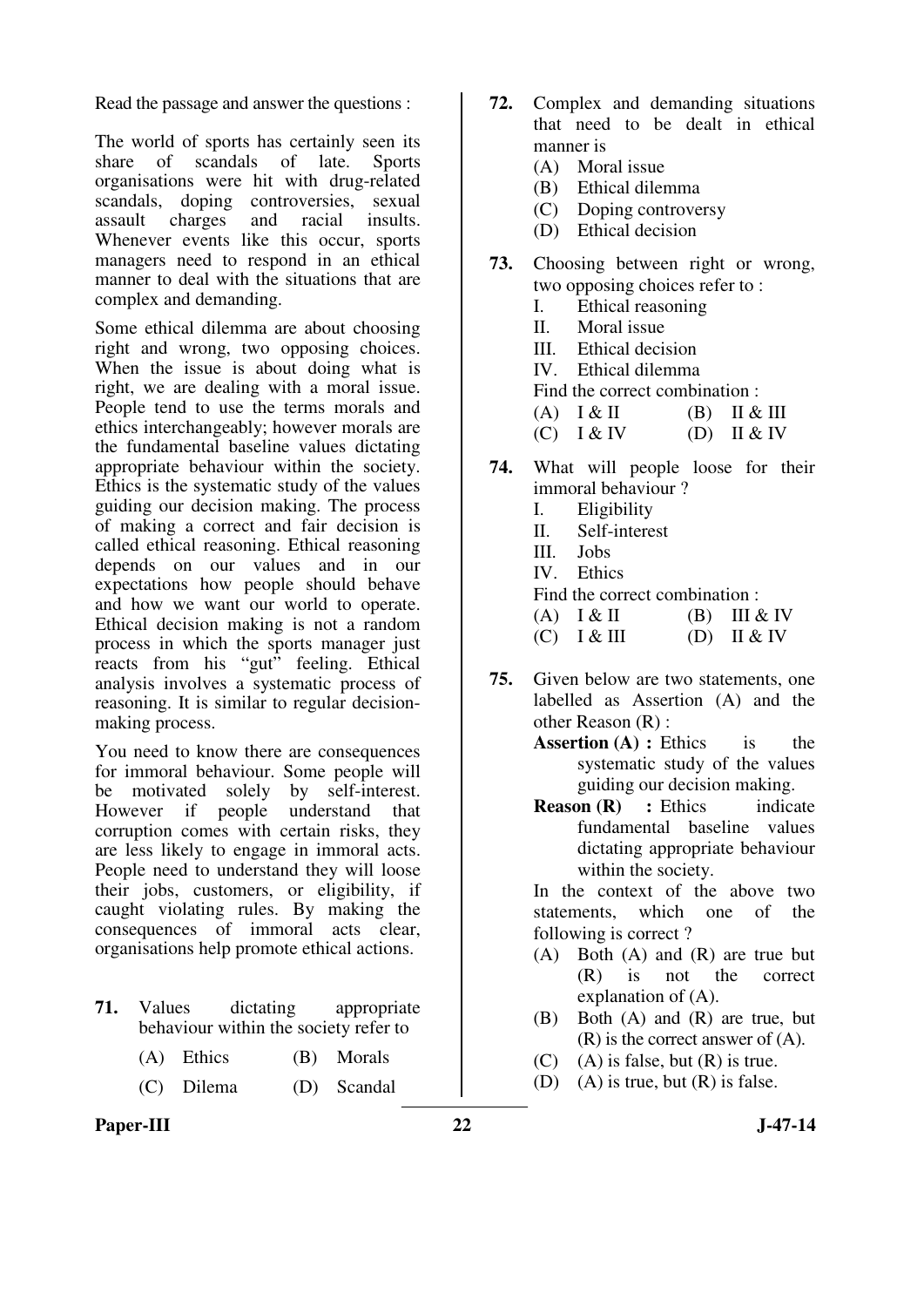नीचे दिए गए गद्यांश को पढ़िए तथा प्रश्नों के उत्तर दीजिए $\,$ :

खेल जगत में भी कुछ समय से निंदनीय कृत्य (स्कैंडल्स) सामने आये हैं । मादक द्रव्यों से जुड़े स्कैंडलों. डोपिंग के विवादों. यौन-आक्रान्ति के आरोपों तथा जातिपरक अपमान से खेल संगठनों को धक्का लगा था । ऐसी घटनाएँ जब घटती हैं तो स्थिति जटिल और मांगपूर्ण हो जाती है जिससे निपटने के लिए खेल प्रबंधकों द्वारा आचारशास्त्रीय (एथिकल) रीति से अनुक्रिया करने की आवश्यकता है ।

कुछ आचारशास्त्रीय दुविधाओं का संबंध सही और गलत. अर्थात दो विरोधी विकल्पों के बीच चयन करने से है । जब मद्दा यह हो कि जो सही हो उसे करना चाहिए तो हमारा सरोकार नैतिक (मोरल) मद्दे से होता है । नैतिक-तत्त्व (मोरल्स) तथा आचारशास्त्र (एथिक्स) इन दोनों शब्दों का लोगों द्वारा समानार्थक प्रयोग किया जाता है या एक दुसरे के लिए इन शब्दों का अदल-बदल कर प्रयोग किया जाता है । तथापि नैतिक तत्त्व (मोरल्स) मौलिक तथा मलभत मल्य हैं जो समाज में समचित व्यवहार की मांग करते हैं । आचारशास्त्र (एथिक्स) हमारे निर्णयन के कार्य का मार्गदर्शन करने वाले मुल्यों का सुसंबद्ध अध्ययन है । सही तथा निष्पक्ष निर्णय लेने की प्रक्रिया को आचारशास्त्रीय तर्कणा कहते हैं आचारशास्त्रीय तर्कणा हमारे मूल्यों तथा हमारी उन अपेक्षाओं पर निर्भर होती है जिनके अंतर्गत यह आशा करते हैं कि लोगों को किस प्रकार का व्यवहार करना चाहिए तथा जिसके अंतर्गत हम चाहते हैं कि हमारी यह दुनिया किस प्रकार से संचालित हो । आचारशास्त्रीय निर्णयन एक मनमानी प्रक्रिया नहीं है जिसमें खेल प्रबंधक केवल अपनी 'गट फीलिंग' के अनुसार प्रतिक्रिया करे । आचारशास्त्रीय विश्लेषण में तर्कणा की सुसंबद्ध प्रक्रिया निहित है । यह नियमित निर्णयन प्रक्रिया के समान है । आपको यह जान लेने की आवश्यकता है कि अनैतिक व्यवहार के कुछ नतीजे भी होते हैं । कुछ लोग केवल स्व-हित मात्र से अभिप्रेरित किए जा सकते हैं । तथापि. यदि लोग यह समझलें कि भ्रष्टाचार में कुछ खतरे भी हैं तो अनैतिक कार्यों में उनके लिप्त होने की कम सम्भावना होगी । लोगों को यह समझ लेने की आवश्यकता है कि यदि वे नियमों का उल्लंघन करते हए पकड़े जाते हैं तो उनकी नौकरी, उनके ग्राहक तथा उनकी पात्रता – ये सब छीने जा सकते हैं । अनैतिक कृत्यों के नतीजों को स्पष्ट कर संगठनों द्रारा आचारशास्त्रीय कार्यों को बढावा देने में सहायता की जा सकती है ।

- समाज से समचित व्यवहार की मांग करने वाले 71. मल्य निम्नलिखित में से किसे संदर्भित करते हैं ?
	- नैतिक तत्त्व  $(A)$ आचार-शास्त्र (B)

स्कैंडल

- $(C)$ दुविधा (D)
- $J-47-14$
- जटिल तथा मांगपर्ण स्थिति जिससे निपटने के 72. लिए आचारशास्त्रीय रीति की आवश्यकता है :
	- $(A)$  नैतिक मुद्दा
	- आचारशास्त्रीय दविधा (B)
	- डोपिंग के विवाद  $(C)$
	- आचारशास्त्रीय निर्णय  $(D)$
- सही तथा गलत दो विरोधी विकल्पों में से एक 73. का चयन निम्नलिखित में से किसे संदर्भित करता है ?
	- आचारशास्त्रीय तर्कणा I.
	- II. नैतिक मद्दा
	- आचारशास्त्रीय निर्णय III.
	- आचारशास्त्रीय दविधा  $IV.$
	- सही संयोजन चुनिए :
	- I तथा II  $(A)$ (B) II तथा III
	- $(C)$ <u>।</u> तथा IV II तथा IV (D)
- अपने अनैतिक व्यवहार के लिए लोग 74. निम्नलिखित में से क्या-क्या खो देंगे ? I. पात्रता स्व-हित  $\Pi$ . नौकरियाँ IV. III. आचारशास्त्र सही संयोजन चुनिए :  $(A)$  I तथा II (B) III तथा IV  $(C)$ ा तथा III (D) II तथा IV
- नीचे दो वक्तव्य दिए गए हैं । एक को 75. अभिकथन (A) और दूसरे को कारण (R) कहा गया है ।
	- अभिकथन (A) : आचारशास्त्र हमारे निर्णयन के कार्य का मार्गदर्शन करने वाले मुल्यों का सुसंबद्ध अध्ययन है ।
	- : आचारशास्त्र उन मौलिक कारण $(R)$ आधारभत मल्यों को इंगित करता है जो समाज में हमारी निर्णयन प्रक्रिया का मार्गदर्शन करते हैं ।

उपर्युक्त दो वक्तव्यों के संदर्भ में निम्नलिखित में से कौन सा तीक है ?

- (A)  $(A)$  तथा (R) दोनों सही हैं, परन्तु (R), (A) का सही स्पष्टीकरण नहीं है ।
- (A) तथा (R) दोनों सही हैं और (R).  $(B)$ (A) का सही स्पष्टीकरण है।
- $(C)$ (A) गलत है, परन्तु (R) सही है)।
- $(D)$ (A) सही है, परन्तु (R) गलत है ।